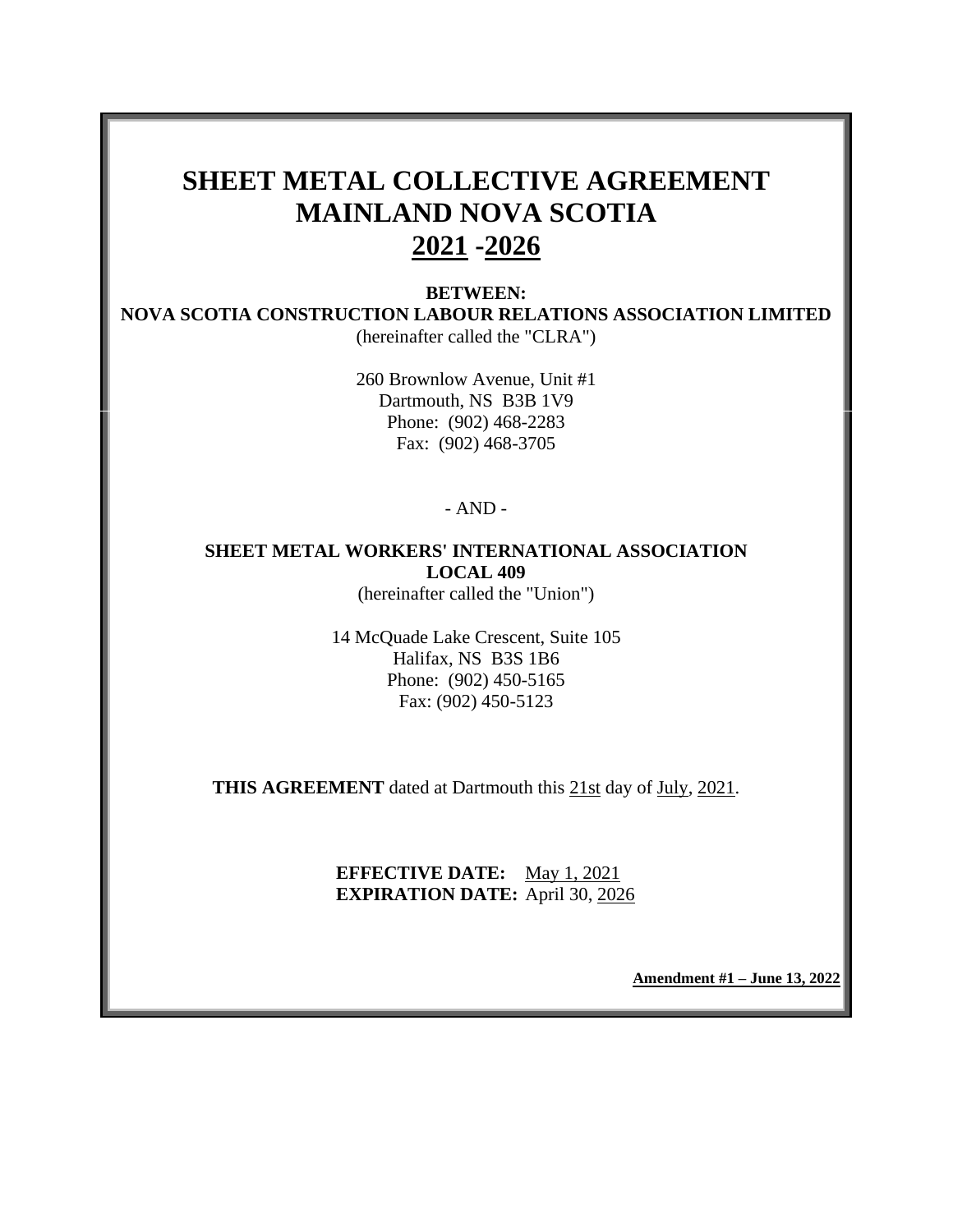#### **SHEET METAL LOCAL 409**

MAY 1, 2021 - APRIL 30, 2026

## **INDEX**

#### **DESCRIPTION**

#### PAGE NO.

| ARTICLE 24 - ADMINISTRATION, INDUSTRY IMPROVEMENT, PROMOTION & EDUCATION FUND 22 |  |
|----------------------------------------------------------------------------------|--|
|                                                                                  |  |
|                                                                                  |  |
|                                                                                  |  |
|                                                                                  |  |
|                                                                                  |  |
|                                                                                  |  |
|                                                                                  |  |
|                                                                                  |  |
|                                                                                  |  |
|                                                                                  |  |
|                                                                                  |  |
|                                                                                  |  |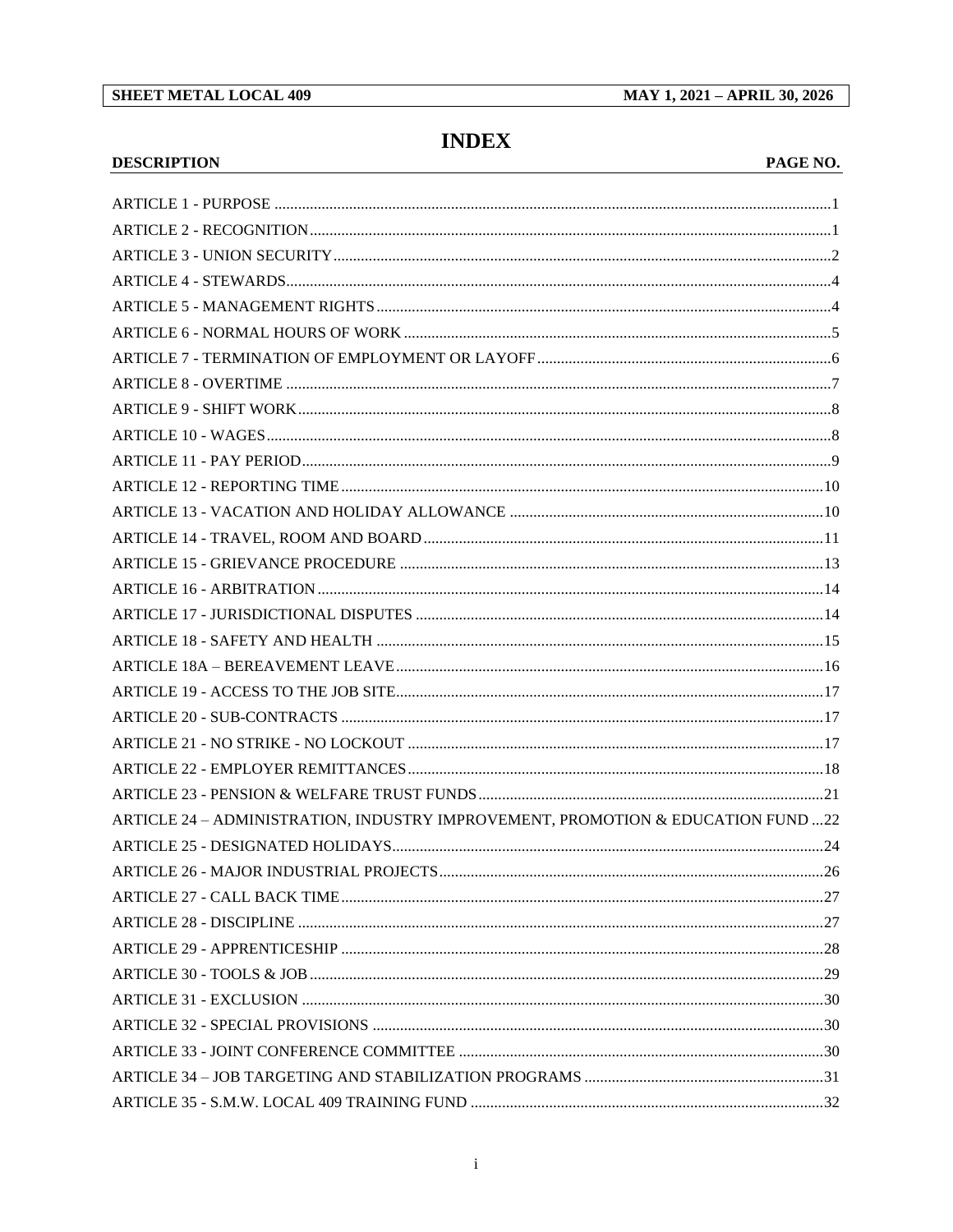#### **SHEET METAL LOCAL 409 MAY 1, 2021 – APRIL 30, 2026**

## **INDEX**

#### **DESCRIPTION PAGE NO.**

| CRAFT SCHEDULE "T" JOB TARGETING STABILIZATION RULES & PROCEDURES  63                             |  |
|---------------------------------------------------------------------------------------------------|--|
| CRAFT SCHEDULE "T" -<br>SHEET METAL LOCAL 409 - JOB TARGETING/JOB STABILIZATION APPLICATION FORM  |  |
| CRAFT SCHEDULE "T" -<br>SHEET METAL LOCAL 409 - JOB TARGETING/JOB STABILIZATION RESPONSE FORM  66 |  |
|                                                                                                   |  |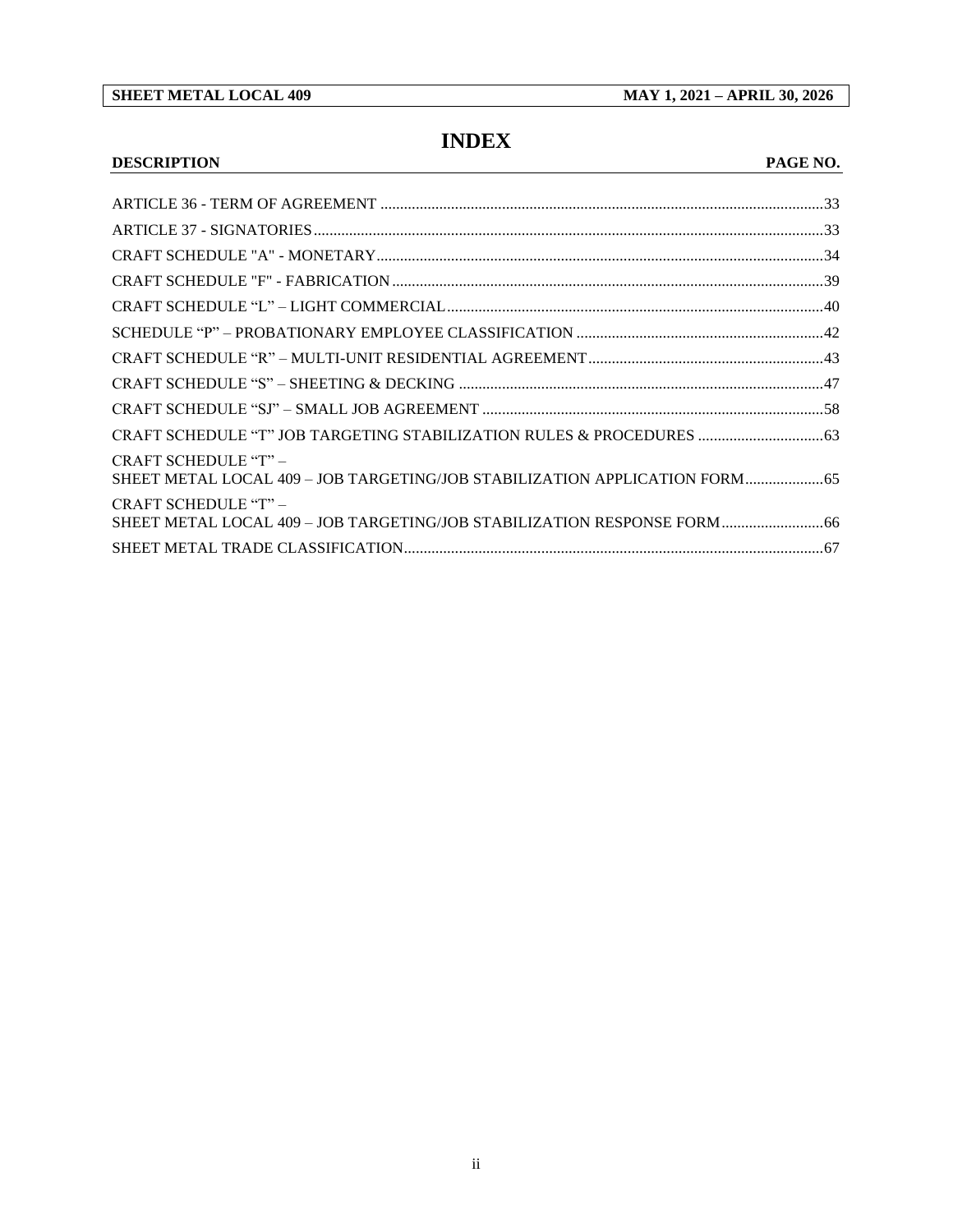## **ARTICLE 1 - PURPOSE**

<span id="page-3-1"></span><span id="page-3-0"></span>1.01 The purpose of this Agreement is to establish terms and conditions of employment.

## **ARTICLE 2 - RECOGNITION**

- 2.01 The employer and CLRA recognize the Union as the sole collective bargaining agent with respect to the trade for the area covered by this Agreement.
- 2.02 The Union recognizes the CLRA as the sole collective bargaining agent for all unionized employees as covered by Accreditation Order No. 392C, dated January 29, 1976, covering Mainland Nova Scotia.
- 2.03 For the purpose of this Agreement, the term "employee" shall mean all hourly rated employees employed by the employer but does not include office and clerical workers; guards, watchperson; time checkers; material superintendents; technical personnel; superintendents; assistant superintendents; craft supervisors; permanent employees; or classifications above the rank of foreperson as provided for in Craft Schedule "A"; persons transporting materials, equipment or supplies from a point of origin outside the site to a destination inside the site or from a point of origin inside the site to a destination outside the site.
- 2.04 If the workers on work over which the Union has jurisdiction are required in classifications not listed in the appended Schedule, the Schedule shall be amended by adding such classifications at the agreed wage rates.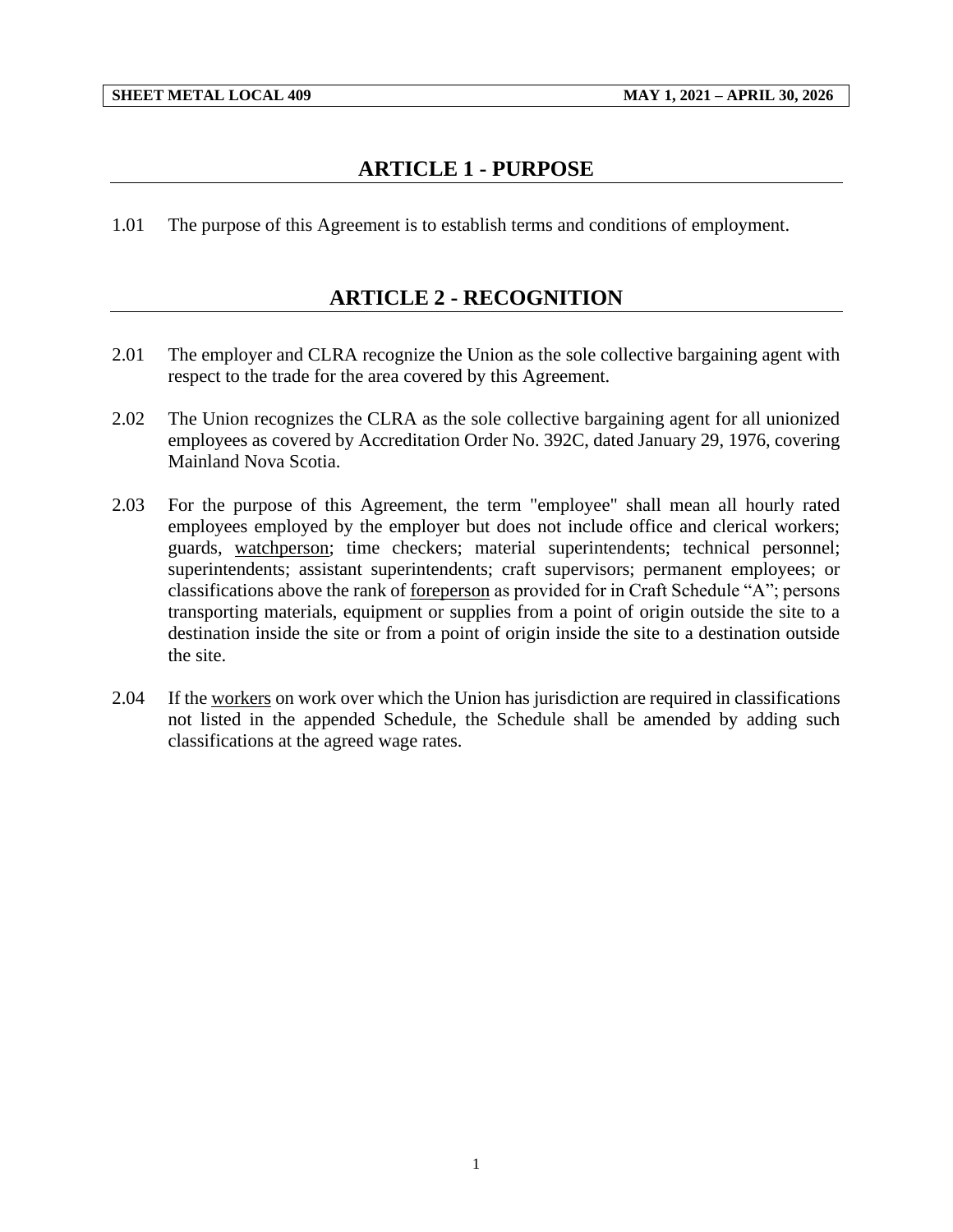## **ARTICLE 3 - UNION SECURITY**

<span id="page-4-0"></span>3.01 When employees are required, the employer shall request the Union to furnish competent and qualified workers and the Unions shall supply, when available, competent and qualified workers as requested.

**The parties agree that the application of the above hiring provision – Article 3.01 – shall be subject to a Letter of Understanding attached to the agreement as Schedule "B".**

- 3.02 The employer will not permit workers to commence work, unless the workers or employers are in possession of a referral slip or the worker has been cleared by a Local Union representative. Preference will be given to permanent Union residents from the local geographical area who possess the necessary skills and qualifications. The employer will notify the Union in writing of all disciplinary action taken against any employee(s).
- 3.03 If after a period of forty-eight (48) hours, excluding Saturdays, Sundays and statutory holidays as contained herein, the Union is unable to supply the quantity of competent, qualified workers as requested, the employer may procure such workers elsewhere.
- 3.04 The employer may request through the Union qualified available workers in good standing with the Union who had previously been on the payroll for six (6) months and who are being called back within sixty (60) working days of termination; and the employer shall notify the Union in writing of the workers being recalled.
- 3.05 Sub-contractors working under this Agreement who are not signatory to this Agreement shall notify the appropriate Union, before commencing work on the job, of the names of the workers to be employed on the job. The employer agrees to advise the sub-contractor of this requirement prior to the commencement of their work.
- 3.06 The employer agrees that employees employed within categories covered by terms of this Collective Agreement shall be required, as a condition of continued employment, to become and remain a member of the appropriate Union within thirty (30) days after the date of hiring or the date of signing of this Agreement.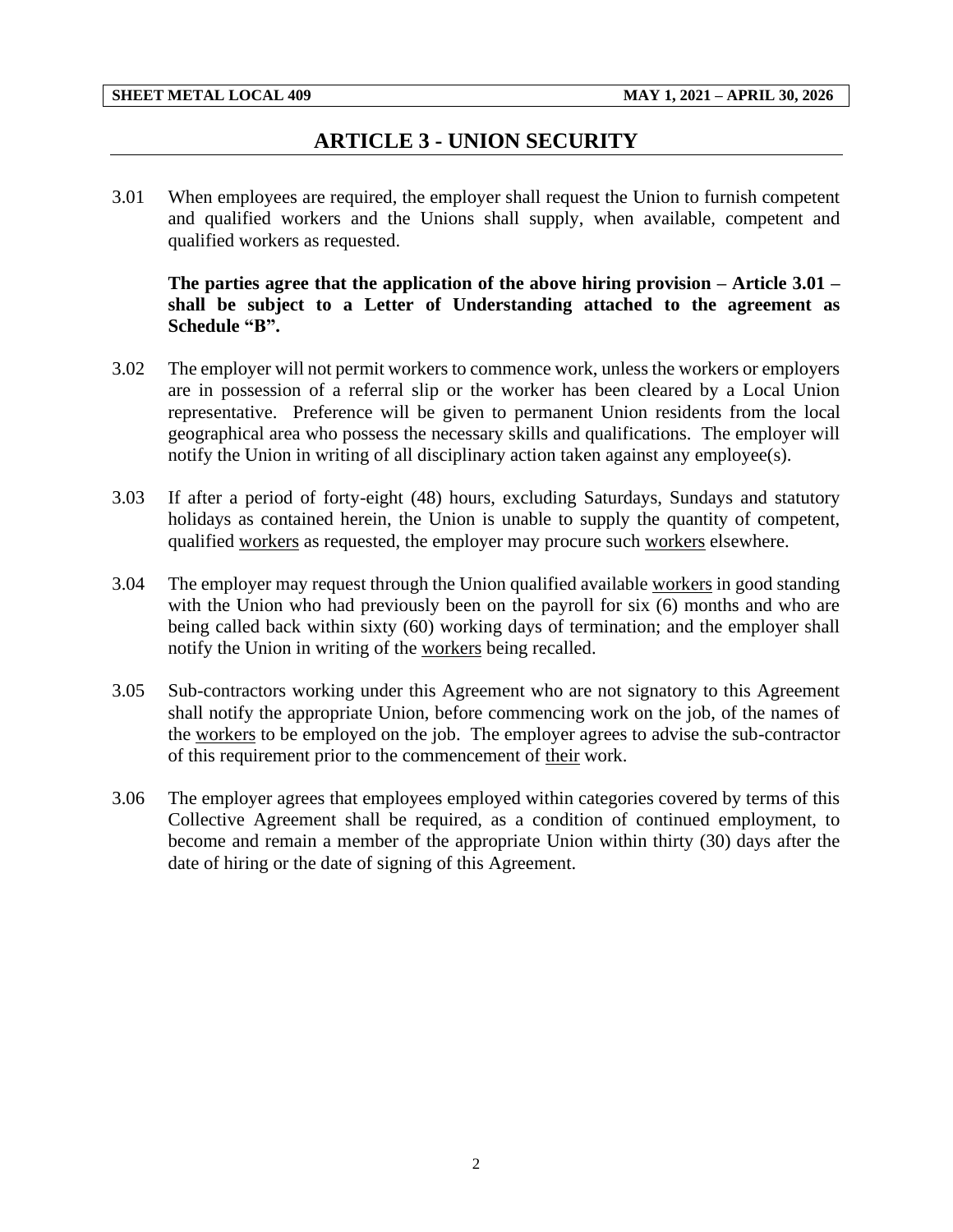- 3.07 Any employee who refuses or neglects to sign the appropriate forms, or who revokes the authorization, or who resigns their membership in the appropriate Union will be deemed to have voluntarily separated and their employment will be terminated.
- 3.08 The employer agrees to deduct weekly the amount certified by the Union as Dues.
- 3.09 Should the employee be newly joining the Union, the employer agrees to deduct the Initiation Fee in the amount that has been certified as the then current fee in the Union when such deduction is authorized by the signature of the employee on the proper form. If the Union agrees, such Initiation Fee may be deducted in weekly instalments.
- 3.10 The amounts so deducted shall be remitted by the employer to the Union at the address on file within fifteen (15) days of the month following, together with a list of all employees and Social Insurance numbers on whose behalf such deductions have been made.
- 3.11 The Union agrees that membership will be granted to all employees under the same terms and conditions that prevail in this Agreement.
- 3.12 The employer shall not discriminate against any employee by reason of their membership in the Union and/or their participation in its lawful activity.
- 3.13 It is agreed that the employer has the right to transfer employees.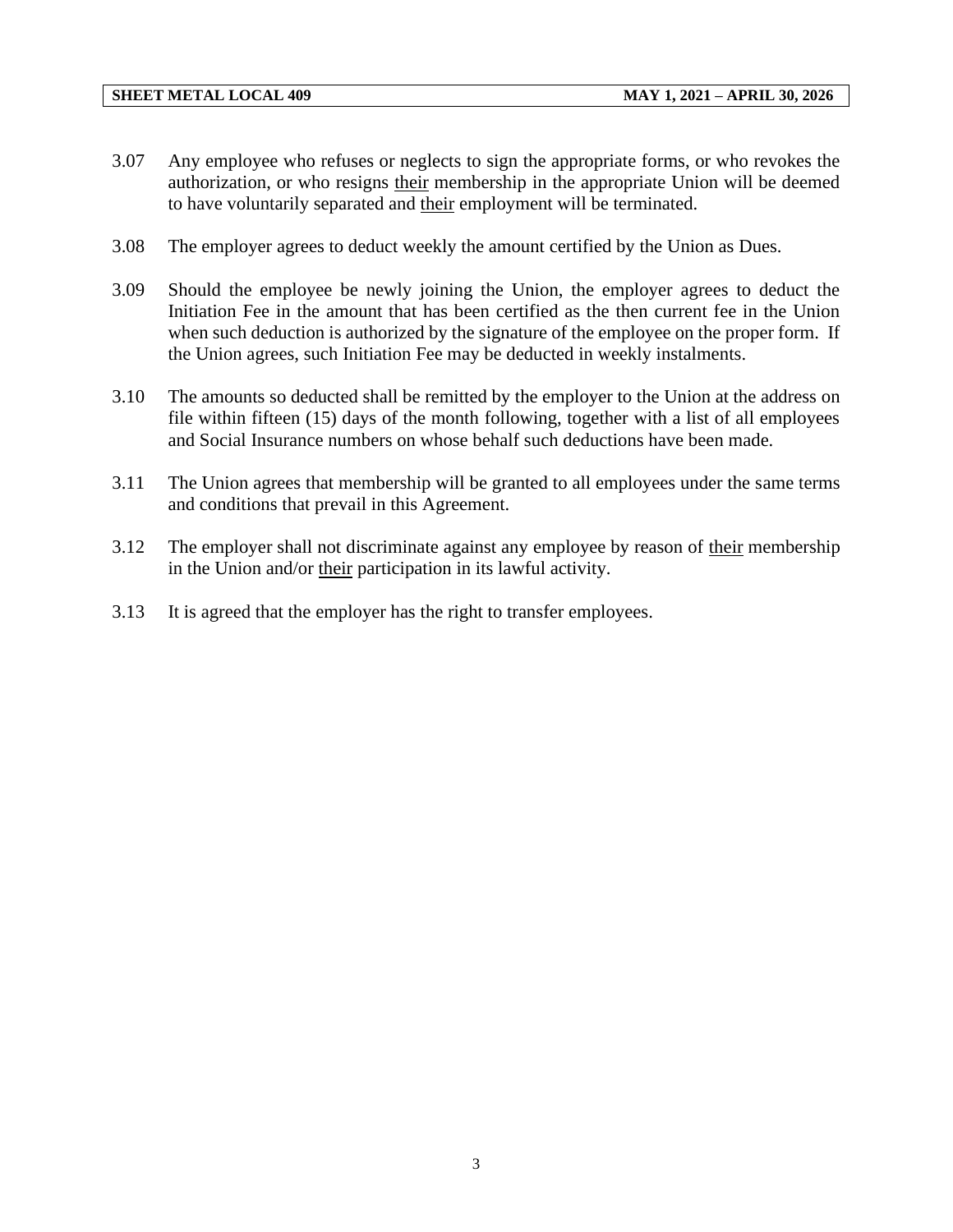## **ARTICLE 4 - STEWARDS**

<span id="page-6-0"></span>4.01 The Business Agent or Business Manager may appoint Job/Shop Stewards. The Steward of the Union will be an employee of the employer who is a qualified journeyperson and who will perform the work of a journeyperson at the journeyperson's rate of pay. In addition to their duties as a journeyperson they shall be permitted reasonable time to perform such of their Union duties as cannot be performed off the job. If it is necessary for the Steward to leave their work they must first obtain permission from the employer's representative on the job whenever possible. Such permission would not be unreasonably withheld.

They shall assist the employer and the Union members in carrying out the provisions of this Agreement.

- 4.02 It is agreed that only one (1) Steward and one (1) alternate on each shift shall be recognized by each employer and the Union shall notify the employer in writing of the name of the Steward and their alternate.
- 4.03 The employer will notify the Union on termination of employment of the Steward or their alternate. The Job Steward, if practicable, shall work all overtime.
- 4.04 Subject to all other items and conditions of this Agreement, the Steward shall be given special consideration before being laid off, except for just cause.
- 4.05 Under no circumstances shall the Job Steward make any arrangements with the General Foreperson, Foreperson or Management that will change or conflict in any way with any section or terms of this Collective Agreement.
- <span id="page-6-1"></span>4.06 If a mutual agreement can be reached by the employer and the union on the appointment of a Job Steward, the Job Steward will be the second last employee on a jobsite to be laid off or transferred.

## **ARTICLE 5 - MANAGEMENT RIGHTS**

5.01 Subject to the limitations and specific terms of this Agreement, the Management of the job site and the direction of the working force, including but not limited to the right to plan, direct and control operations, hire, layoff, maintain discipline and efficiency of employees, establish and enforce rules of conduct, discipline and discharge employees for proper and sufficient cause, increase or decrease the working force, determine methods and schedules of construction operation, material and equipment to be used are vested solely in the employer.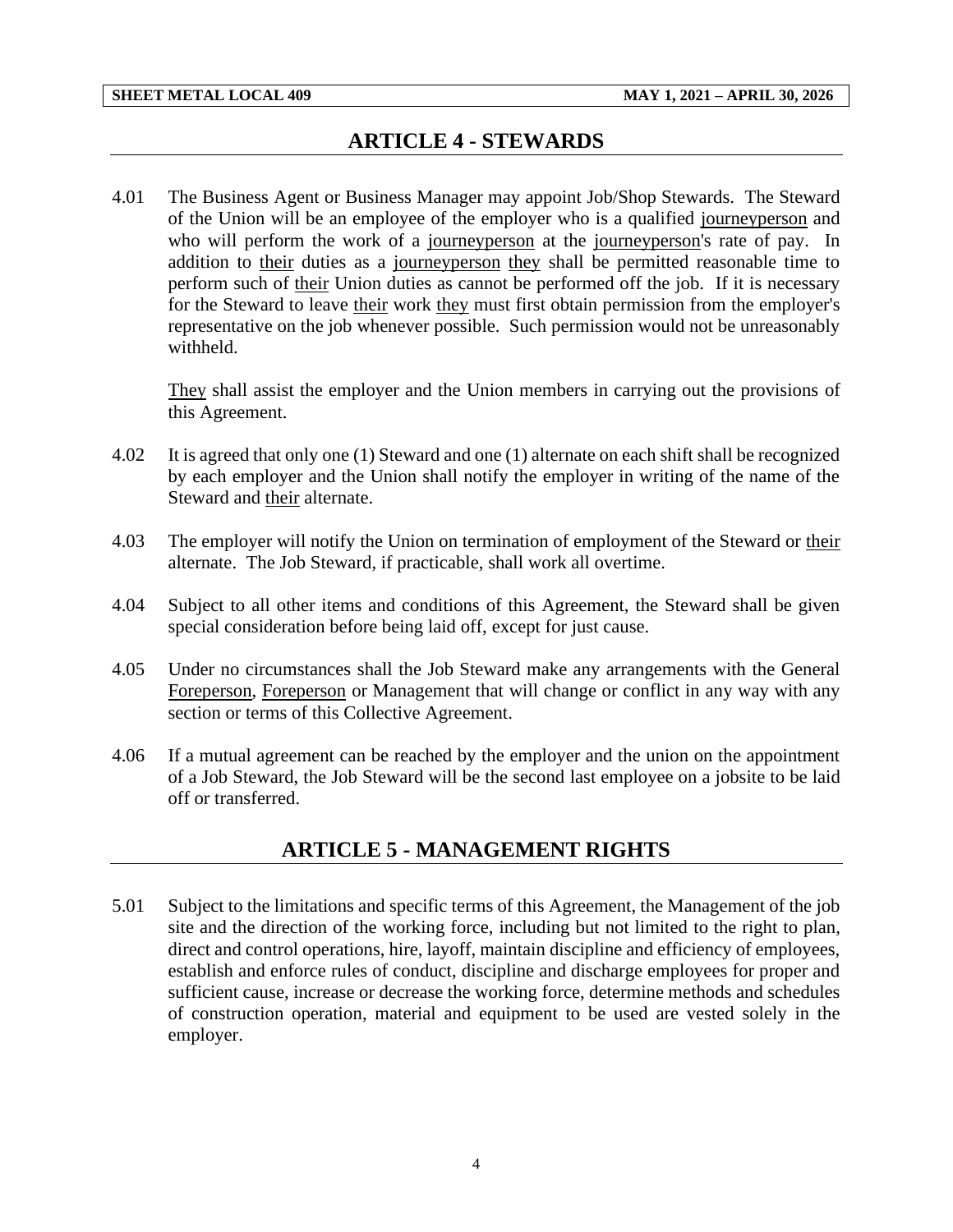## **ARTICLE 6 - NORMAL HOURS OF WORK**

- <span id="page-7-0"></span>6.01 The normal work day is defined as the twenty-four (24) hour period beginning at 12:00 Midnight.
- 6.02 The normal hours of work shall consist of eight (8) hours per normal work day, Monday through Friday, between the hours of 7:00 a.m. to 5:00 p.m. with an interval of one-half (1/2) hour for lunch, scheduled at the employer's discretion.
- 6.02A If, at the end of the normal work day, the task at hand requires a relatively short amount of time to be completed, the employee has the option to work up to two hours at straight time to complete the task, provided that no more than forty (40) hours shall be worked at straight time in any given week.
- 6.03 The lunch period shall be from 12:00 Noon to 12:30 p.m.
- 6.04 Should expediency require, the normal starting and quitting times, rest periods and/or lunch period may be changed by mutual agreement between the employer and the employees on a project basis.
- 6.05 The employer shall allow a rest period of ten (10) minutes once in the mid-way point of the morning and once in the mid-way point of the afternoon. The ten (10) minutes duration shall be measured from the time the employee ceases their labour to commencement of labour and shall be at a time determined by the employer. This provision applies to all shifts worked.
- 6.06 This Article does not apply to Major Industrial Projects (Article 26). On Commercial work, if due to the Owners' stipulations, work cannot be performed during normal working hours, employees may perform the work required outside the normal working hours according to job requirements and tender specifications up to eight (8) hours per work day, and forty (40) hours per week at the straight time rate of pay.

This Article does not apply to Designated Holidays. Saturday and Sunday may be included with the consent of the Union.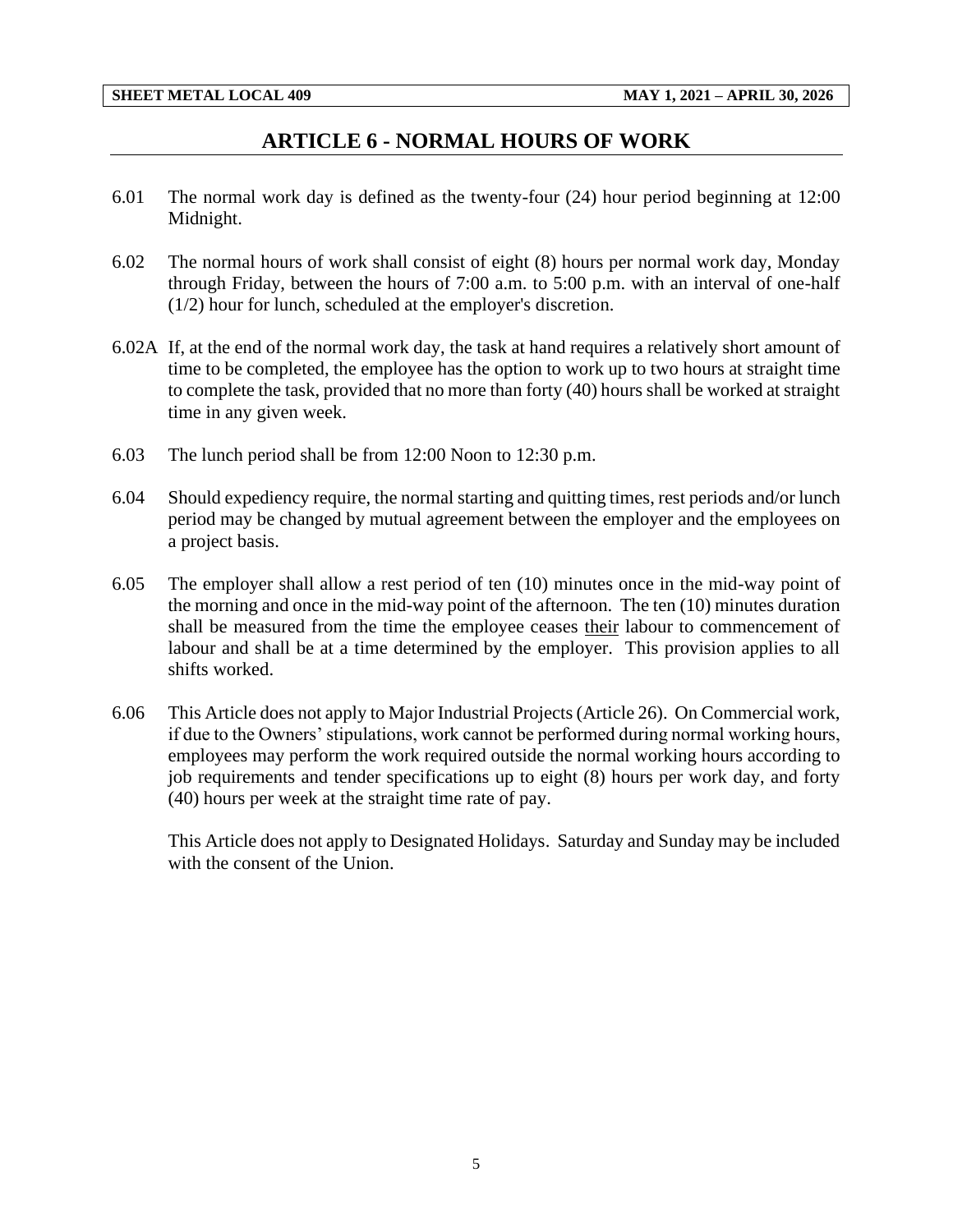- 6.07 If mutually agreed prior to the start of the project by employer and employees, and with the consent of the Union Hall, the hours of work may be changed from 5 x 8 hour days to 4 x 10 hour days Monday – Thursday or Tuesday – Friday. Should a Designated Holiday (Article 25) fall within the agreed workweek, it shall be observed as per the Collective Agreement and may not be made up within the week at straight time rates. When an employee works for a 4 x 10 hour week, the employer agrees to pay 5 days Board Allowance as set out in Article 14 – Travel, Room and Board. An eighty percent (80%) vote of employees will prevail under this Article.
- 6.08 Employees shall be given a ten (10) minute rest period before the commencement of overtime provided that the overtime scheduled is two (2) hours or less in duration.

## <span id="page-8-0"></span>**ARTICLE 7 - TERMINATION OF EMPLOYMENT OR LAYOFF**

### **Layoffs and Severance Pay:**

- 7.01 Layoffs shall occur only at 12:00 Noon and at 4:30 p.m. Each employee shall receive two (2) hours notice of layoff or two (2) hours pay in lieu of such notice at their regular rate of pay.
- 7.02 In the event of lay off or dismissal, the employee's wages shall be available in full within three (3) full working days of the time of lay off or dismissal and at that time the employee shall receive their Record of Employment or copy of ROE Web e-Filing, vacation pay and holiday pay. The employer may post by mail to the address designated by the employee's Record of Employment such items within three (3) full working days of the time of lay off or dismissal. If the employer fails to comply with the provisions hereof, the employee shall be paid an additional sum equal to eight (8) hours pay at their regular rate, and an additional sum equal to eight (8) hours pay at their regular rate for every two (2) additional days delinquency. At employer's discretion, final wages, vacation pay and holiday pay may also be paid by electronic deposit.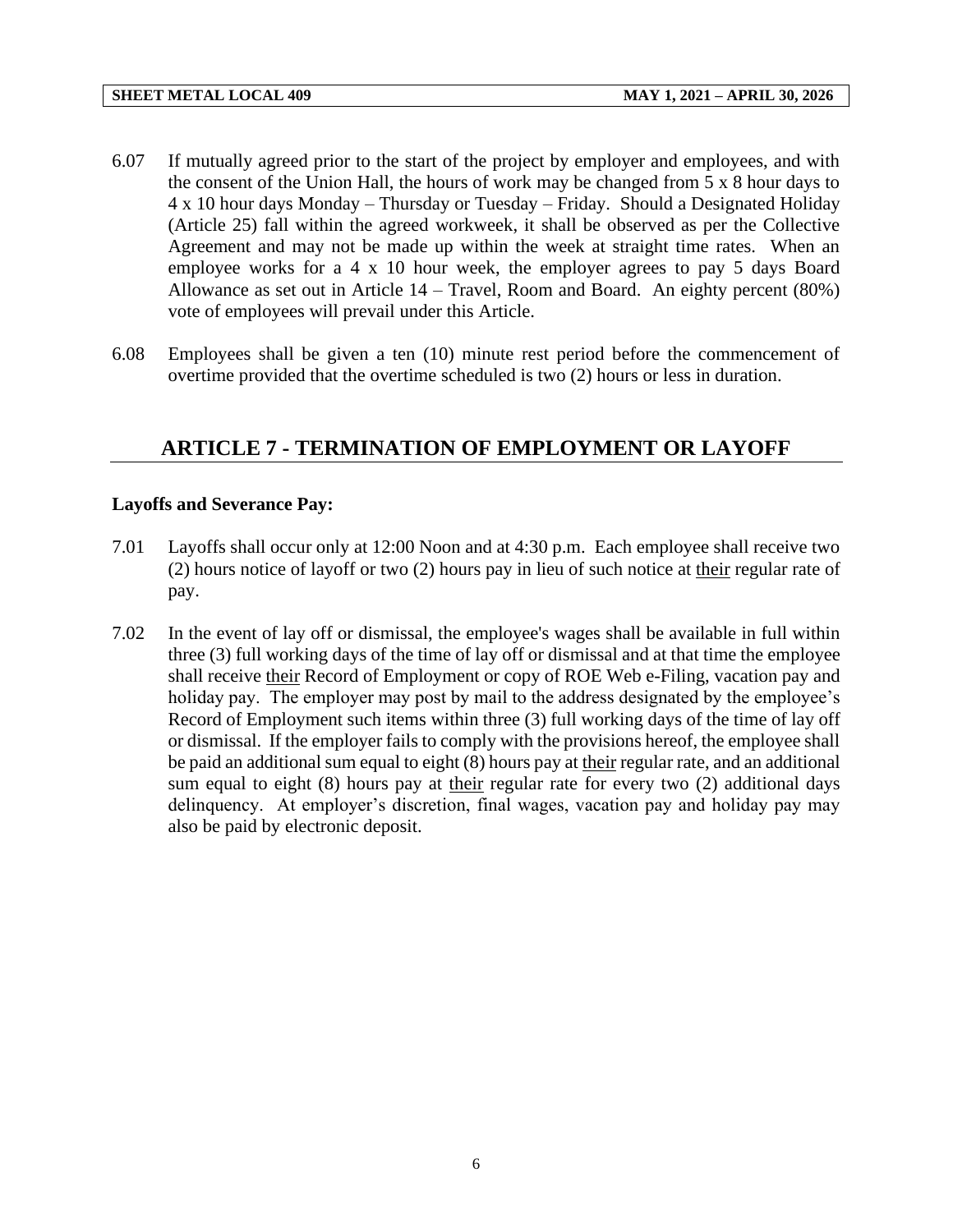## **ARTICLE 8 - OVERTIME**

- <span id="page-9-0"></span>8.01 When working a regular eight (8) hour work day schedule, the first two (2) hours worked in excess of the normal working hours per day, Monday through Friday, shall be paid for at the rate of one and one half times  $(1-1/2 x)$  the straight time rate of pay.
- 8.02 All other hours worked in excess of the normal working hours including hours worked on Saturday, Sunday or designated holidays as set forth in this Collective Agreement shall be paid for at the rate of double  $(2 x)$  the straight time rate of pay.
- 8.03 Employees who are required to work in excess of two (2) hours unscheduled overtime, and every four (4) hours thereafter, shall be provided with a meal. Where this is impractical, a meal allowance shall be included in the pay for the next regular pay period as follows:

**Meal Allowance** ................................\$30.00

- 8.04 The employer will distribute overtime fairly among available, qualified employees, where practical.
- 8.05 Employees who have missed time during the normal scheduled hours, Monday through Friday, will by mutual agreement work extra hours of work at the regular straight time rate of pay up to a maximum of forty (40) hours, excluding Saturday, Sunday and designated holidays. There shall be no disciplinary action taken by either party pertaining to this clause.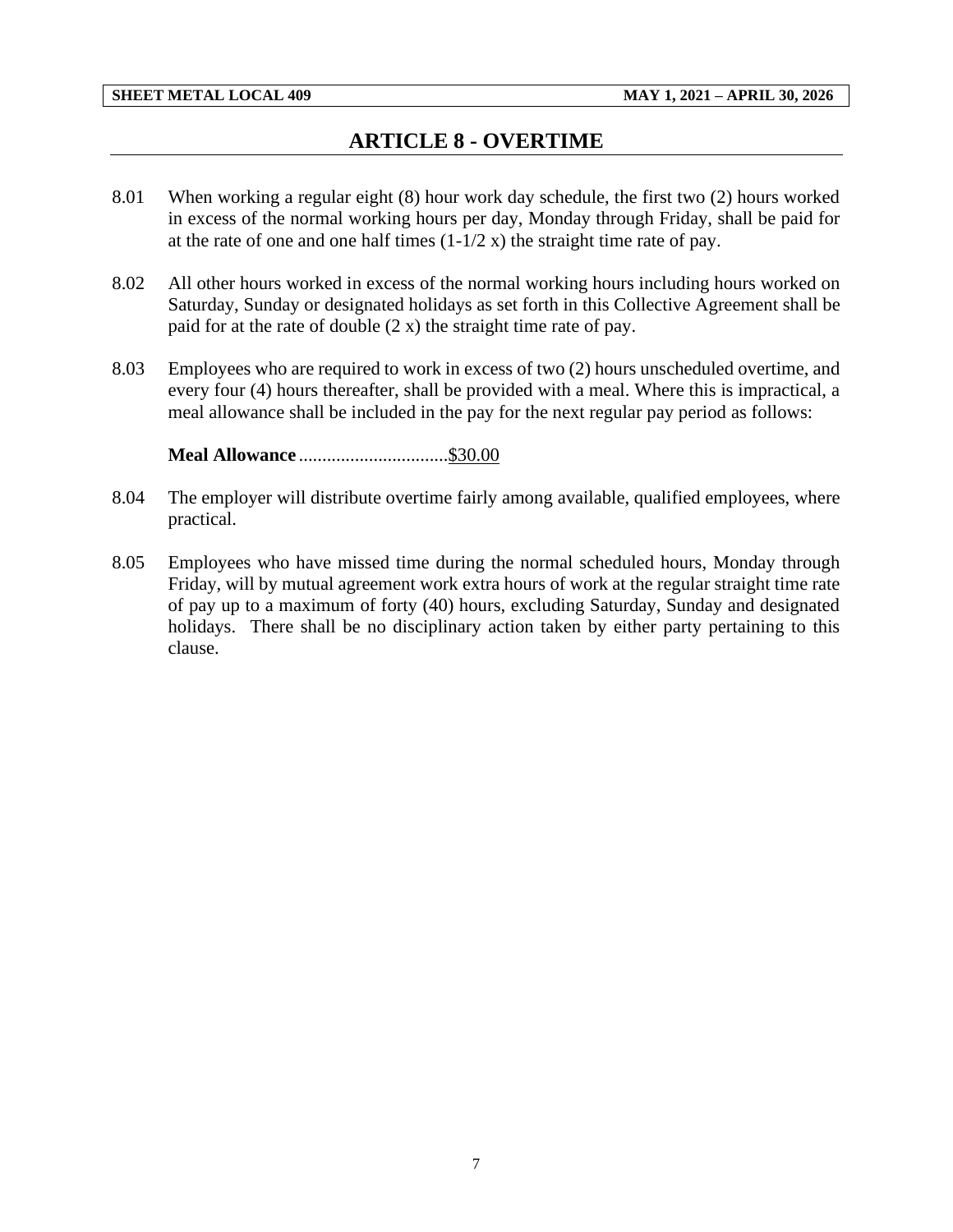## **ARTICLE 9 - SHIFT WORK**

- <span id="page-10-0"></span>9.01 In the event that shift work is instituted such shift work shall be scheduled between Sunday Midnight and Friday Midnight and shall continue for at least five (5) consecutive week days, excluding Saturdays, Sundays and designated holidays.
- 9.02 When more than one (1) shift is in operation, hourly rated employees employed on the second shift and/or those employed on the third shift shall be paid a shift differential; second shift 15% over basic hourly rate; third shift 18% over basic hourly rate.
- 9.03 Where employees are receiving a shift differential and are working overtime hours on such shift, they shall continue to receive the shift differential for all such overtime hours but such differential shall not be included in the calculation of overtime.
- <span id="page-10-1"></span>9.04 The employer shall allow a rest period of ten (10) minutes, once at the midway point of the first half of the regular scheduled shift and once at the midway point of the second half of the regular scheduled shift.

## **ARTICLE 10 - WAGES**

10.01 The regular hourly rates of pay for each classification of worker shall be in accordance with the rates contained in the appended Craft Schedule. This Craft Schedule is attached hereto and is hereby made part of this Collective Agreement.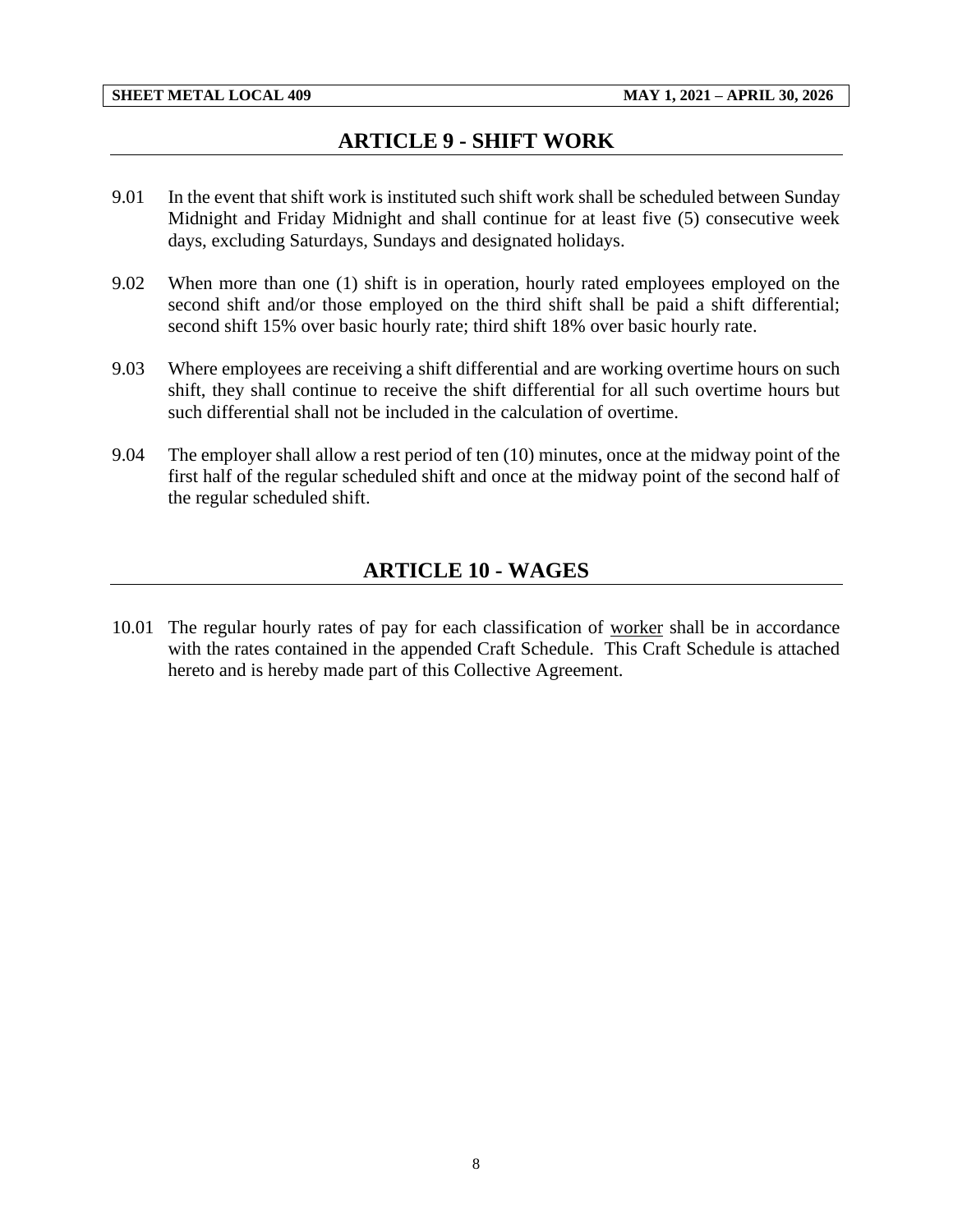## **ARTICLE 11 - PAY PERIOD**

- <span id="page-11-0"></span>11.01 Wages shall be paid weekly, by cash, cheque or electronic deposit. If payment is by cheque or electronic deposit, it must be distributed before quitting time on Thursday. If payment is by cash, payment shall be made no later than quitting time on Friday. If the regular payday is a holiday, then the employee's pays shall be distributed a day earlier.
- 11.02 A clear statement of hours worked, rate of pay, total earnings, net earnings and deductions shall be given to employees on payday. This statement may be distributed by hard copy or electronically as mutually agreed by the Employer and employees.
- 11.03 In the event the Pension or Welfare Plan is discontinued for any reason whatsoever, the contribution shall be added to the hourly rate and become part of the wage package.
- 11.04 (a) When employee's pays are not distributed in a timely manner in accordance with Article 11.01, the employee shall receive one (1) days pay at the basic hourly rate for each working day until the day the pay is delivered, commencing at 8:00 a.m. the first working day after the company's regular pay day.
	- (b) Errors in an employee's pay will be corrected by the end of the following working day after the day they are brought to the employer's attention. When errors are not corrected by the end of the following working day, the employee shall receive one (1) day's pay at the basic hourly rate for each working day until the day the error is corrected, commencing at the end of the working day after the day the error is brought to the employer's attention.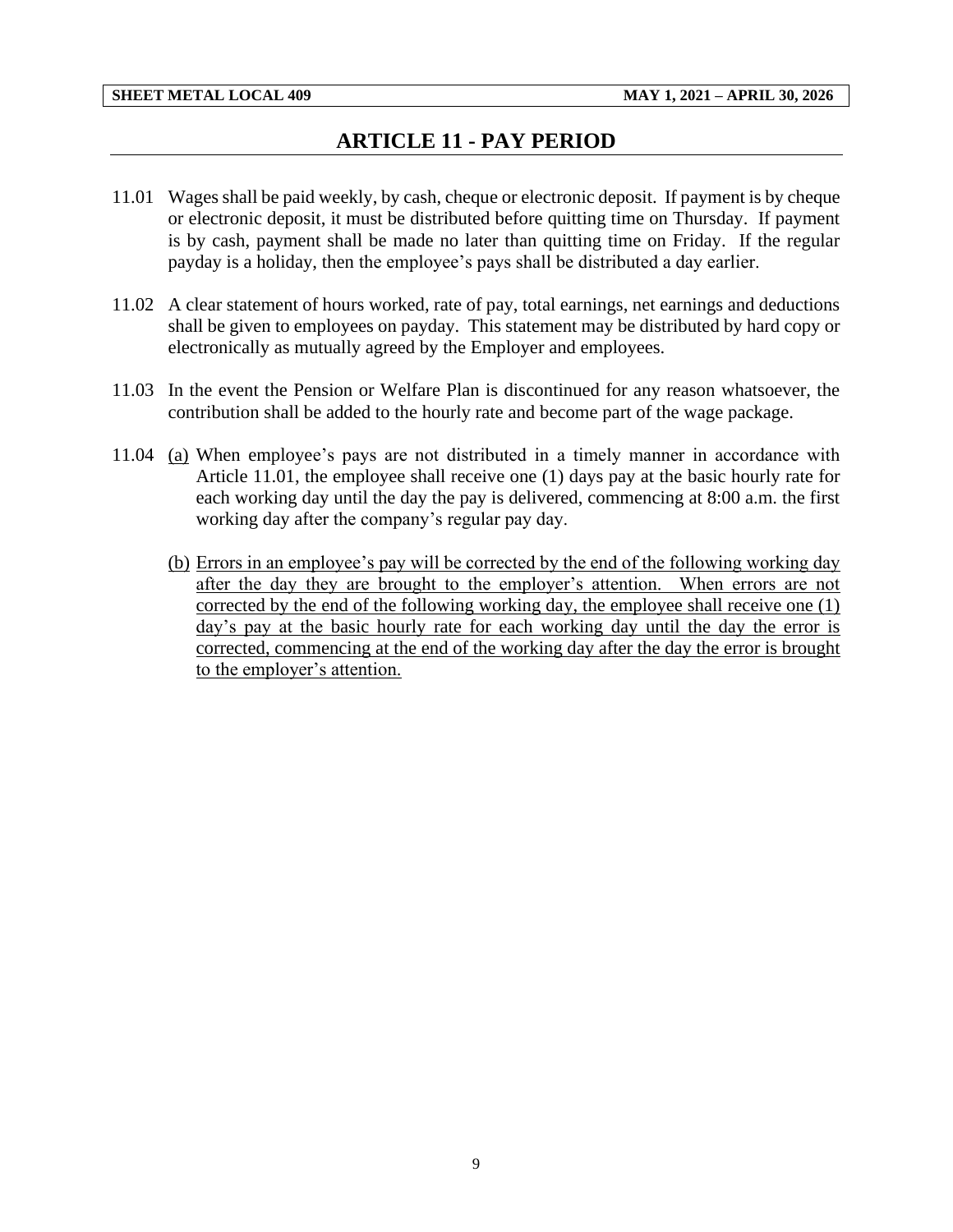## **ARTICLE 12 - REPORTING TIME**

- <span id="page-12-0"></span>12.01 Employees who report for work by direction of the employer and who are not placed at work shall be entitled to three (3) hours pay at their regular rate of pay. In the case of inclement weather the employee shall receive one (1) hours pay at the established rate, provided the employee remains on the job and is available for work during the period of such reporting time. The foregoing provisions shall apply to Saturday, Sunday, designated holidays and shift work at the applicable rate of pay. Employees who commence work shall receive the greater of reporting time or actual time worked.
- 12.02 Exceptions, however, shall be when strike conditions make it impossible to put such an employee to work or when stoppage of work is occasioned thereby, when conditions arise which are beyond the control of the employer or when an employee leaves work of their own accord.
- 12.03 In order to qualify for reporting time an employee must remain on the job and be available for work during the period of such reporting time or until they are released by the foreperson or immediate supervisor.
- 12.04 The employer shall determine when weather conditions on the job are such that the workers shall or shall not work. It shall be the responsibility of the employee to notify the employer before the scheduled starting time if they are unable to report for work; failure to do so may result in disciplinary action.

## <span id="page-12-1"></span>**ARTICLE 13 - VACATION AND HOLIDAY ALLOWANCE**

- 13.01 A vacation and holiday allowance shall be paid to each person in lieu of paid vacation and holidays. Payment of such vacation and holiday allowance shall be paid at the rate of nine percent (9%) of the total base rate earnings and paid weekly or as mutually agreed.
- 13.02 The employer and employees shall mutually agree on the time that the employees shall take the annual vacation.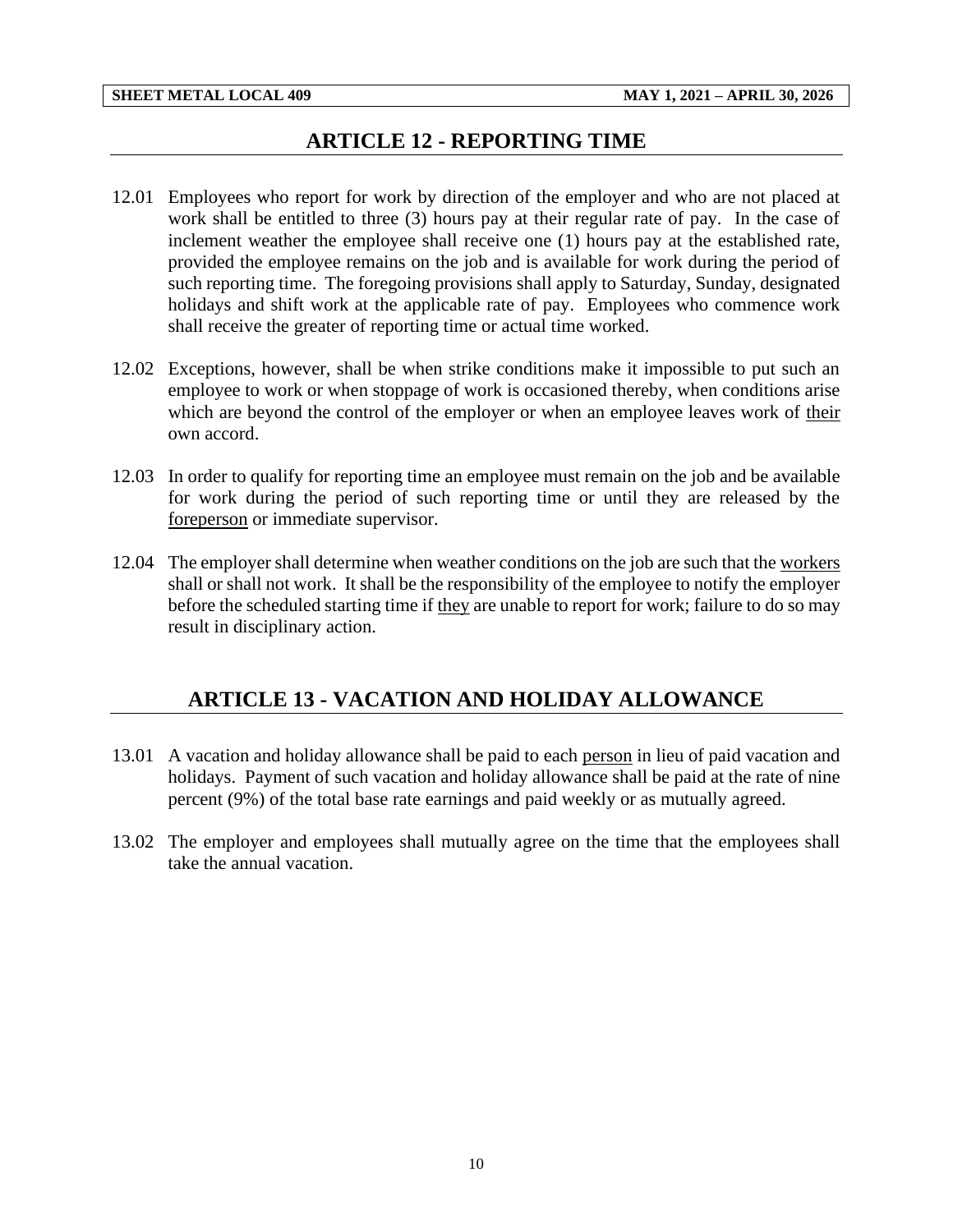## **ARTICLE 14 - TRAVEL, ROOM AND BOARD**

<span id="page-13-0"></span>14.01 There shall be a free zone for employees working within a fifty-five (55) kilometre radius of the Halifax County intersection of Provincial Highway 101 and 102 as demonstrated in the diagram below. Travel, room and board allowance will not apply when travelling to and working within this free zone (14.01).



- 14.02 Travel, room and board allowance will not apply when travelling to or working within a fifty-five (55) kilometre radius around the employer's permanent place of business outside Article 14.01 as calculated in the diagram of Article 14.01.
- 14.03 There shall be a fifty-five (55) kilometre radius free zone around all projects outside the jurisdiction of Clause 14.01 as calculated in the diagram of Article 14.01. The centre of this zone shall be a job shack established on the job site.
- 14.04 Employees living outside the limit of the fifty-five (55) kilometre free zone radius in Article 14.03 and who are required to commute daily to the job site shall be paid a mileage allowance as per Article 14.05. Travel shall be from the place of residence to the outside limit of the free travel zone and return to their place of residence by the shortest normally travelled route. Daily travel shall not exceed the daily board allowance or include travelling time.

#### 14.05 **Travel Allowance shall be:** fifty-nine cents (\$0.59) per kilometer

It is agreed this figure shall be adjusted as per CRA figures for the life of this agreement. The employer has the option to provide adequate transportation or pay the travel allowance to entitled employees.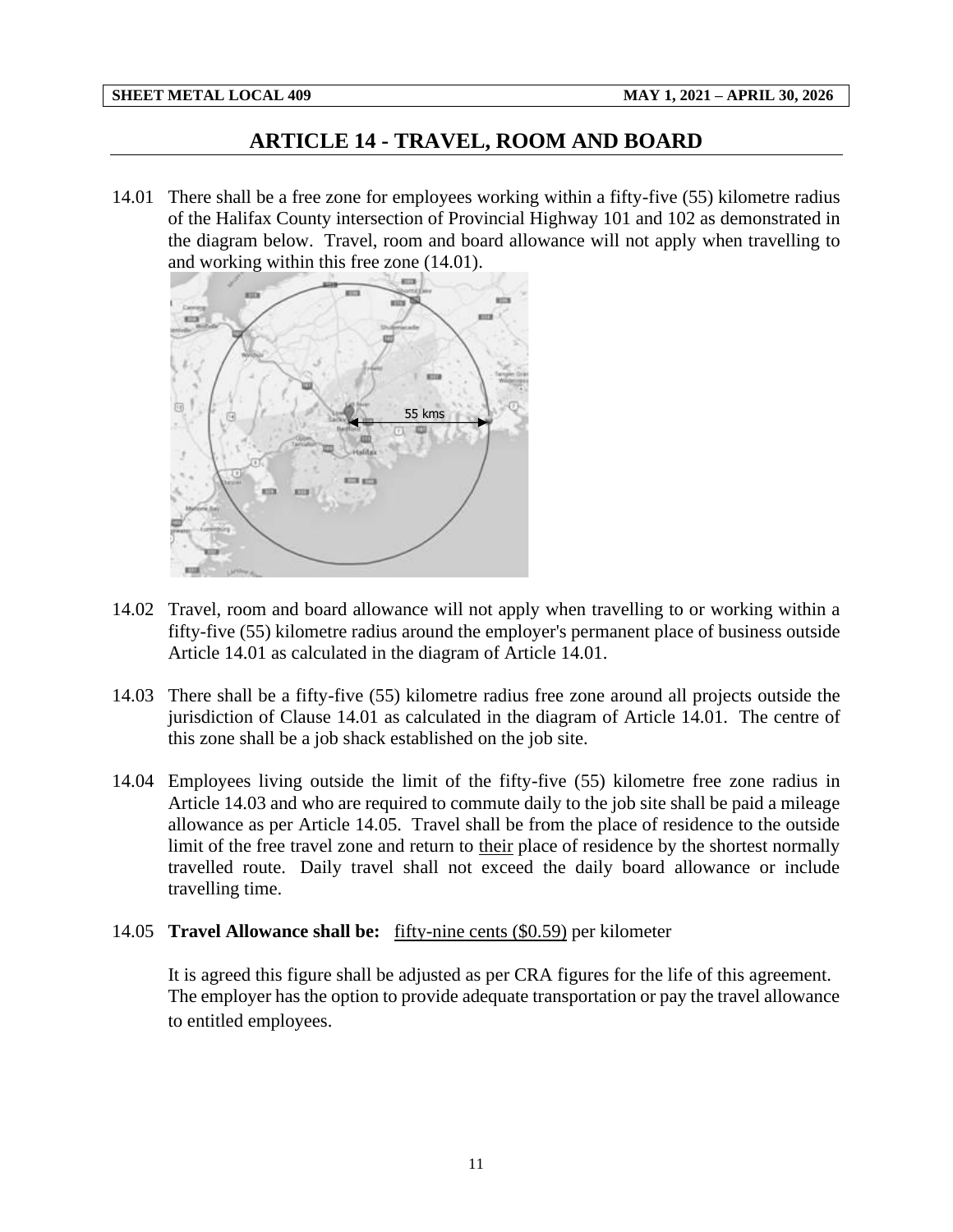- 14.06 If the employee's employment is terminated for just cause or the employee leaves of their own accord before having qualified for travel expenses and travelling time to the job they shall not be entitled to receive the cost of such travel expenses and travelling time.
- 14.07 When an employee travels to an area where they are required by the employer to stay overnight, as per Article 14.08 the employer shall pay the employee, when the employee uses their own vehicle, only their travel allowance into a job site.

Travel allowance shall be paid as set forth in Article 14.05 from the employee's permanent residence to the outside limit of the travel free zone radius around the job site. Travel allowance shall not exceed board allowance or include travelling time. Travel allowance under this article shall be paid one way upon commencement of the job.

14.08 Employees required to travel a distance of one hundred fifteen (115) kilometres or more from their principal residence to the jobsite shall be paid Room and Board allowance as per this Article.

#### **Room and Board Allowance:**

For employees travelling less than one hundred fifteen (115) kilometres from their principal residence to the jobsite, Articles 14.03 and 14.04 shall apply.

- 14.09 If employer-provided accommodations providing room and board are available for a project, the employee will live at the employer-provided accommodations and no room and board allowance will be paid to the employee. If the employee, on initial hiring on said project, chooses not to stay at the accommodations provided, they will be paid the room and board allowance as outlined in Article 14.06.
- 14.10 Where an employee who is otherwise eligible for the daily expense allowance and by their own choice works less than the scheduled shift on a given day, they shall be paid a living allowance calculated on the basis of the percentage of the prevailing daily living allowance for every hour worked. (i.e. employee works 7 hours of an 8 hour shift, the expense allowance would be 7/8 of the appropriate daily expense allowance). Expense allowance shall not be adjusted due to inclement weather or for medical appointments. The employer may ask the employee to provide a note from a doctor.
- 14.11 When an employee is required to travel from one site to another site during working hours and the employee is required to use the employee's own vehicle, such employee shall be paid the hourly rate and travel allowance and any related parking costs incurred by the employee.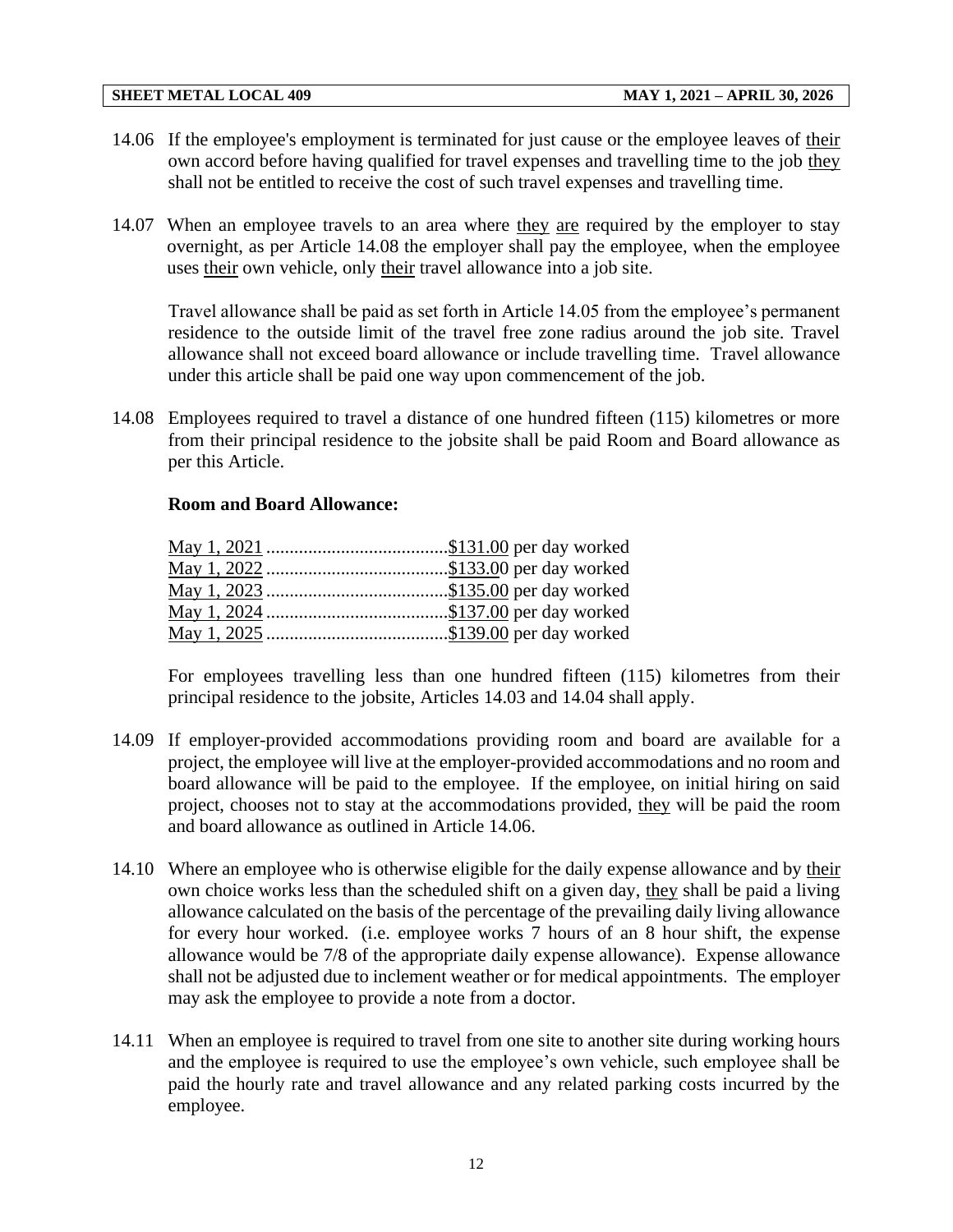14.12 All payments made to the Union employees under Article 14 shall be made on the basis of a completed TD-4 form when applicable and being appropriately completed and signed on a non-income taxable basis. It shall be the responsibility of employees to make any income tax payments on travel, room and board that may be found to be due now or in the future. In the absence of appropriately completed TD-4 forms, all payments shall be added to gross pay and taxed. The employer shall make the forms available to each employee at the beginning of the project.

## **ARTICLE 15 - GRIEVANCE PROCEDURE**

- <span id="page-15-0"></span>15.01 Any matter relating to or involving:
	- (i) The interpretation, meaning, application or administration of the Collective Agreement or any provisions of the Collective Agreement.
	- (ii) A violation or an allegation of a violation of the Collective Agreement.
	- (iii) Working conditions; or
	- (iv) A question whether a matter is arbitrable may be the subject of a grievance.

#### 15.02 **Procedure:**

- (i) Any such matter constituting a grievance must be filed in writing by the Union with the employer, or by the employer with the Business Manager or Union Representative within seven (7) working days, excluding Saturday, Sunday and Statutory Holidays of the occurrence of the event giving rise to the grievance.
- (ii) The grievance must be filed and discussed with the employer's Labour Relations Officer or their Representative on the project or the Business Manager or Union Representative.
- (iii.a)In the event that the Parties, (the Union and the employers' Representative) are able to agree on the appointment of an individual Arbitrator, and the terms of reference of the Arbitrator including hearing and decision dates and upon such agreement by the Parties, the time limitation for the hearing of the Arbitration may be extended.
- (iii.b)The Parties being aware of the high cost of Arbitration agree that they may wish to utilize professional Alternative Dispute Resolution Procedures as are available through the Province of Nova Scotia or from other sources. Both Parties agree to use their best efforts to implement Alternative Dispute Resolution Procedures as appropriate in the resolution of disputes.
- (iv) Failing settlement, the grievance may then be settled in the manner provided by Section 107 of the Trade Union Act, Chapter 475, R.S.N.S. 1989, as amended.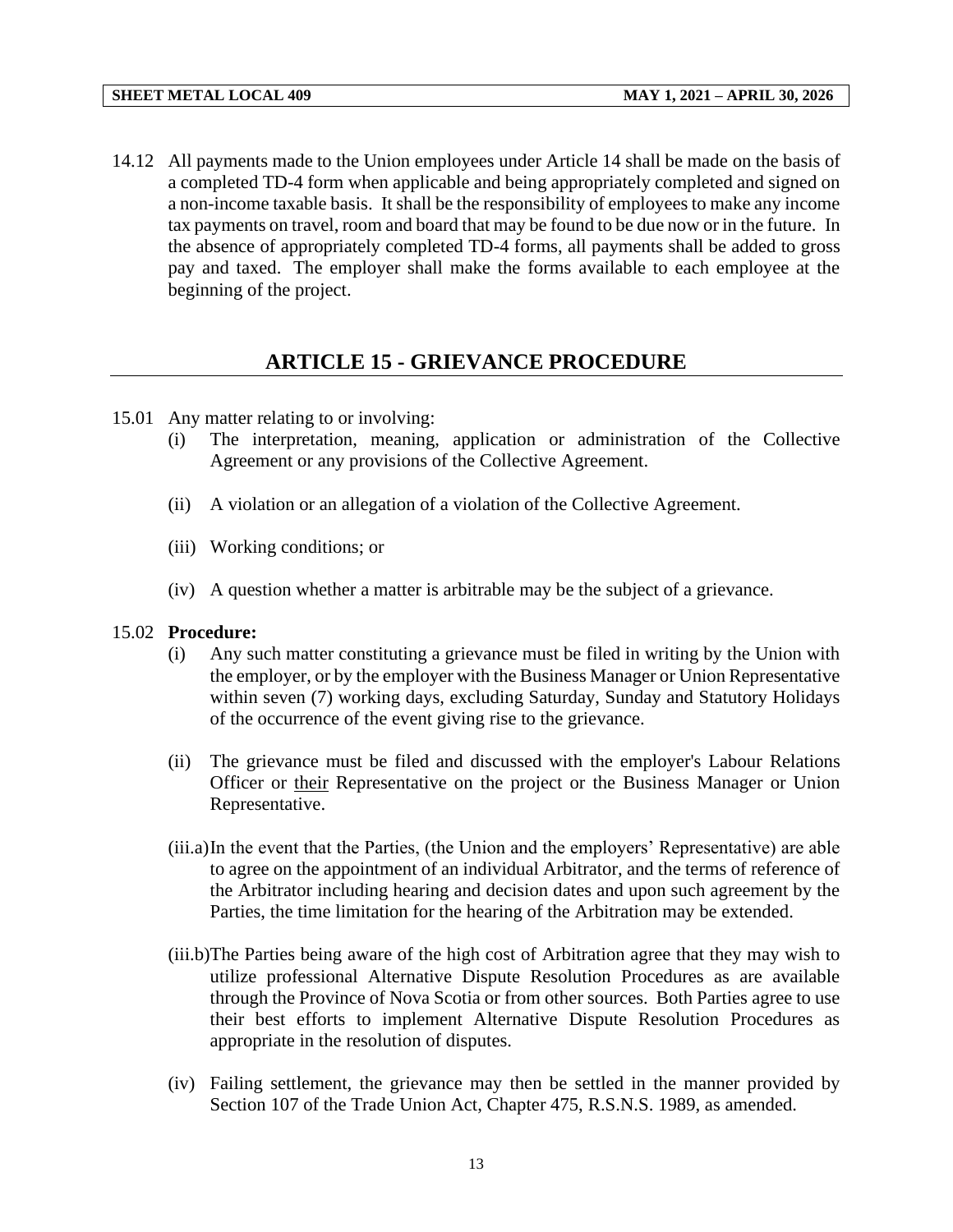- 15.03 The Parties agree arbitration cases should be decided on the merits so that the dispute may be finally and fairly resolved with simplicity and dispatch.
- <span id="page-16-0"></span>15.04 The Parties further agree that an Arbitrator appointed under the terms of this Collective Agreement has the power to relieve against time limits, and each grievance before the Arbitrator shall be determined on its merits.

# **ARTICLE 16 - ARBITRATION**

- 16.01 The Arbitrator shall not have the power to alter, vary, modify or amend any of the provisions of this Agreement or to substitute any provisions for any of the provisions of this Agreement nor render a decision inconsistent therewith.
- <span id="page-16-1"></span>16.02 The decision of the Arbitrator is to be complied with within fifteen (15) days of receipt by the Parties.

# **ARTICLE 17 - JURISDICTIONAL DISPUTES**

- 17.01 A mark-up meeting will be held with each Contractor not later than the commencement of the Contractor's work on all projects and no assignments shall be made before this markup. Mark-up assignments shall also apply to all sub-contractors. If a jurisdictional dispute arises once the work has commenced, assignments will be made in accordance with procedures, rules and regulations of the National Joint Board Building Trades Department, A.F.L. & C.I.O. The work assignment shall not be completed until a meeting on site has been convened with all Parties involved and until a subsequent meeting (not later than twenty-four (24) hours) has taken place, at which the Contractor shall present the work assignment on paper to all Parties.
- 17.02 In the event such jurisdictional dispute cannot be settled on a Local basis by the Unions involved, such dispute shall be submitted to the International Unions involved for settlement without permitting it to interfere in any way with the progress of the work at any time. In the event the dispute is not settled by the International Unions involved, it shall then be submitted to the National Joint Board for resolution. It is understood and agreed, however, that if the dispute causes any delay in the progress of the work or gives rise to an apprehended delay, any of the Parties hereto may apply to the Labour Relations Board (Nova Scotia) Construction Panel for an Interim Order under Section 50 of the Trade Union Act, Chapter 311, R.S.N.S. 1967, amended.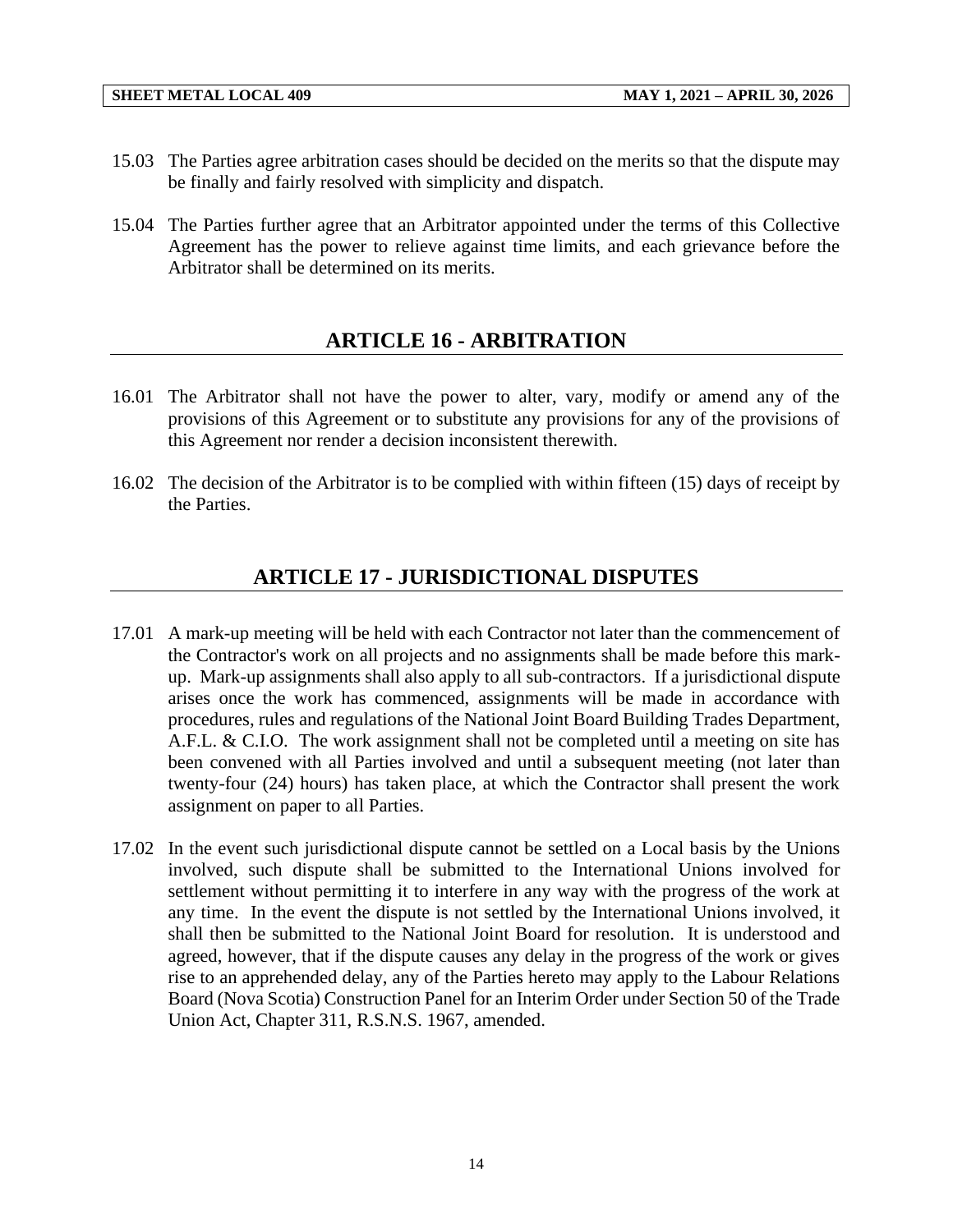## **ARTICLE 18 - SAFETY AND HEALTH**

- <span id="page-17-0"></span>18.01 Employer and employee shall comply with all applicable provisions of provincial health, sanitation and safety laws and regulations, in addition to those rules established by the employer.
- 18.02 Employees shall not be required to work with unsafe equipment and conditions.
- 18.03 Safety hats must be worn by all employees on the job site at all times.
- 18.04 Adequate toilet facilities and fresh drinking water with ice (year round) and paper cups will be provided by the employer.
- 18.05 Fresh drinking water, tool sheds and lunchrooms shall normally be maintained by the Craft using same, except where other general arrangements have been made for a site.
- 18.06 Where required, adequate quarters complete with heating, lighting, ventilation shall be provided for employees to change clothes and eat lunch. Such quarters shall have benches, tables, be lockable, and kept clean, no tools or equipment shall be stored in said quarters while workers are on the job.
- 18.07 Safety hats, glasses and gloves will be supplied by the employer.
- 18.08 Rain suits will be provided by the Employer as required.
- 18.09 If an employee sustains an accidental injury during working hours and has to receive offsite medical attention, the employee will receive four (4) hours pay if the injury occurs during the first half of the shift, or eight (8) hours pay if injury occurs in the second half of the shift.
- 18.10 Safety items and climatic protective clothing issued to the employee must be returned to the employer on termination.
- 18.11 For serious safety infractions, including fall arrest violations, the employee shall be dismissed for the day and shall not be eligible to work on the next scheduled working day. If the same employee commits another serious safety infraction within six months of the previous infraction, they shall be suspended for a minimum of one week (5 working days) and shall be ineligible for re-hire by any employer until said employee has successfully completed appropriate re-training, at their own expense.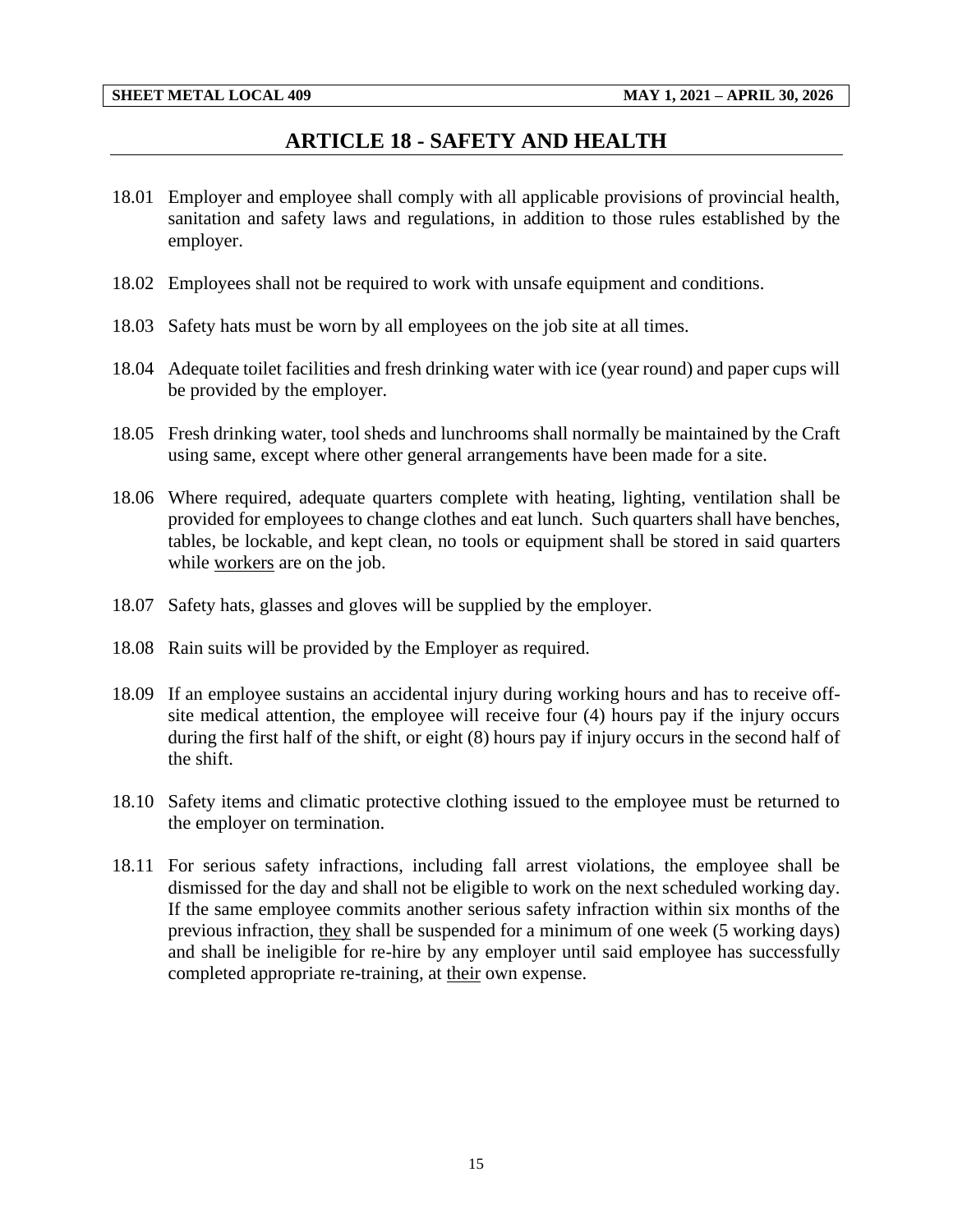18.12 The employer will contribute fifteen cents (\$0.15) per hour worked for the provision of Safety Training as follows:

**WHMIS** Safety Orientation Fall Arrest First Aid (as required) Confined Space (as required) Aerial Lift Training

This contribution will be remitted along with the Training Fund contribution for a total contribution of thirty cents (\$0.30) per hour as set out in the wage table of this agreement.

It is agreed that this Safety Training program will be subject to audit and review of the parties as appropriate and is subject to termination by either party if the program is not functioning satisfactorily. In the event the Safety Training program is terminated, the employer's contribution shall cease.

It is the intention of the parties that all members receiving a referral slip from the hall shall have current and valid training in the courses listed above.

## **ARTICLE 18A – BEREAVEMENT LEAVE**

- <span id="page-18-0"></span>18A.01 In the event of a death in the employee's immediate family, i.e. the employee's children, parents, grandparents, siblings, spouse, or spouse' parents, the Employer will grant to the employee up to five (5) days unpaid leave of absence for the purpose of making arrangements for or attending the funeral or memorial service, regardless of the employee's length of service.
- 18B.01 For employees with at least one year's unbroken service with a contractor, up to two (2) of these days leave of absence will be with pay for the purpose of making arrangements for or attending the funeral or memorial service. Pay shall be at the employee's regular hourly straight time rate (hourly wages only) and shall be paid only for claims which occur on a day or days which the employee would be regularly scheduled to work.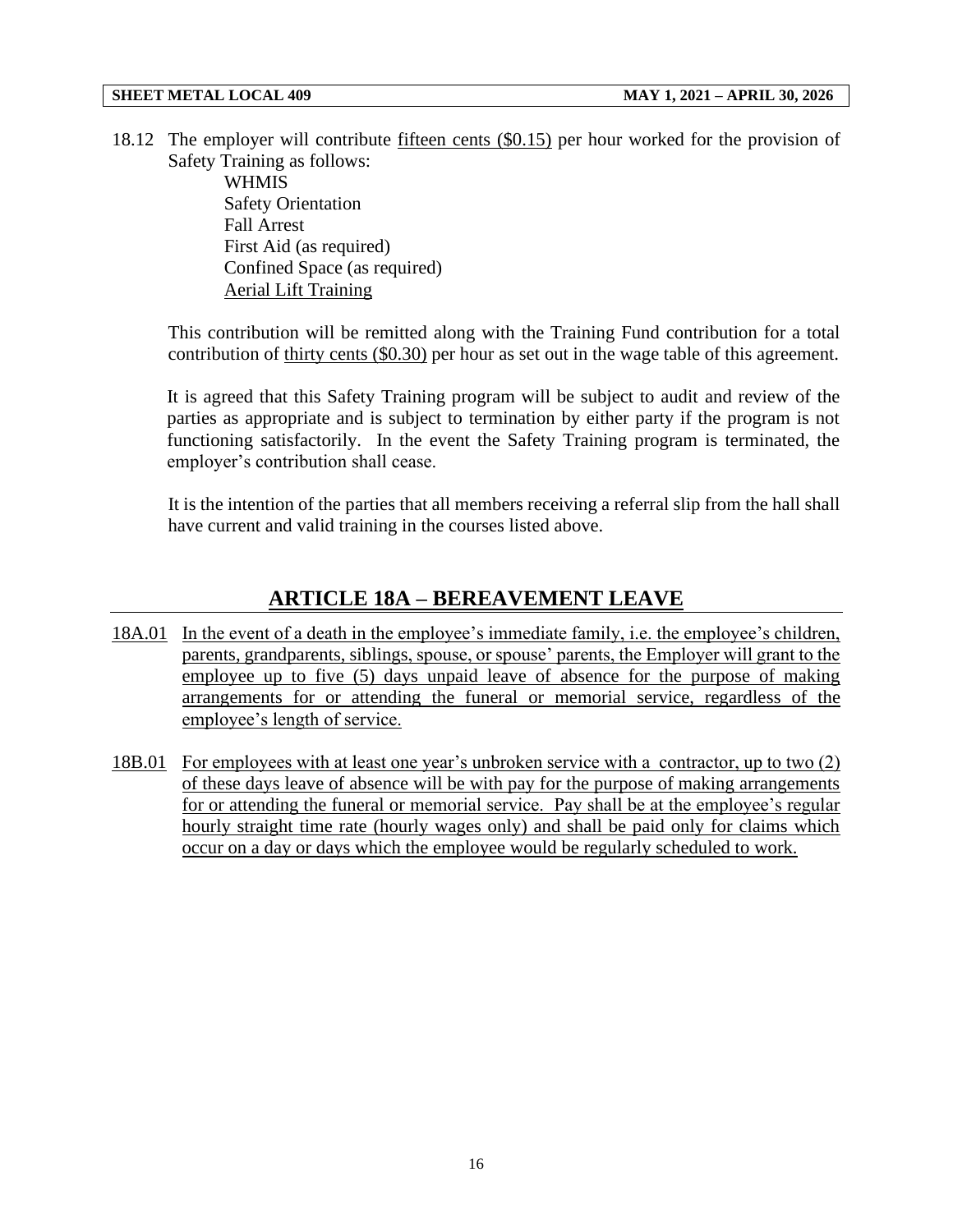## **ARTICLE 19 - ACCESS TO THE JOB SITE**

- <span id="page-19-0"></span>19.01 Business Representatives of the Union and International Representatives shall have access to the job site during working hours but in no case shall their visits interfere with the progress of the work.
- 19.02 Notification for access will be made with the employer's representative on the job.
- <span id="page-19-1"></span>19.03 Conduct on the job site will be subject to the general regulations of the employer.

## **ARTICLE 20 - SUB-CONTRACTS**

#### **THE EMPLOYER AGREES:**

- 20.01 That it will stipulate as a term or condition for letting any contract for work on the project (job site) during its construction that the proposed sub-contractor shall observe the provisions of this Collective Agreement as if the same were duly executed by such subcontractor.
- 20.02 To have any such sub-contractor acknowledge in writing that it has notice of this Agreement and that it will abide by this Agreement. For the purposes of this clause "subcontractor" shall mean any Contractor who performs work for the employer on the project (job site).

## **ARTICLE 21 - NO STRIKE - NO LOCKOUT**

- <span id="page-19-2"></span>21.01 The Union agrees that there will be no strike or other collective action which will interfere with or stop the efficient operation of construction work of the employer or any employer for the duration of this Agreement.
- 21.02 Participation by an employee, or group of employees, in an act violating the above provision will be cause for disciplinary action.
- 21.03 The employer agrees that there will not be any lockout of employees bound by this Agreement during its term.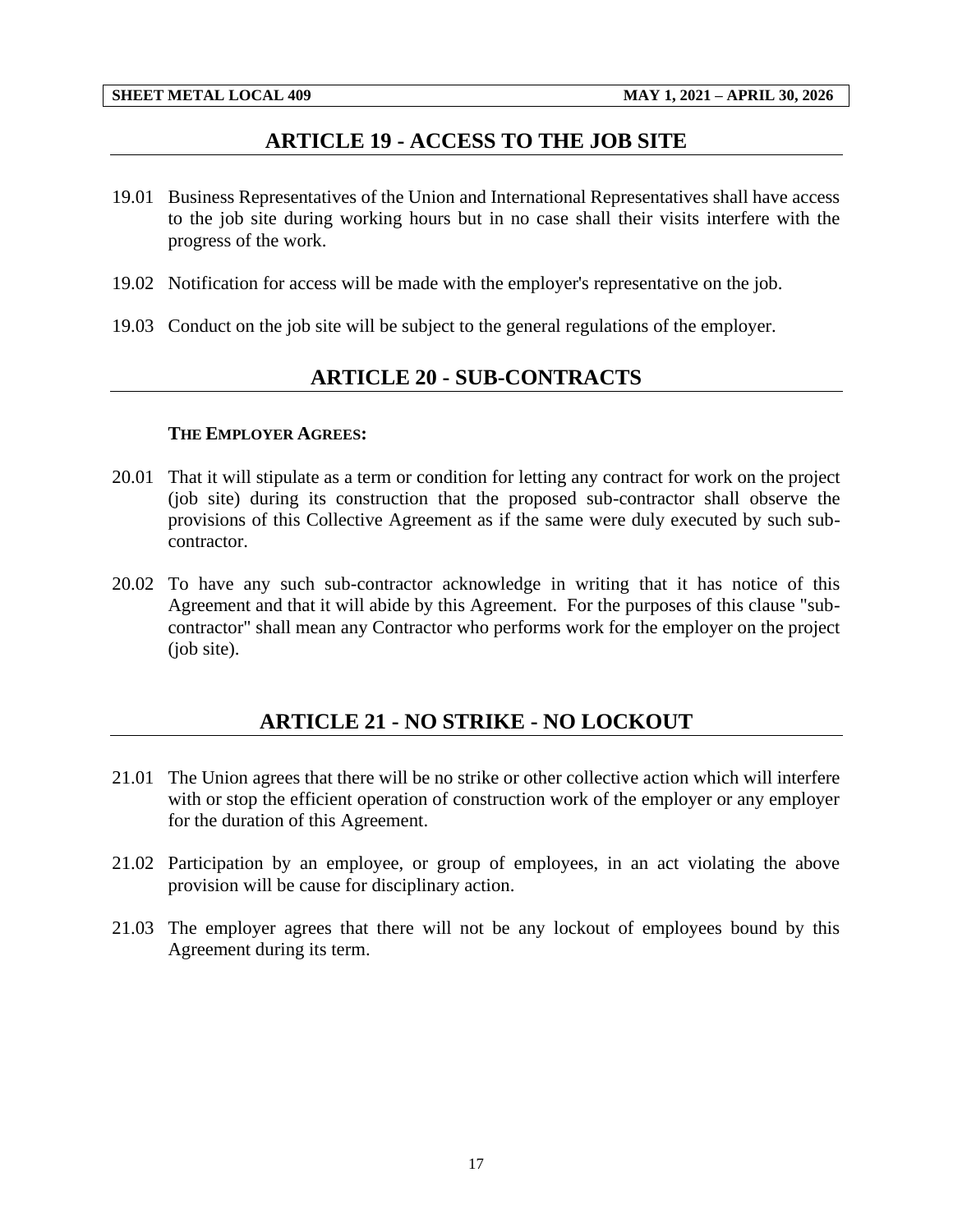## **ARTICLE 22 - EMPLOYER REMITTANCES**

- <span id="page-20-0"></span>**NOTE: For employer remittances for Light Commercial see Craft Schedule "L". For employer remittances for Multi-Unit Residential see Craft Schedule "R". For employer remittances for Sheeting & Decking see Craft Schedule "S". For employer remittances for Small Job see Craft Schedule "SJ".**
- 22.01 Employers signatory to this Agreement shall remit monthly to the Administrator of Records before the fifteenth (15th) day of the month following the sums as set out below for journeypersons. Remittances for apprentices for Pension and Stabilization, refer to the wage tables.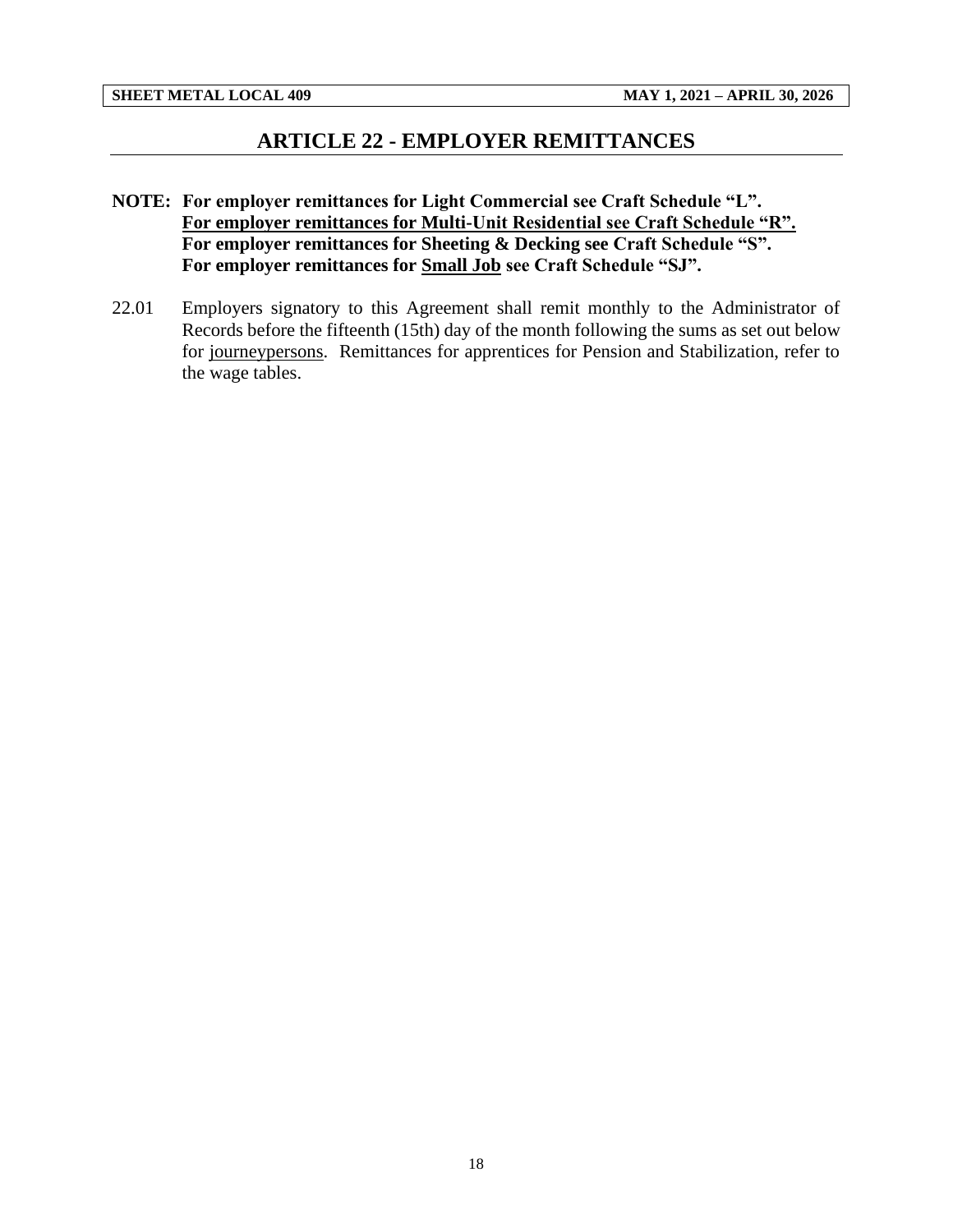### 22.01A

| <b>EMPLOYER REMITTANCES</b>                 |            | <b>COMMERCIAL INDUSTRIAL</b> |         |
|---------------------------------------------|------------|------------------------------|---------|
| Effective May 1, 2021                       |            |                              |         |
| Pension Fund                                | Article 23 | \$7.27                       | \$7.66  |
| Welfare Fund                                | Article 23 | \$2.50                       | \$2.50  |
| <b>Stabilization Fund</b>                   | Article 34 | \$1.50                       | \$1.50  |
| <b>Training Fund</b>                        | Article 35 | \$0.30                       | \$0.30  |
| Industry Improvement, Administration, Promo |            |                              |         |
| Fund (Remittance per hour worked)           | Article 24 | \$0.71                       | \$0.71  |
| <b>Total Remittance Per Hour</b>            |            | \$12.28                      | \$12.67 |
| Effective May 1, 2022                       |            |                              |         |
| <b>Pension Fund</b>                         | Article 23 | \$7.37                       | \$7.76  |
| Welfare Fund                                | Article 23 | \$2.50                       | \$2.50  |
| <b>Stabilization Fund</b>                   | Article 34 | \$1.50                       | \$1.50  |
| <b>Training Fund</b>                        | Article 35 | \$0.30                       | \$0.30  |
| Industry Improvement, Administration, Promo | Article 24 | \$0.71                       | \$0.71  |
| Fund (Remittance per hour worked)           |            |                              |         |
| <b>Total Remittance Per Hour</b>            |            | \$12.38                      | \$12.77 |
| Effective May 1, 2023                       |            |                              |         |
| Pension Fund                                | Article 23 | \$7.52                       | \$7.91  |
| Welfare Fund                                | Article 23 | \$2.50                       | \$2.50  |
| <b>Stabilization Fund</b>                   | Article 34 | \$1.50                       | \$1.50  |
| <b>Training Fund</b>                        | Article 35 | \$0.30                       | \$0.30  |
| Industry Improvement, Administration, Promo | Article 24 | \$0.71                       | \$0.71  |
| Fund (Remittance per hour worked)           |            |                              |         |
| <b>Total Remittance Per Hour</b>            |            | \$12.53                      | \$12.92 |
| Effective May 1, 2024                       |            |                              |         |
| Pension Fund                                | Article 23 | \$7.67                       | \$8.06  |
| Welfare Fund                                | Article 23 | \$2.50                       | \$2.50  |
| <b>Stabilization Fund</b>                   | Article 34 | \$1.50                       | \$1.50  |
| <b>Training Fund</b>                        | Article 35 | \$0.30                       | \$0.30  |
| Industry Improvement, Administration, Promo | Article 24 | \$0.71                       | \$0.71  |
| Fund (Remittance per hour worked)           |            |                              |         |
| <b>Total Remittance Per Hour</b>            |            | \$12.68                      | \$13.07 |
| Effective May 1, 2025                       |            |                              |         |
| Pension Fund                                | Article 23 | \$7.82                       | \$8.21  |
| Welfare Fund                                | Article 23 | \$2.50                       | \$2.50  |
| Stabilization Fund                          | Article 34 | \$1.50                       | \$1.50  |
| <b>Training Fund</b>                        | Article 35 | \$0.30                       | \$0.30  |
| Industry Improvement, Administration, Promo | Article 24 | \$0.71                       | \$0.71  |
| Fund (Remittance per hour worked)           |            |                              |         |
| <b>Total Remittance Per Hour</b>            |            | \$12.83                      | \$13.22 |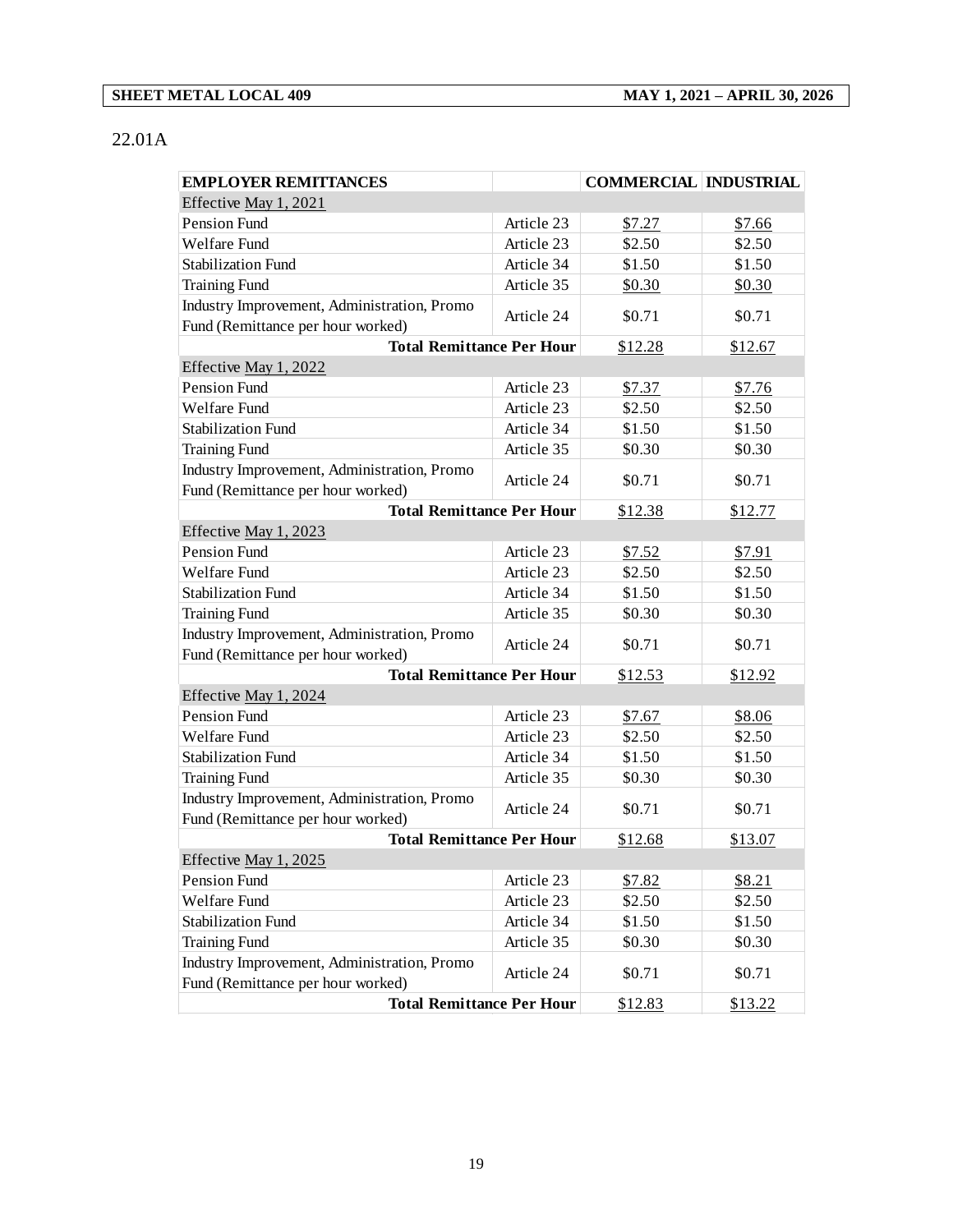- 22.01B It is agreed that the Union will contribute three cents (\$0.03) via the Mainland Nova Scotia Building and Construction Trades Council to join the Nova Scotia Construction Sector Council (NSCSC) and it is also agreed that the Union has the option to opt out of the NSCSC anytime of this agreement given sixty (60) days notice.
- 22.02 Pension & Welfare Trust Funds remittances shall be made on the forms provided and payable to:

**Benefit Plan Administrators Limited "In Trust"**

38 Solutions Drive, Suite 100 Ravine Centre Two Halifax, NS B3S 0H1 Phone: (902) 455-7277 Fax: (902) 454-5936

Remittances for the Stabilization Fund shall be payable to: **Stabilization Fund Sheet Metal Worker 409** Suite 105, 14 McQuade Lake Cres. Halifax, NS B3S 1B6

Remittances for the Training Fund shall be payable to: **Sheet Metal Worker Local 409 Training Program** Suite 105, 14 McQuade Lake Cres. Halifax, NS B3S 1B6

Remittances for the Administration, Industry Improvement, Promotion & Education Fund shall be payable to:

**Sheet Metal Administration, Industry Improvement, Promotion & Education Fund** 

c/o The Administrator Unit # 1, 260 Brownlow Ave. Dartmouth, NS B3B 1V9

22.03 The Parties to this Collective Agreement agree that, in the interest of transparency, either Party may request of the other Party a report detailing the number of labour hours remitted per contractor under Article 22 during the prior six (6) months, in order to ensure consistent reporting. Such a request shall be made a maximum of two (2) times per year. Reports provided shall not be shared with individual contractors.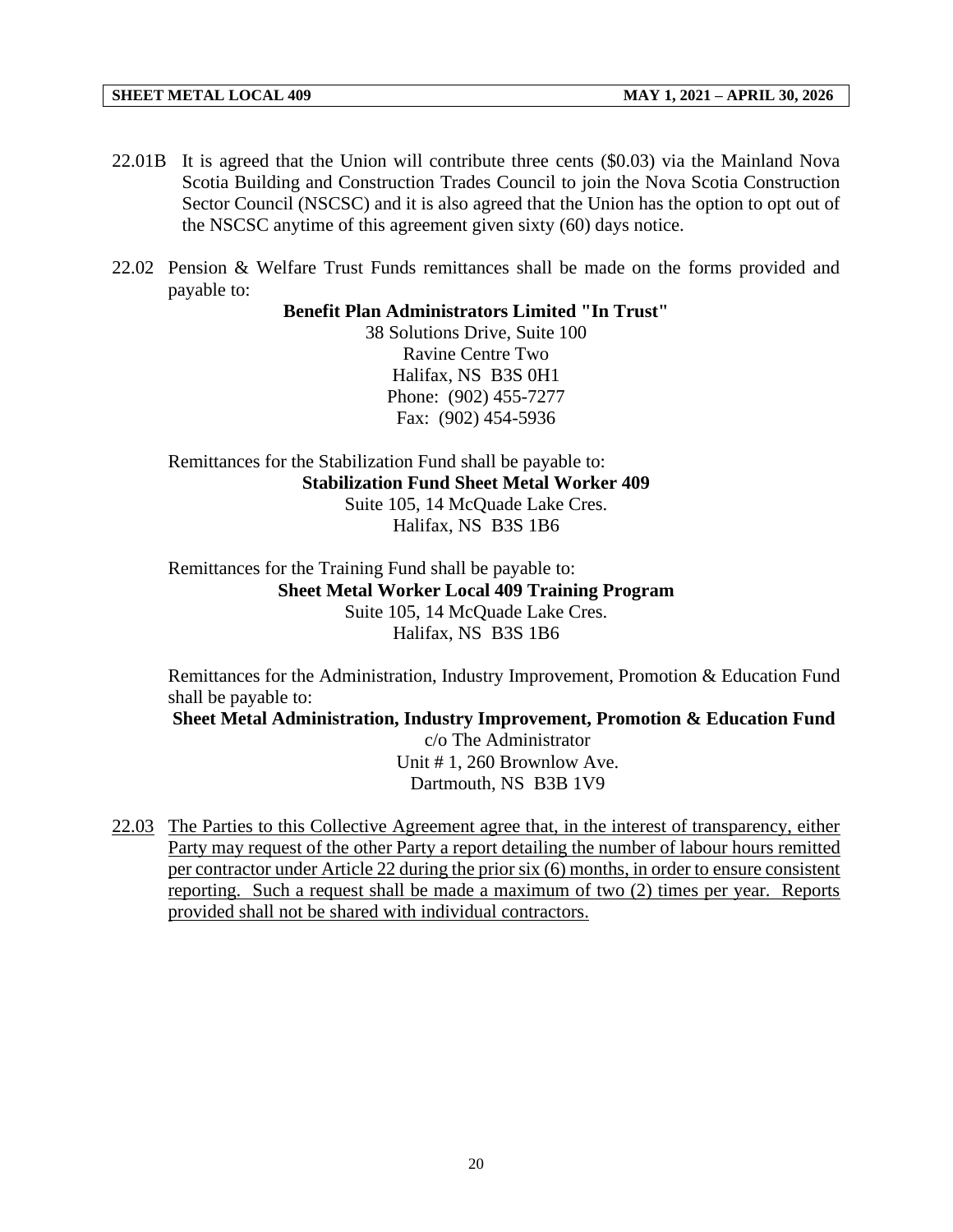### **ARTICLE 23 - PENSION & WELFARE TRUST FUNDS**

<span id="page-23-0"></span>The Parties hereto agree on Pension & Welfare Trust Funds as follows:

- 23.01 The Trust Document under which the fund is controlled shall provide for Trustees equal in number and in power appointed by each of the Parties hereto.
- 23.02 The employer shall make contributions for journeypersons and apprentices to the Pension & Welfare Trust Funds as set out in the wage tables on all hours paid.
- 23.03 The Pension & Welfare Trust Funds shall be professionally administered.
- 23.04 It is agreed that provisions for an increase in the Pension & Welfare Trust Funds will be implemented if so desired by the Local, with the employer contribution to be deducted from the wage rates contained herein, provided the employer receives sixty (60) days notice of such change.
- 23.04A It is agreed that the CLRA has the right to allocate increases to the CLRA's Industry Improvement Fund (Article 24), provided that the union receives sixty (60) days notice of such change.
- 23.05 Neither the Sheet Metal Workers' International Association, Local 409 nor the Nova Scotia Construction Labour Relations Association Limited shall incur any legal liability with regard to claims arising from the Pension & Welfare Trust Funds.
- 23.06 The Parties hereto agree that the Board of Trustees appointed pursuant to this Agreement and Declaration of Trust establishing the Pension & Welfare Trust Funds shall have the authority to utilize the arbitration procedures set forth herein for the collection of delinquent accounts for contributions required to be made pursuant to this Article as agent for the Parties. Any arbitrator appointed pursuant to this Clause is hereby expressly conferred jurisdiction to deal with the awarding of contributions, damages and all related costs.
- 23.07 No grievance instituted by the Board of Trustees as agent to the Parties pursuant to this Article shall be defeated on the basis of any technical or procedural objection as to arbitrability, including any objection based on provisions pertaining to timeliness.
- 23.08 Notwithstanding the availability of grievance and arbitration procedures, it is further agreed between the Parties that the existence of this provision does not constitute a waiver of the rights of either of the Parties to this Collective Agreement or the Board of Trustees to proceed directly by way of civil action in the Supreme Court of Nova Scotia with respect to the collection of any outstanding contributions, damages, and costs.
- 23.09 A list of employees, their Trade Union and social insurance number, along with remittance forms required by the Administrator, shall be included with the remittances.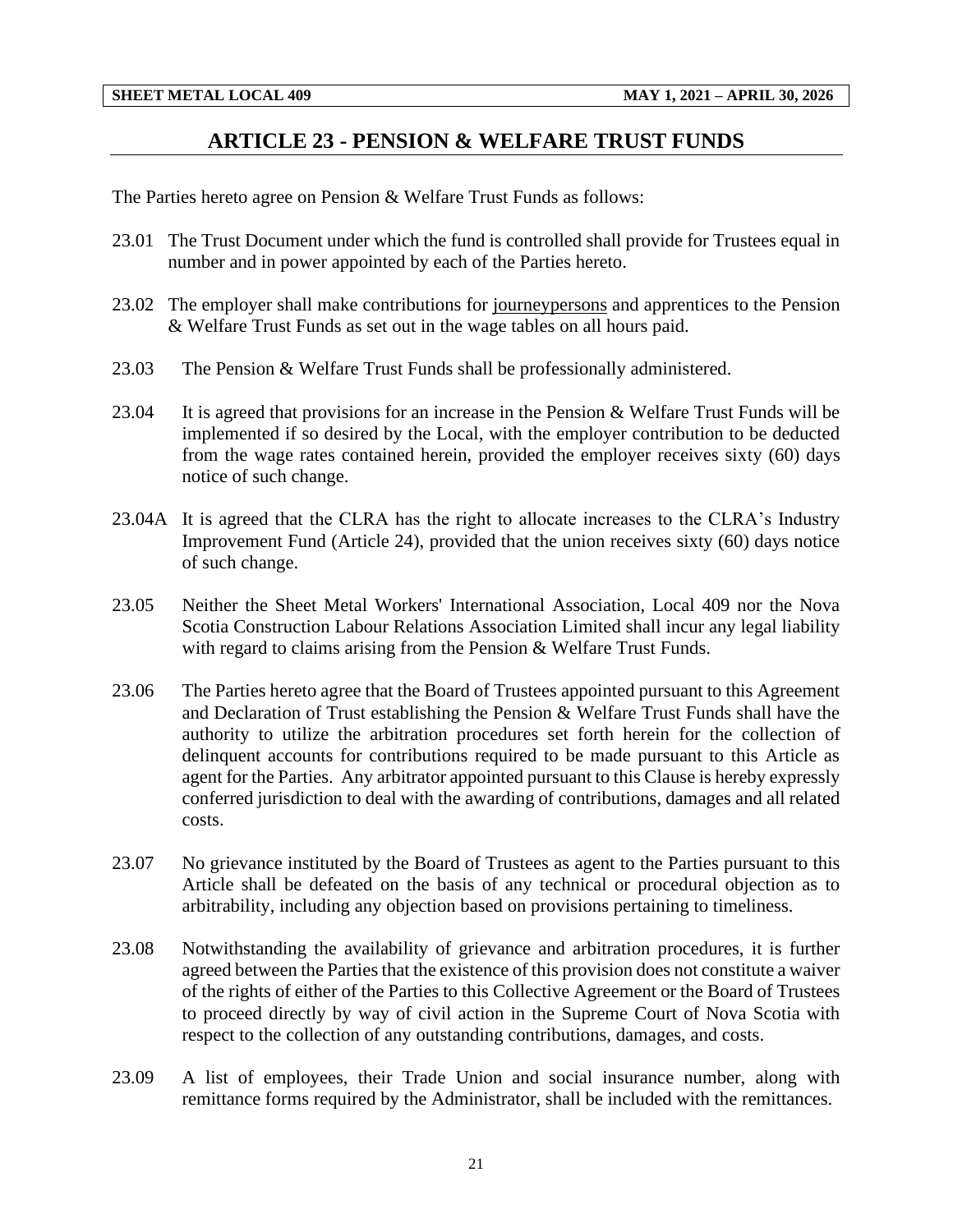## <span id="page-24-0"></span>**ARTICLE 24 – ADMINISTRATION, INDUSTRY IMPROVEMENT, PROMOTION & EDUCATION FUND**

24.01 All employers must contribute and remit each month, by the fifteenth (15th) day of the following month, to the Administration, Industry Improvement, Promotion & Education Fund an amount of seventy-one cents (\$0.71) for each hour worked, in that month by any employee covered by this Agreement and a completed remittance form provided to the employer by the Administrator. This contribution shall be made payable to the "Sheet Metal Administration, Industry Improvement, Promotion & Education Fund" c/o the Administrator and remitted to the following address:

**Sheet Metal Worker I.I.F.** 260 Brownlow Avenue, Unit No. 1 Dartmouth, NS B3B 1V9 Phone: (902) 468-2283 Fax: (902) 468-3705

- (a) A portion of this fund is forwarded to the Mechanical Contractors Association of Nova Scotia Fund. The purpose of this portion of the fund is to reimburse member contractors a percentage of costs incurred for mechanical industry education and training programs, and for mechanical industry and membership promotion. For details, please call CLRA at (902) 468-2283.
- 24.02 The Sheet Metal Administration, Industry Improvement, Promotion & Education Fund shall be administered according to the terms of an Administration Agreement made between the Parties to this Collective Agreement effective September 1, 2019.
- 24.03 The Parties hereto agree that either Party, pursuant to the Agreement establishing the Sheet Metal Administration, Industry Improvement, Promotion & Education Fund shall have the authority to utilize the arbitration procedures set forth herein for the collection of delinquent accounts for individual contributions required to be made pursuant to this Article. Any arbitrator appointed pursuant to this clause is hereby expressly conferred jurisdiction to deal with the awarding of contributions, damages and all related costs.
- 24.04 Neither the Union nor the CLRA shall incur any legal liability with regard to claims arising from the Sheet Metal Administration, Industry Improvement, Promotion & Education Fund.
- 24.05 Responsibilities and liabilities shall be outlined in the Administration Agreement.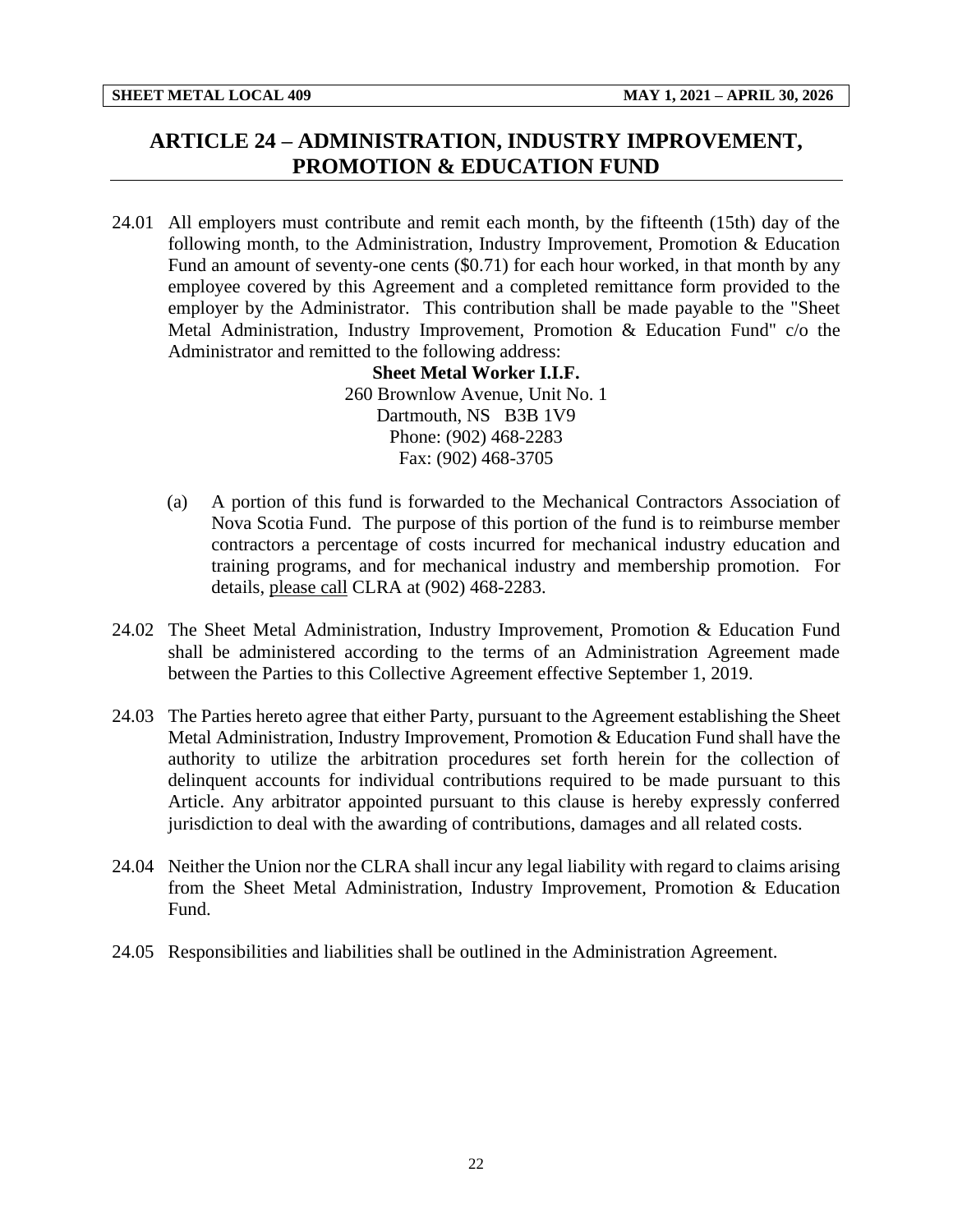- 24.06 It is agreed that upon the Agreement of both Parties the Parties shall be entitled to increase the contributions to the Sheet Metal Administration, Industry Improvement, Promotion & Education Fund provided that thirty (30) days notice is given.
- 24.07 The Parties agree that this Fund is a term or condition of employment of employees covered by this Collective Agreement.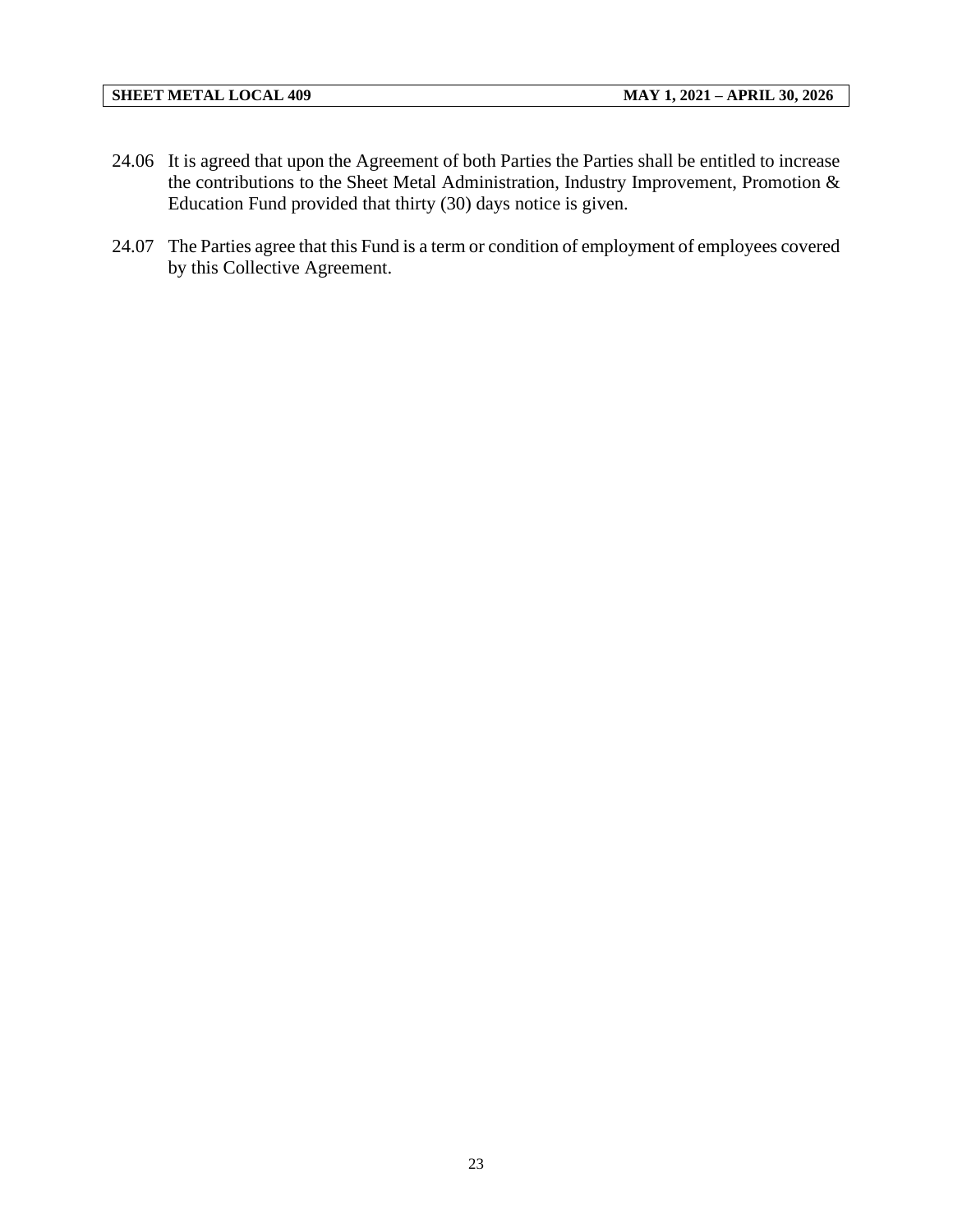# **ARTICLE 25 - DESIGNATED HOLIDAYS**

<span id="page-26-0"></span>25.01 During the period that this Agreement is in force, the following days shall be observed as Designated Holidays:

| <b>CALENDAR YEAR 2021</b>                        | <b>HOLIDAY FALLS ON</b> |                    |               | <b>HOLIDAY OBSERVED ON</b> |
|--------------------------------------------------|-------------------------|--------------------|---------------|----------------------------|
| Victoria Day                                     | Monday                  | May 24, 2021       | Same          |                            |
| Canada Day                                       | Thursday                | July 1, 2021       | Same          |                            |
| Labour Day                                       | Monday                  | September 6, 2021  | Same          |                            |
| Thanksgiving Day                                 | Monday                  | October 11, 2021   | Same          |                            |
| Remembrance Day                                  | Thursday                | November 11, 2021  | Same          |                            |
| Christmas Day                                    | Saturday                | December 25, 2021  | Monday        | December 27, 2021          |
| <b>Boxing Day</b>                                | Sunday                  | December 26, 2021  | Tuesday       | December 28, 2021          |
| <b>CALENDAR YEAR 2022</b>                        | <b>HOLIDAY FALLS ON</b> |                    |               | <b>HOLIDAY OBSERVED ON</b> |
| New Years Day                                    | Saturday                | January 1, 2022    | Monday        | January 3, 2022            |
| Heritage Day                                     | Monday                  | February 21, 2022  | Same          |                            |
| Good Friday                                      | Friday                  | April 15, 2022     | Same          |                            |
| Victoria Day                                     | Monday                  | May 23, 2022       | Same          |                            |
| Canada Day                                       | Friday                  | July 1, 2022       | Same          |                            |
| Labour Day                                       | Monday                  | September 5, 2022  | Same          |                            |
| <b>National Day for Truth and Reconciliation</b> | Friday                  | September 30, 2022 | <b>Same</b>   |                            |
| <b>Thanksgiving Day</b>                          | Monday                  | October 10, 2022   | Same          |                            |
| Remembrance Day                                  | Friday                  | November 11, 2022  | Same          |                            |
| Christmas Day                                    | Sunday                  | December 25, 2022  | Monday        | December 26, 2022          |
| <b>Boxing Day</b>                                | Monday                  | December 26, 2022  | Tuesday       | December 27, 2022          |
| CALENDAR YEAR 2023                               | <b>HOLIDAY FALLS ON</b> |                    |               | <b>HOLIDAY OBSERVED ON</b> |
| New Years Day                                    | Sunday                  | January 1, 2023    | Monday        | January 2, 2023            |
| Heritage Day                                     | Monday                  | February 20, 2023  | Same          |                            |
| Good Friday                                      | Friday                  | April 7, 2023      | Same          |                            |
| Victoria Day                                     | Monday                  | May 22, 2023       | Same          |                            |
| Canada Day                                       | Saturday                | July 1, 2023       | Monday        | July 3, 2023               |
| Labour Day                                       | Monday                  | September 4, 2023  | Same          |                            |
| <b>National Day for Truth and Reconciliation</b> | <b>Saturday</b>         | September 30, 2023 | <b>Monday</b> | <b>October 2, 2023</b>     |
| Thanksgiving Day                                 | Monday                  | October 9, 2023    | Same          |                            |
| Remembrance Day                                  | Saturday                | November 11, 2023  | Monday        | November 13, 2023          |
| Christmas Day                                    | Monday                  | December 25, 2023  | Same          |                            |
| <b>Boxing Day</b>                                | Tuesday                 | December 26, 2023  | Same          |                            |

### **Amendment #1 – June 13, 2022**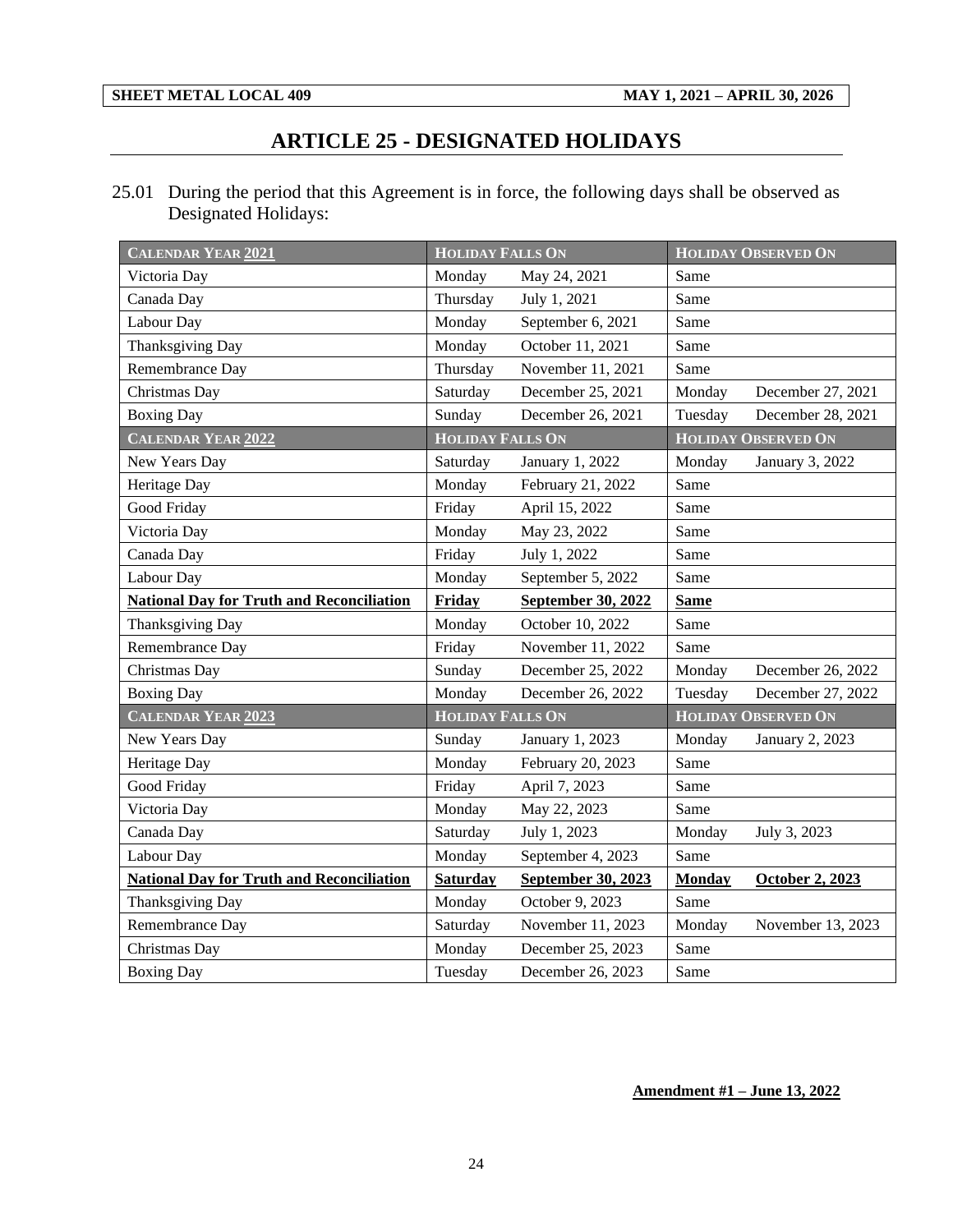**SHEET METAL LOCAL 409 MAY 1, 2021 – APRIL 30, 2026**

| <b>CALENDAR YEAR 2024</b>                        | <b>HOLIDAY FALLS ON</b> |                           | <b>HOLIDAY OBSERVED ON</b> |
|--------------------------------------------------|-------------------------|---------------------------|----------------------------|
| New Years Day                                    | Monday                  | January 1, 2024           | Same                       |
| Heritage Day                                     | Monday                  | February 19, 2024         | Same                       |
| Good Friday                                      | Friday                  | March 29, 2024            | Same                       |
| Victoria Day                                     | Monday                  | May 20, 2024              | Same                       |
| Canada Day                                       | Monday                  | July 1, 2024              | Same                       |
| Labour Day                                       | Monday                  | September 2, 2024         | Same                       |
| <b>National Day for Truth and Reconciliation</b> | <b>Monday</b>           | September 30, 2024        | <b>Same</b>                |
| Thanksgiving Day                                 | Monday                  | October 14, 2024          | Same                       |
| Remembrance Day                                  | Monday                  | November 11, 2024         | Same                       |
| Christmas Day                                    | Wednesday               | December 25, 2024         | Same                       |
| <b>Boxing Day</b>                                | Thursday                | December 26, 2024         | Same                       |
| <b>CALENDAR YEAR 2025</b>                        | <b>HOLIDAY FALLS ON</b> |                           | <b>HOLIDAY OBSERVED ON</b> |
| New Years Day                                    | Wednesday               | January 1, 2025           | Same                       |
| Heritage Day                                     | Monday                  | February 17, 2025         | Same                       |
| Good Friday                                      | Friday                  | April 18, 2025            | Same                       |
| Victoria Day                                     | Monday                  | May 19, 2025              | Same                       |
| Canada Day                                       | Tuesday                 | July 1, 2025              | Same                       |
| Labour Day                                       | Monday                  | September 1, 2025         | Same                       |
| <b>National Day for Truth and Reconciliation</b> | <b>Tuesday</b>          | <b>September 30, 2025</b> | <b>Same</b>                |
| Thanksgiving Day                                 | Monday                  | October 13, 2025          | Same                       |
| Remembrance Day                                  | Tuesday                 | November 11, 2025         | Same                       |
| Christmas Day                                    | Thursday                | December 25, 2025         | Same                       |
| <b>Boxing Day</b>                                | Friday                  | December 26, 2025         | Same                       |
| <b>CALENDAR YEAR 2026</b>                        | <b>HOLIDAY FALLS ON</b> |                           | <b>HOLIDAY OBSERVED ON</b> |
| New Years Day                                    | Thursday                | January 1, 2026           | Same                       |
| Heritage Day                                     | Monday                  | February 16, 2026         | Same                       |
| Good Friday                                      | Friday                  | April 3, 2026             | Same                       |

In those jurisdictions and municipalities where the first Monday in August is declared to be a Civic Holiday, it shall be observed as such under the terms of this Agreement.

Should new **provincial** statutory holidays be declared during the term of this agreement, these new holidays shall be incorporated into this agreement where applicable.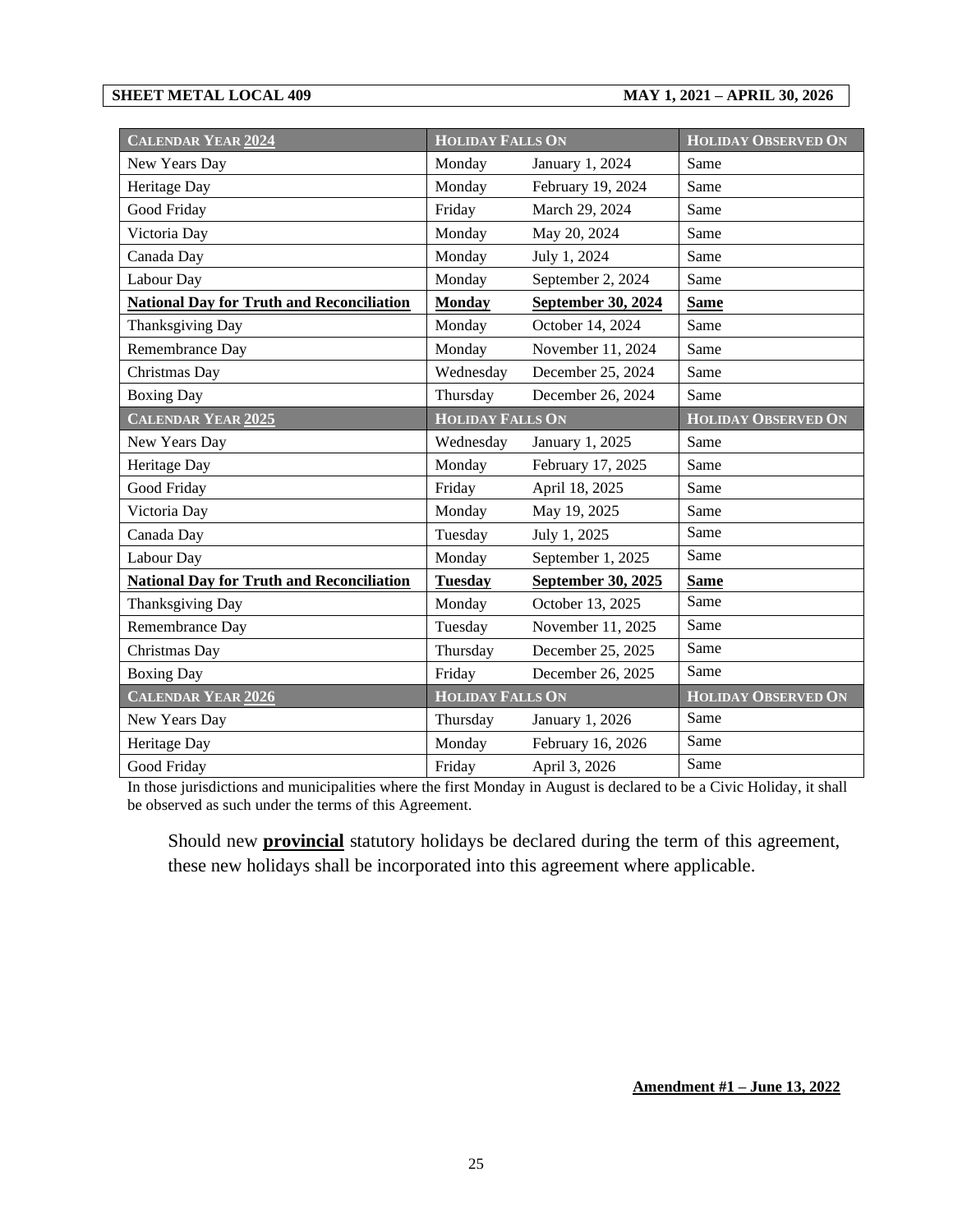## **ARTICLE 26 - MAJOR INDUSTRIAL PROJECTS**

- <span id="page-28-0"></span>26.01 **Major Industrial Projects** shall be defined as the initial construction, or major expansion or renovation of the facilities listed below, where the initial construction or the major expansion or renovation has a total construction value (labour hours, materials and equipment) in excess of Fifty Million Dollars (\$50,000,000.00), but not limited to:
	- 1. Heavy water plants 6. Rubber plants (such as Michelin)
	- 2. Oil and gas refineries 2. Steel mills
	-
- 
- 
- 3. Pulp mills 8. Metal producing facilities
- 4. Petro-chemical plants 9. Power generating projects
	-
- 5. Automobile manufacturing plants 10. Ore reduction plants and Smelters
- 26.02 The parties may meet and agree to different terms and conditions to apply on a given project falling under Article 26 should special conditions so require.
- 26.03 The Parties recognize that in a major project, the CLRA, the employer, and the Unions have mutual interest in the rules governing the performance of the work on the site. It is agreed that Site Rules & Regulations will be prepared and distributed among the employees on the job, by the employer, provided such rules do not conflict or contravene terms of this Agreement.

It is agreed by the Union, that all employees covered by this Agreement shall be made aware of these Site Rules & Regulations by the Employer at the time of their hire and that they shall be bound by them through out the duration of their employment.

It is further agreed that violations of these Site Rules & Regulations is just cause for the disciplinary action as specified in the Site Rules.

Site Rules, if used, shall be included in any mark-up meeting held under this Agreement and each employee shall be given a copy of these Site Rules & Regulations to read and sign upon hiring.

26.04 The Parties agree that in the event that there is a strike or lock-out in the Commercial or Industrial sector of the construction industry in the Province during the duration of the Major Project, the strike or lock-out shall not affect the Major Project and the Employer shall continue to be entitled to hire and lay off workers under the Agreement in accordance with the normal practices as determined by the staffing requirements of the work in progress, on the site, but there shall be no coordinated layoffs, terminations, separations, resignations or rehiring by the Union or the Employer in order to circumvent the consequence of any strike or lock-out that may take place outside the Project site.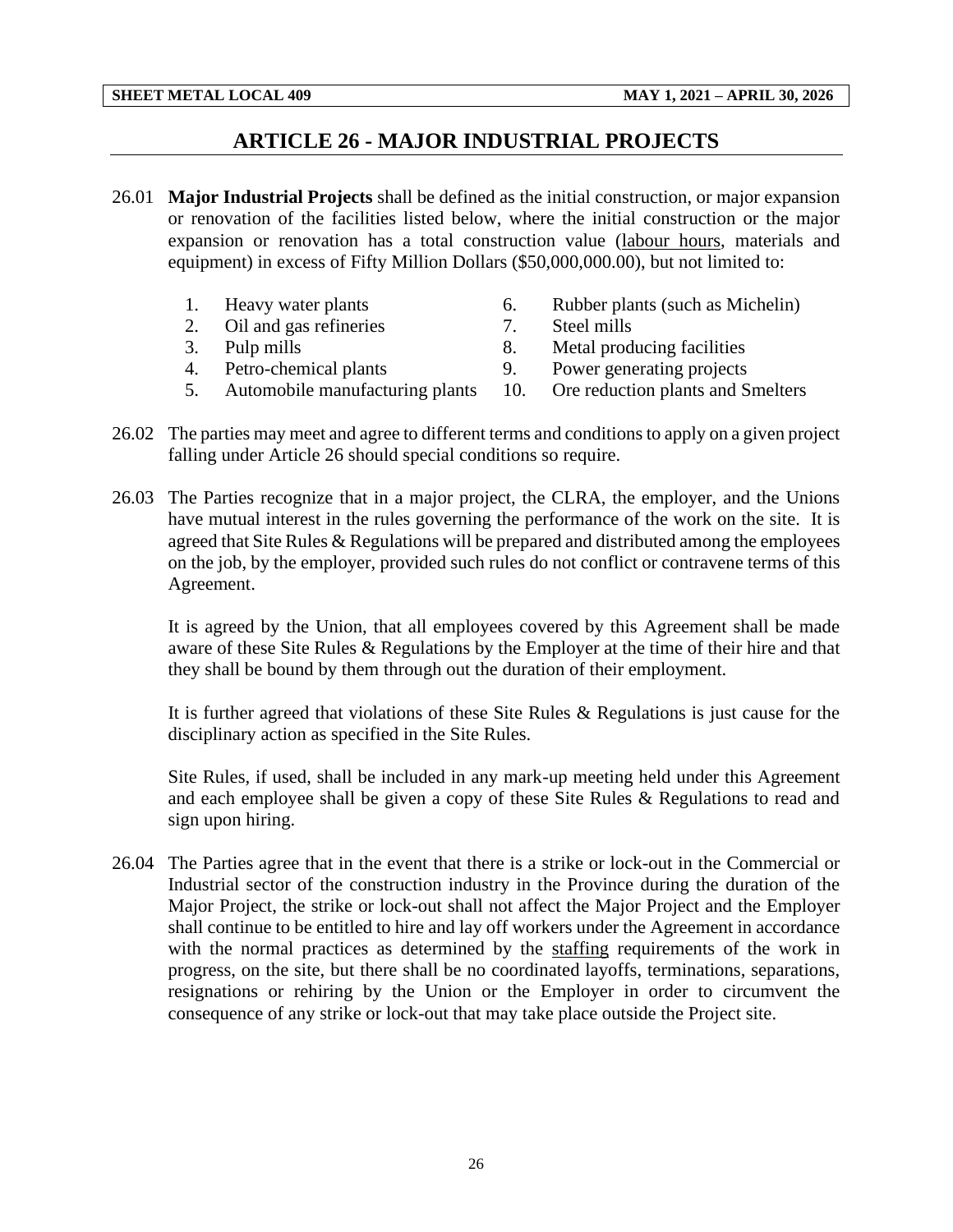## **ARTICLE 27 - CALL BACK TIME**

- <span id="page-29-0"></span>27.01 Every employee who after completion of their regular working hours (Monday through Friday) and who has left the job and is called back and is required to work outside their regular working hours, shall be paid at their applicable overtime rate, but not less than two (2) hours.
- 27.02 When employees are called out to work by Management on Saturdays, Sundays and designated holidays and commence work, regardless when called, Article 12 shall apply.
- <span id="page-29-1"></span>27.03 Travel time will apply if applicable.

## **ARTICLE 28 - DISCIPLINE**

- 28.01 The procedure in disciplining an employee regardless of the amount of time on the project shall be:
	- (a) Warn the employee in writing of the offence. Warning notice to be signed by the employee's Foreperson and Job Steward. Copy of warning notice mailed to the Union office.
	- (b) Second warning calls for a suspension. The length of the suspension to be at Management's discretion but not to exceed one (1) week.
	- (c) The above not applicable to the following: intoxication, insubordination, theft, and altercation on site and illegal work stoppages.
- 28.02 An employee may be dismissed for just cause on the authority of the employer or their authorized representative on the job. Such employee shall be advised promptly by the employer of the cause for dismissal.
- 28.03 Use of cell phones/Blackberries/smartphones/etc. will not be permitted by employees onsite, except as explicitly authorized by the employer. Violations of this article shall be subject to the following disciplinary scheme:
	- First offence: warn the employee in writing. Warning notice to be signed by the employee's Foreperson, copy of warning notice to be sent to the Union office.
	- Second offence: one (1) day suspension. Notify Union before suspension takes place.
	- Subsequent offence: seven (7) day suspension or dismissal as determined by the employer.

This section shall not apply to stewards and forepersons using cell phones in the course of their duties.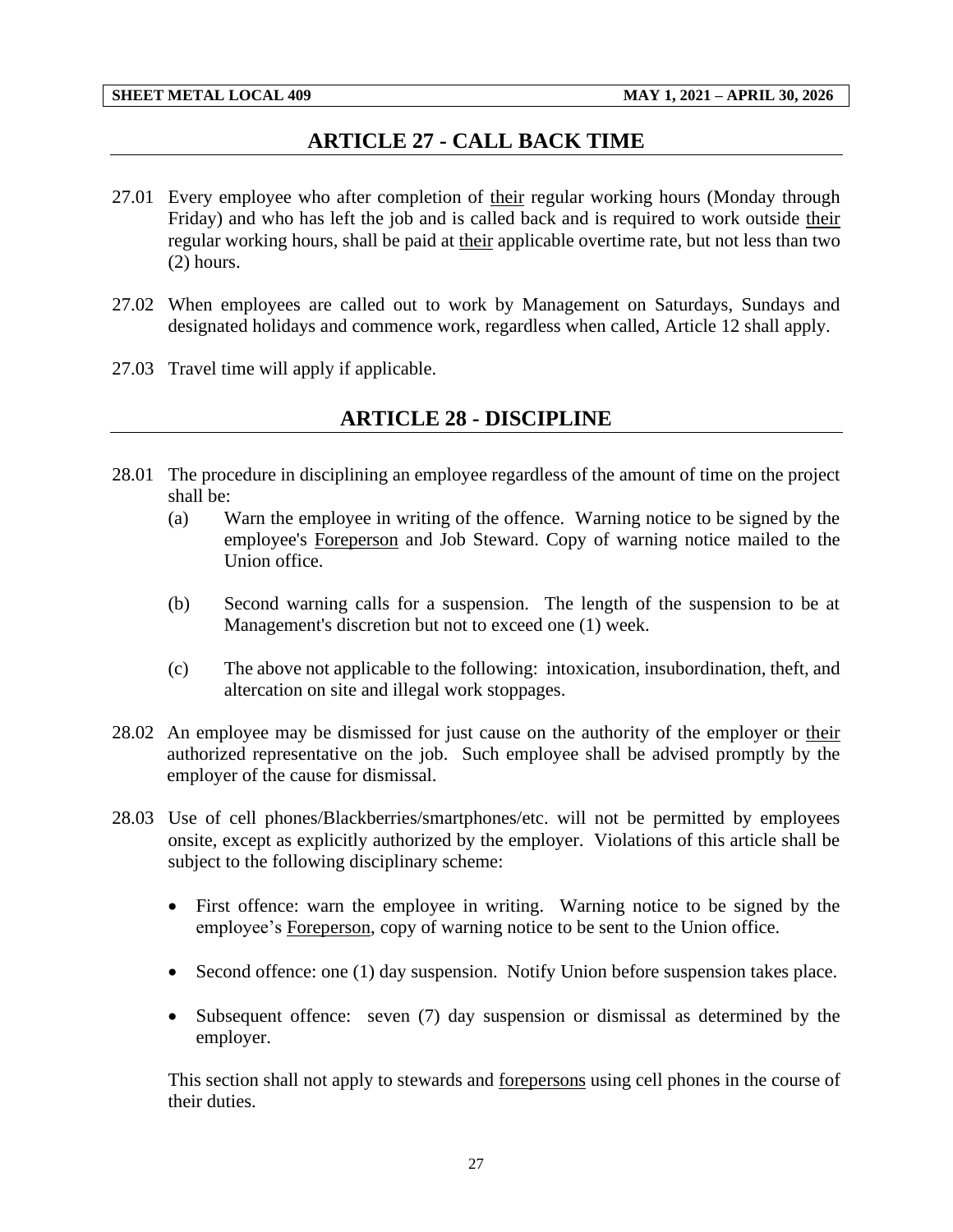## **ARTICLE 29 - APPRENTICESHIP**

- <span id="page-30-0"></span>29.01 Both Parties agree that all trades and crafts involved in completion of the construction job requires systematic training followed by, or in conjunction with, practical experience. It agrees that apprentices covered under this Agreement shall spend six (6) months each year in the shop and six (6) months each year in the field during their term of apprenticeship, wherever it is practical to do so.
- 29.02 Both Parties agree that on-the-job training of duly indentured apprentices is a necessary part of any systematic training program. They note that the periodic nature of the construction industry does not permit continuous employment by one (1) employer, although continuity of employment is necessary for systematic training. They recommend that the apprentices to the trade should be indentured to the Local Apprenticeship Committee established under Section 3(1), the *Apprenticeship and Trades Qualification Act* and agree to abide by the rules and regulations of that Committee respecting control, transfer and training of individual apprentices and that the apprentices shall not be subject to disciplinary actions by either Party without authority of the Committee.
- 29.03 The minimum rate of wages for persons employed in the trade under an Apprenticeship Agreement shall be based on the journeyperson rate (Total Package) as in Craft Schedule "A", Monetary.

| $1001 - 2800$ hours52% |  |
|------------------------|--|
|                        |  |
|                        |  |
| $6401 - 8200$ hours88% |  |

An apprentice who currently has an hourly rate higher than that above shall not have their rate reduced.

- 29.04 Apprentice ratios shall be one (1) apprentice to every one (1) journeyperson*.*
- 29.05 The parties agree that during the fabrication process the attached Schedule "F", Fabrication Agreement, shall apply at the employer's discretion.
- 29.06 The Parties agree to appoint the Apprenticeship Committee provided under Article 29.02 within three (3) months of the signing of this Agreement.
- 29.07 The employers recognize the need of the employee for security for the benefits under this Agreement and realize that the temporary nature of individual jobs is a handicap in this regard.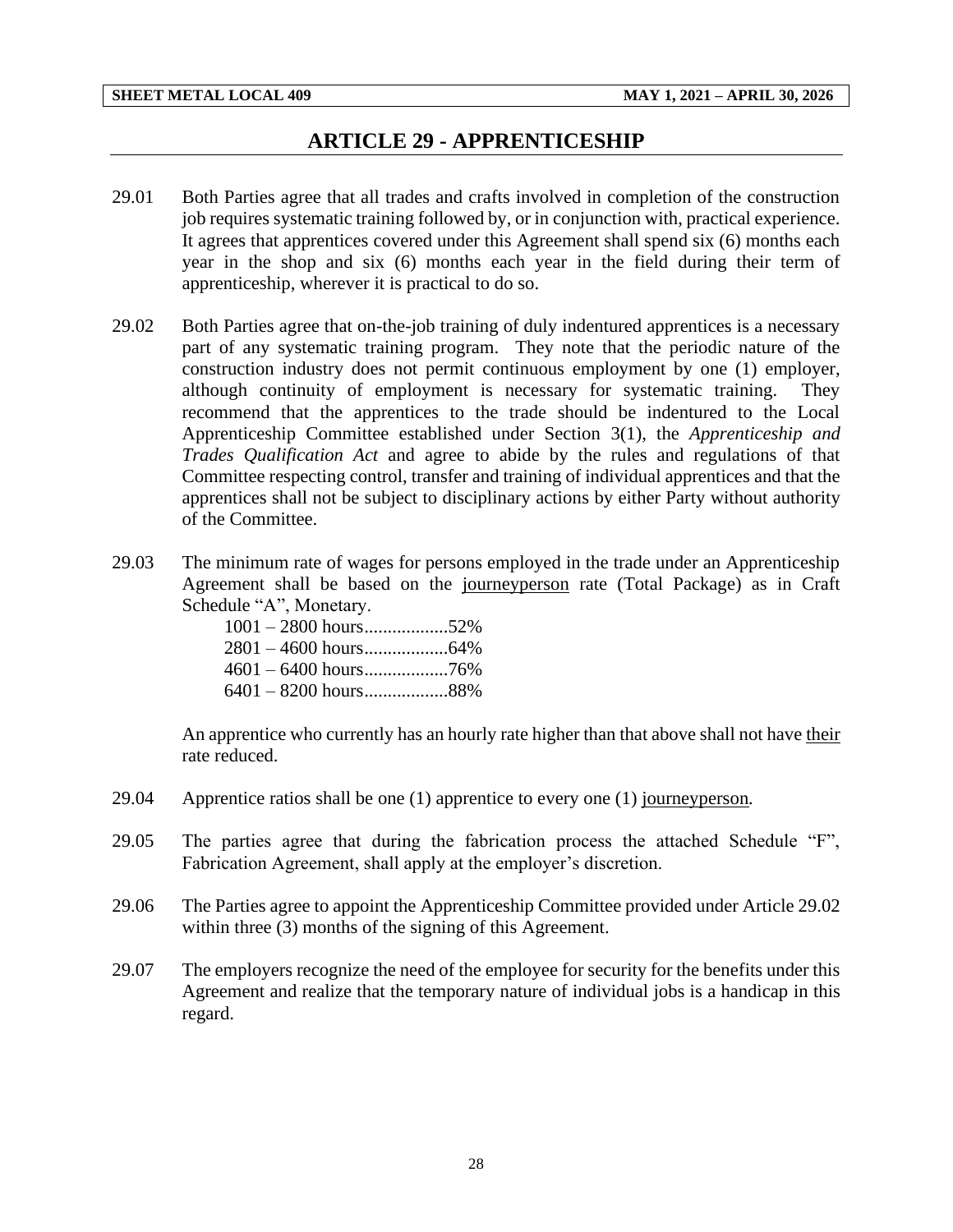29.08 All employers will recognize work credits done with another employer for all purposes and benefits under this Agreement. Such credits will be based upon Records of Employment, Union Pension Credits and/or Apprentice Log Book and Dept. of Education records.

## **ARTICLE 30 - TOOLS & JOB**

- <span id="page-31-0"></span>30.01 Journeyperson sheet metal workers, Parties to and recognized under this Agreement, shall provide for themselves a tool box and the following hand tools:
	- Tinners Hammers 16 oz Bulldog Snips
	- Right & Left Hand Aircraft Snips Screwdrivers-S/M/L
	- Pliers Rule
	-
	-
	-
	- Plumb Bob Chisels
	-
	-

30.02 **Roofing Sheet Metal workers only:** - Hacksaw Frame

- 
- 
- 
- Scribers Centre Punches
- $-$  Trammel Points  $-$  Dividers  $-6$ "-12"
- $-$  Chalk Line  $-$  Solid Punch  $-$  4/16 $\degree$ 
	-
- Level Combination or Try Square
- Vice Grip Pliers 3½" Wide Pliers
- Crescent or Adjustable Wrench - One (1) set of Allen Wrenches

### 30.03 **Siding Sheet Metal workers only:**

- 1 Vice Grip Welding Clamp
- 1 Set of Robertson Screwdrivers
- $-1 2$ ' Level
- 30.04 At the beginning of the second six (6) month period, the apprentices shall be required to have the following tools:
	- Steel Tape  **Tinners Hammer** - Snips - Right & Left Handed Aircraft Snips  $-$  Screwdrivers  $-$  S/M/L  $-$  Pliers
		- Vice Grip Pliers Chisel
		- Crescent or Adjustable Wrench Hacksaw
- 30.05 Employee(s)' tools lost through fire or theft while under the protection of the employer's lock and key shall be replaced or a sum equivalent to the value of the tools lost shall be paid by the employer upon reasonable proof of loss by an employee(s).
- 30.06 Job means an individual construction project or operation or sheet metal shops requiring the services of sheet metal workers.

29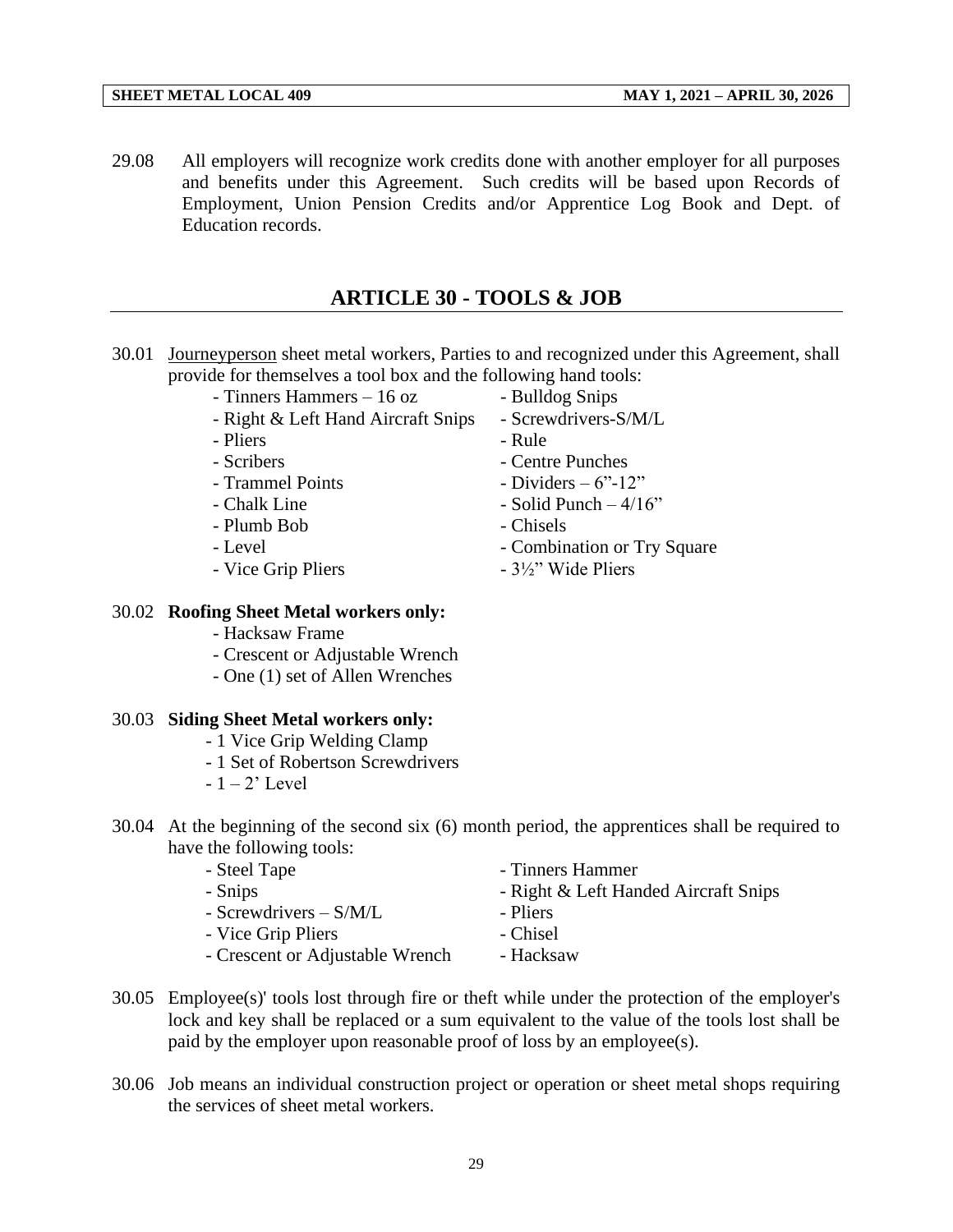## **ARTICLE 31 - EXCLUSION**

<span id="page-32-1"></span><span id="page-32-0"></span>31.01 This Agreement will not apply to a sheet metal shop which has a separate Shop Agreement with the Union.

## **ARTICLE 32 - SPECIAL PROVISIONS**

- 32.01 Specific provisions for domestic (jobbing) work, including sheet metal shops, may be established by mutual agreement between the employer and employees affected.
- 32.02 All Sheet Metal Duct and Fittings 26 gauge and heavier shall be union made by members in good standing of SMWIA. Any Sheet Metal Duct or Fittings fabricated by members who are not members of Local 409 shall arrive on site in broken down form.
- 32.03 Spiral Duct may arrive on site in lengths to be determined by the employer.
- <span id="page-32-2"></span>32.04 Article 32.02 shall not include items normally considered, manufactured items.

## **ARTICLE 33 - JOINT CONFERENCE COMMITTEE**

33.01 A Joint Conference Committee (J.C.C.) shall be established by the Parties within thirty (30) days of signing this Agreement. The J.C.C. shall have equal representation up to a maximum of six (6) from Management and Union. The mandate of the J.C.C. will be to study specific proposals regarding specific contract provisions for sheet metal shops and hiring procedures. The J.C.C. shall make recommendations to the Parties for amendment to this Collective Agreement in order to improve the competitiveness of the unionized sector of the sheet metal trade.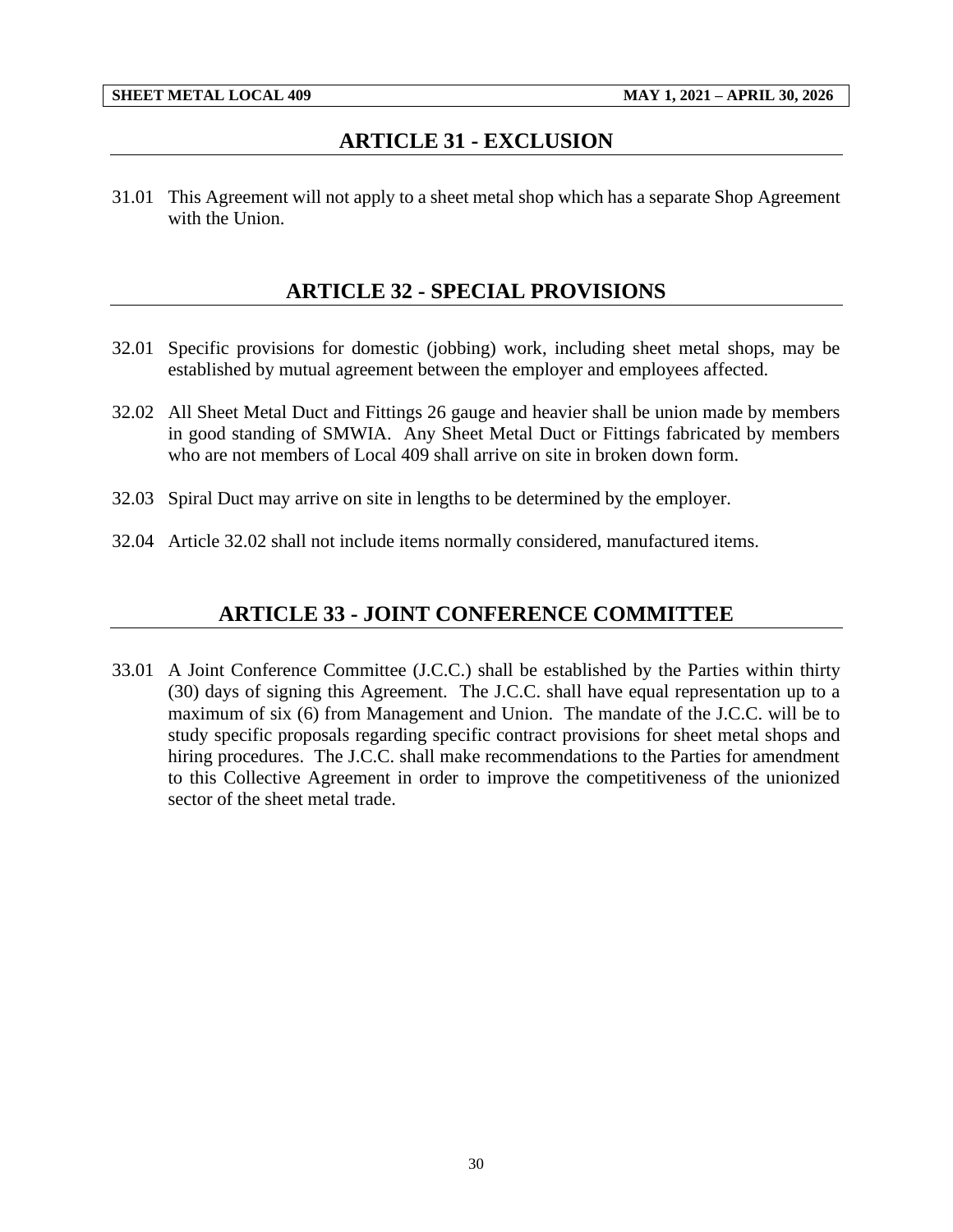## <span id="page-33-0"></span>**ARTICLE 34 – JOB TARGETING AND STABILIZATION PROGRAMS**

- 34.01 It is recognized that from time to time certain terms and conditions of employment for Local 409 employees may require alteration from those contained in this Collective Agreement in order to enable the employees and employers of the unionized sector to obtain certain work or execute certain work in a manner that is deemed to be prudent.
- 34.02 Any modification to terms and conditions of employment from those contained in this Collective Agreement will require mutual agreement of the Targeting Committee (T.C.).
- 34.03 Where this committee cannot achieve mutual agreement then it is agreed that the request to modify terms and conditions of employment will not be subject to resolution through the grievance and arbitration process.
- 34.04 A Targeting Committee (T.C.) shall be established by the Parties within thirty (30) days of signing this Agreement. The Targeting Committee shall have two (2) representatives from each of the Parties to this Agreement, Contractors and Union. The mandate of the Targeting Committee will be to identify areas where this Collective Agreement and its terms and conditions of employment can be modified to improve the competitiveness of the unionized sector under this Article.

#### **Job Targeting Program**

- 34.05 Job Targeting and Stabilization programs as established under this Article and the job targeting/stabilization rules and procedures as established by the Parties and the Targeting Committee are set forth in Schedule "T" of this Agreement.
- 34.06 The Application Forms for the Job Targeting Program are found after Schedule "T" Job Targeting/Stabilization Rules and Procedures of this Agreement.

#### **Stabilization Program**

- 34.07 An employer may request the Union to stabilize a job within the jurisdiction of Sheet Metal Local 409 in conjunction with the existing Targeting Program.
- 34.08 If the Union agrees to stabilize a job, the Unions shall set a dollar tender amount for this stabilized job and this dollar tender amount shall apply to the individual contractor's job regardless of the numbers of hours worked. Once established, the stabilization and/or targeting granted on a job by a Union shall apply to all Local 409 members working on that job.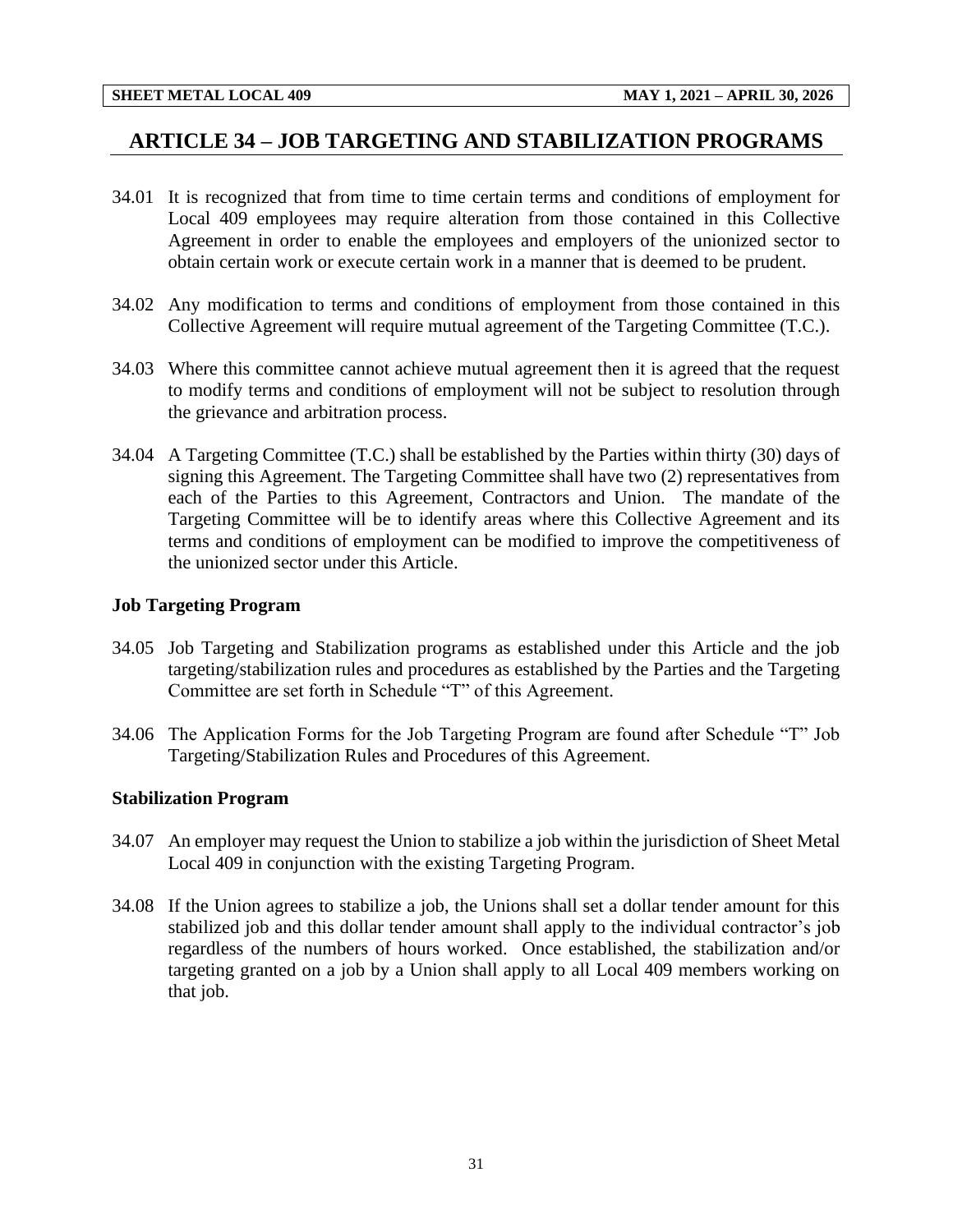34.09 The Stabilization Program shall be funded from deductions from the wage package (Craft Schedule A) and forwarded by the employer with a completed form provided to the employer to:

#### **Stabilization Fund SMW 409**

14 McQuade Lake Crescent, Suite 105 Halifax, NS B3S 1B6

For all hours worked in excess of the normal hours Monday through Friday and all hours worked on Saturday, Sunday or designated holidays (Article 25) all Stabilization Program contributions shall be paid at double (2x) the straight time contribution rate.

<span id="page-34-0"></span>34.10 The Application Forms for the Job Stabilization Program are found after Schedule "T" Job Targeting/Stabilization Rules and Procedures of this Agreement.

## **ARTICLE 35 - S.M.W. LOCAL 409 TRAINING FUND**

35.01 The contributions for the S.M.W. Local 409 Training Fund shall be thirty cents (\$0.30) per hour worked by all employees working under the terms and conditions of this Agreement. The contributions shall be sent by the employers with a list of names in alphabetical order to the S.M.W. Local 409 Union Office.

The cheque shall be made payable to the S.M.W. Local 409 Training Program and mailed to:

> 14 McQuade Lake Crescent, Suite 105 Halifax, NS B3S 1B6

The S.M.W. Local 409 Training Program shall be administered by S.M.W. Local 409.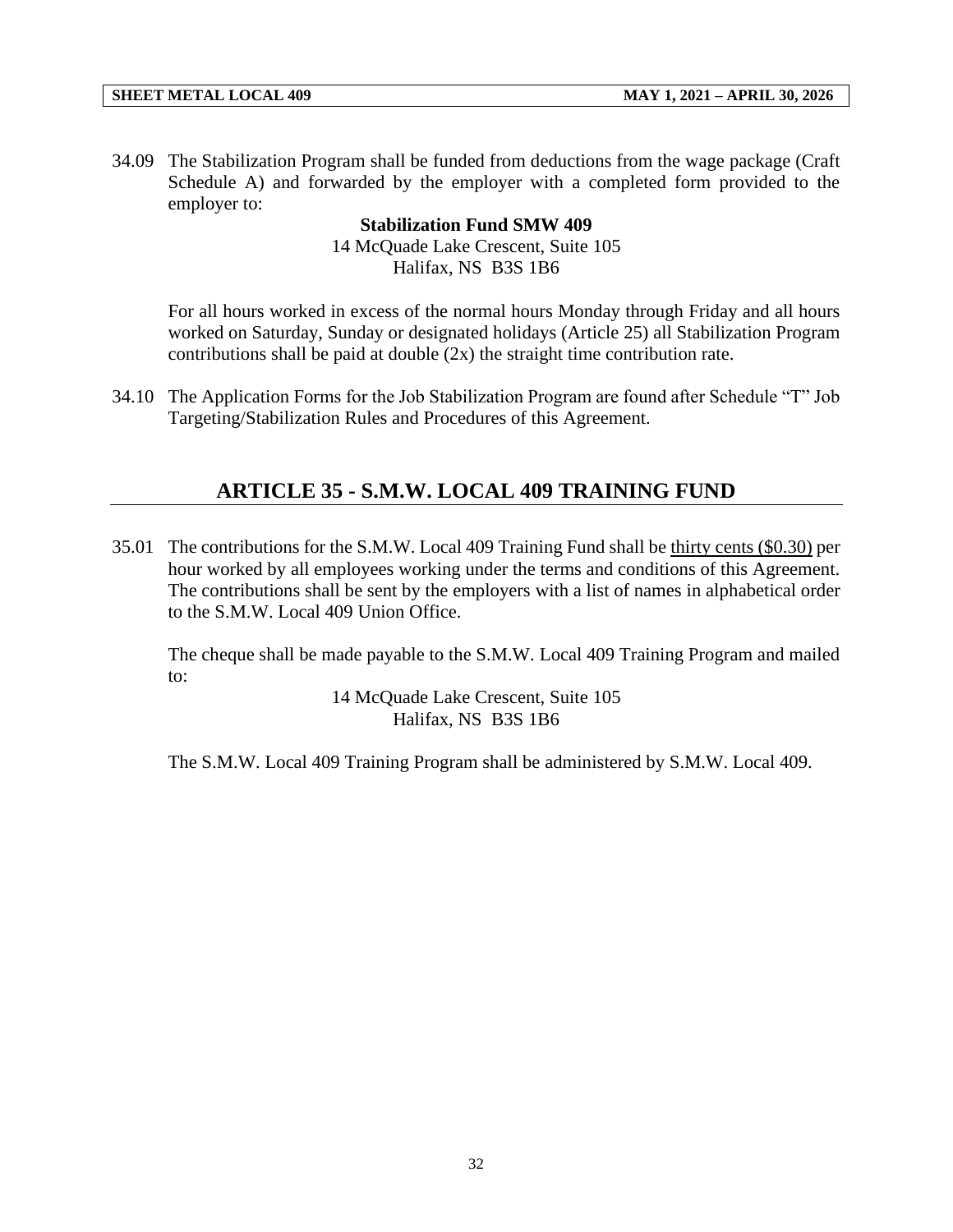## **ARTICLE 36 - TERM OF AGREEMENT**

- <span id="page-35-0"></span>36.01 This Agreement shall remain in effect until and including April 30, 2026. All other Articles of this Agreement and Craft Schedules hereto shall remain in force until the termination date of this Agreement, April 30, 2026. The Agreement will continue for successive periods of one (1) year unless either Party shall, on or before the sixtieth (60th) day prior to expiration, serve written notice on the other Party of a desire to terminate, or modify, alter, renegotiate change or amend this Agreement. In the event no such notice is given by either Party, this Agreement shall remain in effect from year to year.
- <span id="page-35-1"></span>36.02 Also, the Provincial Minister of Labour shall be notified of any changes whatsoever of this Agreement according to the Trade Union Act of the Province of Nova Scotia.

## **ARTICLE 37 - SIGNATORIES**

37.01 Signed on behalf of the Parties to this Agreement this 21st day of July, 2021.

#### **NOVA SCOTIA CONSTRUCTION LABOUR RELATIONS ASSOCIATION LIMITED**

#### **SHEET METAL WORKERS' INTERNATIONAL ASSOCIATION, LOCAL UNION 409**

ROBERT SHEPHERD RANDALL PINFOLD

DONALD HILTZ GEORGE MACDONALD

ROWENA NAVARRO ANGELA GALLANT **WITNESS WITNESS**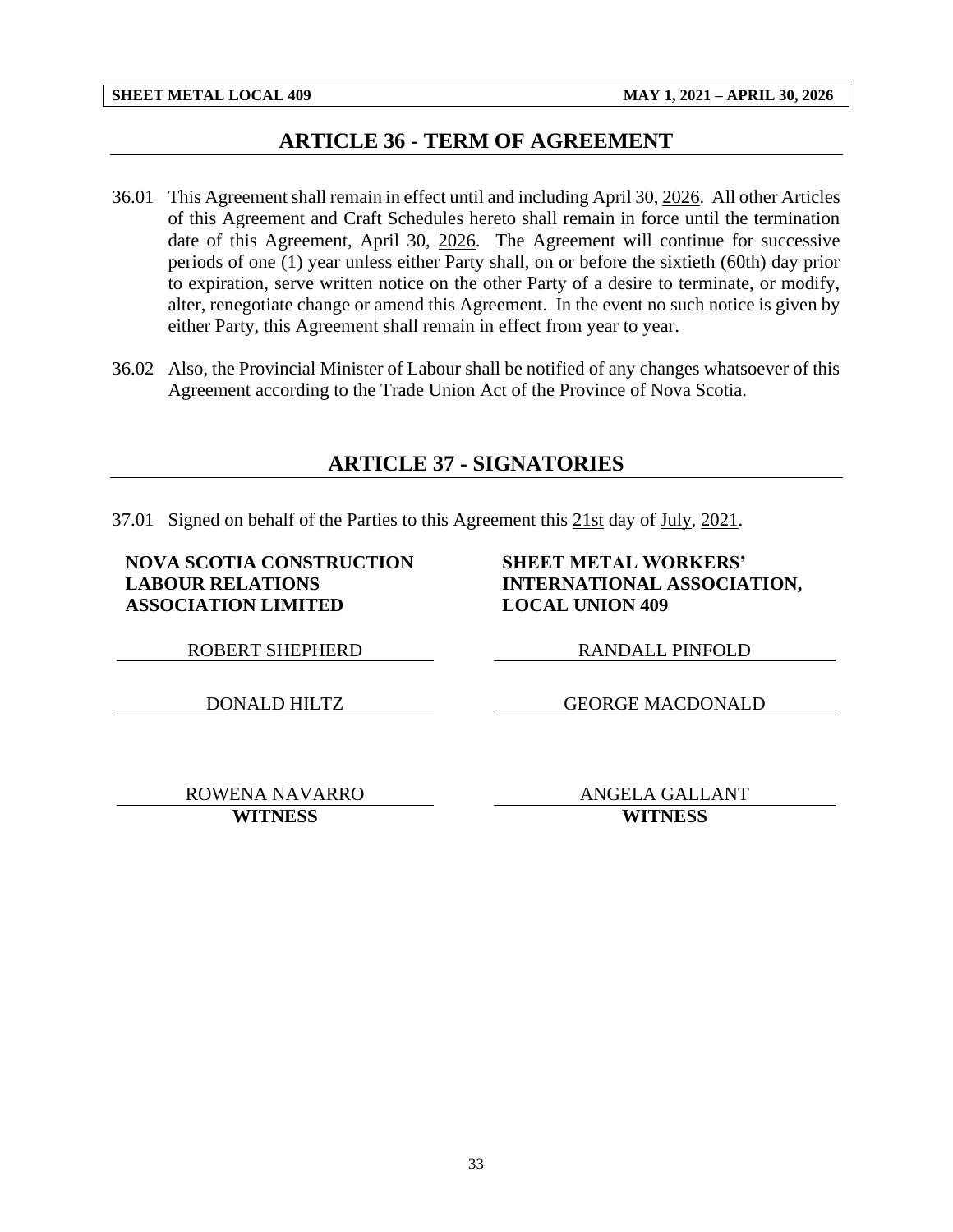## **CRAFT SCHEDULE "A" - MONETARY**

### <span id="page-36-0"></span>**JOURNEYPERSON WAGE RATES – COMMERCIAL ALL COUNTIES \***

#### **All Jobs That Do Not Fall Under Major Industrial Projects, Article 26**

| <b>COMMERCIAL JOURNEYPERSON</b> |                       |                  |         |         |                     |                         |                              |                         |  |  |
|---------------------------------|-----------------------|------------------|---------|---------|---------------------|-------------------------|------------------------------|-------------------------|--|--|
| <b>Effective Date</b>           | <b>Hourly</b><br>Rate | V & H<br>$(9\%)$ | Pension | Welfare | IIF & Admin<br>Fund | <b>Training</b><br>Fund | <b>Stabilization</b><br>Fund | <b>Total</b><br>Package |  |  |
| May 1, 2021                     | \$37.08               | \$3.34           | \$7.27  | \$2.50  | \$0.71              | \$0.30                  | \$1.50                       | \$52.70                 |  |  |
| May 1, 2022                     | \$37.54               | \$3.38           | \$7.37  | \$2.50  | \$0.71              | \$0.30                  | \$1.50                       | \$53.30                 |  |  |
| May 1, 2023                     | \$38.32               | \$3.45           | \$7.52  | \$2.50  | \$0.71              | \$0.30                  | \$1.50                       | \$54.30                 |  |  |
| May 1, 2024                     | \$39.10               | \$3.52           | \$7.67  | \$2.50  | \$0.71              | \$0.30                  | \$1.50                       | \$55.30                 |  |  |
| May 1, 2025                     | \$39.88               | \$3.59           | \$7.82  | \$2.50  | \$0.71              | \$0.30                  | \$1.50                       | \$56.30                 |  |  |

• For Light Commercial Rates see Craft Schedule "L"

• For Multi-Unit Residential Rates see Craft Schedule "R"

• For Small Job Rates see Craft Schedule "SJ"

### **FOREPERSONS – Commercial, Jobs Not Defined as Major Industrial Projects**

Non-working and working foreperson shall receive a minimum premium of ten percent (10%) above the applicable journeyperson's rate or an alternative benefit of equal value as mutually agreed to by the foreperson and the employer.

### **COMMERCIAL APPRENTICE**

|                                    | <b>COMMERCIAL APPRENTICE</b> |                       |               |         |         |                                |                         |                              |                         |  |  |
|------------------------------------|------------------------------|-----------------------|---------------|---------|---------|--------------------------------|-------------------------|------------------------------|-------------------------|--|--|
| Hours                              |                              | <b>Hourly</b><br>Rate | V & H<br>(9%) | Pension | Welfare | <b>IIF &amp; Admin</b><br>Fund | <b>Training</b><br>Fund | <b>Stabilization</b><br>Fund | <b>Total</b><br>Package |  |  |
| <b>Effective Date: May 1, 2021</b> |                              |                       |               |         |         |                                |                         |                              |                         |  |  |
| 1st 1001-2800                      | 52%                          | \$17.97               | \$1.62        | \$3.52  | \$2.50  | \$0.71                         | \$0.30                  | \$0.78                       | \$27.40                 |  |  |
| 2nd 2801-4600                      | 64%                          | \$22.75               | \$2.05        | \$4.46  | \$2.50  | \$0.71                         | \$0.30                  | \$0.96                       | \$33.73                 |  |  |
| 3rd 4601-6400                      | 76%                          | \$27.52               | \$2.48        | \$5.40  | \$2.50  | \$0.71                         | \$0.30                  | \$1.14                       | \$40.05                 |  |  |
| 4th 6401-8200                      | 88%                          | \$32.30               | \$2.91        | \$6.34  | \$2.50  | \$0.71                         | \$0.30                  | \$1.32                       | \$46.38                 |  |  |
| <b>Effective Date: May 1, 2022</b> |                              |                       |               |         |         |                                |                         |                              |                         |  |  |
| 1st 1001-2800                      | 52%                          | \$18.22               | \$1.64        | \$3.57  | \$2.50  | \$0.71                         | \$0.30                  | \$0.78                       | \$27.72                 |  |  |
| 2nd 2801-4600                      | 64%                          | \$23.05               | \$2.07        | \$4.52  | \$2.50  | \$0.71                         | \$0.30                  | \$0.96                       | \$34.11                 |  |  |
| 3rd 4601-6400                      | 76%                          | \$27.88               | \$2.51        | \$5.47  | \$2.50  | \$0.71                         | \$0.30                  | \$1.14                       | \$40.51                 |  |  |
| 4th 6401-8200                      | 88%                          | \$32.71               | \$2.94        | \$6.42  | \$2.50  | \$0.71                         | \$0.30                  | \$1.32                       | \$46.90                 |  |  |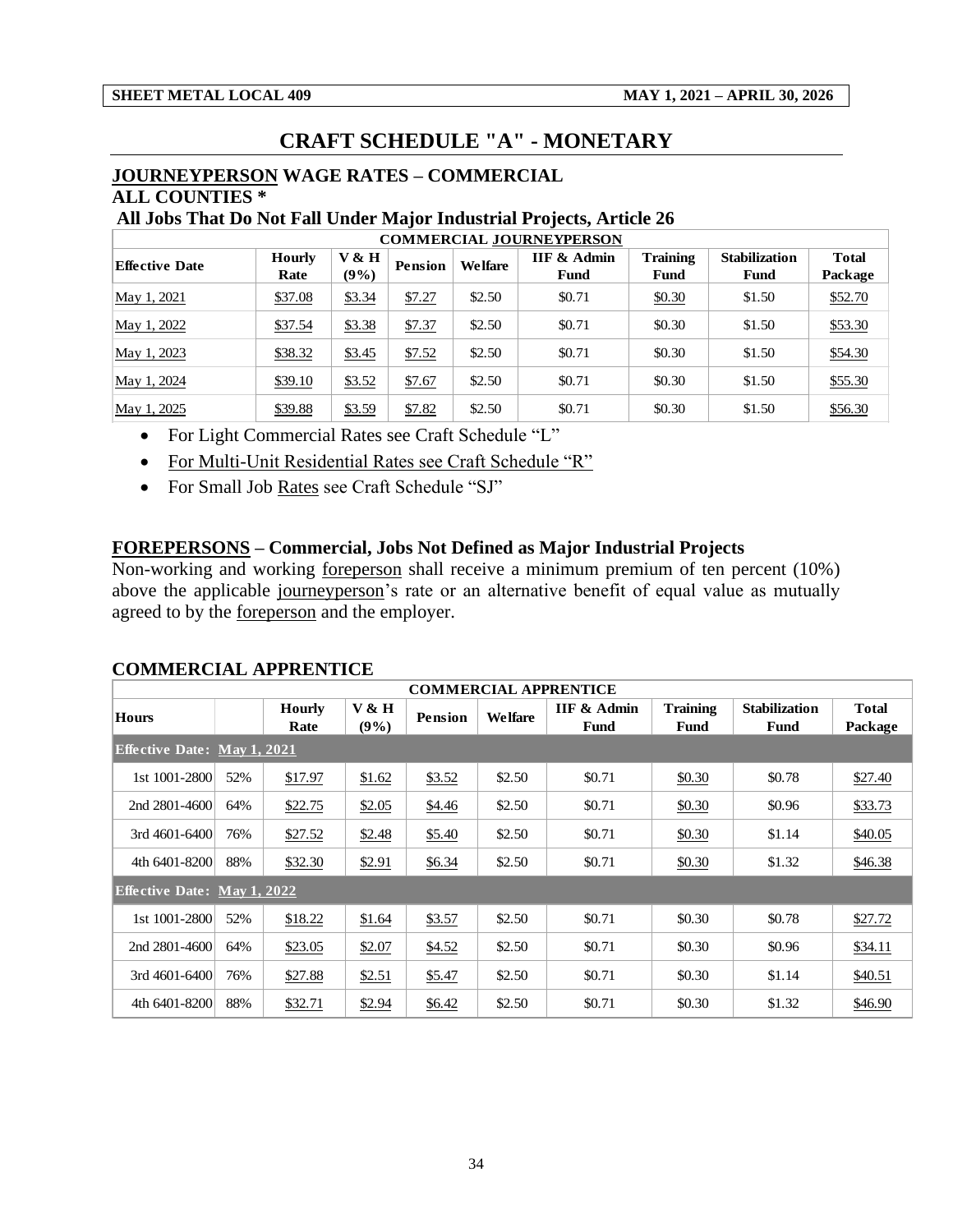**SHEET METAL LOCAL 409 MAY 1, 2021 – APRIL 30, 2026**

| <b>COMMERCIAL APPRENTICE</b>       |     |                |               |                |         |                     |                                |                              |                         |  |
|------------------------------------|-----|----------------|---------------|----------------|---------|---------------------|--------------------------------|------------------------------|-------------------------|--|
| <b>Hours</b>                       |     | Hourly<br>Rate | V & H<br>(9%) | <b>Pension</b> | Welfare | IIF & Admin<br>Fund | <b>Training</b><br><b>Fund</b> | <b>Stabilization</b><br>Fund | <b>Total</b><br>Package |  |
| <b>Effective Date: May 1, 2023</b> |     |                |               |                |         |                     |                                |                              |                         |  |
| 1st 1001-2800                      | 52% | \$18.62        | \$1.68        | \$3.65         | \$2.50  | \$0.71              | \$0.30                         | \$0.78                       | \$28.24                 |  |
| 2nd 2801-4600                      | 64% | \$23.54        | \$2.12        | \$4.62         | \$2.50  | \$0.71              | \$0.30                         | \$0.96                       | \$34.75                 |  |
| $3rd$ 4601-6400                    | 76% | \$28.47        | \$2.56        | \$5.59         | \$2.50  | \$0.71              | \$0.30                         | \$1.14                       | \$41.27                 |  |
| 4th 6401-8200                      | 88% | \$33.39        | \$3.01        | \$6.55         | \$2.50  | \$0.71              | \$0.30                         | \$1.32                       | \$47.78                 |  |
| <b>Effective Date: May 1, 2024</b> |     |                |               |                |         |                     |                                |                              |                         |  |
| 1st 1001-2800                      | 52% | \$19.03        | \$1.71        | \$3.73         | \$2.50  | \$0.71              | \$0.30                         | \$0.78                       | \$28.76                 |  |
| 2nd 2801-4600                      | 64% | \$24.04        | \$2.16        | \$4.72         | \$2.50  | \$0.71              | \$0.30                         | \$0.96                       | \$35.39                 |  |
| $3rd$ 4601-6400                    | 76% | \$29.06        | \$2.62        | \$5.70         | \$2.50  | \$0.71              | \$0.30                         | \$1.14                       | \$42.03                 |  |
| 4th 6401-8200                      | 88% | \$34.08        | \$3.07        | \$6.68         | \$2.50  | \$0.71              | \$0.30                         | \$1.32                       | \$48.66                 |  |
| <b>Effective Date: May 1, 2025</b> |     |                |               |                |         |                     |                                |                              |                         |  |
| 1st 1001-2800                      | 52% | \$19.43        | \$1.75        | \$3.81         | \$2.50  | \$0.71              | \$0.30                         | \$0.78                       | \$29.28                 |  |
| 2nd 2801-4600                      | 64% | \$24.54        | \$2.21        | \$4.81         | \$2.50  | \$0.71              | \$0.30                         | \$0.96                       | \$36.03                 |  |
| 3rd 4601-6400                      | 76% | \$29.65        | \$2.67        | \$5.82         | \$2.50  | \$0.71              | \$0.30                         | \$1.14                       | \$42.79                 |  |
| 4th 6401-8200                      | 88% | \$34.76        | \$3.13        | \$6.82         | \$2.50  | \$0.71              | \$0.30                         | \$1.32                       | \$49.54                 |  |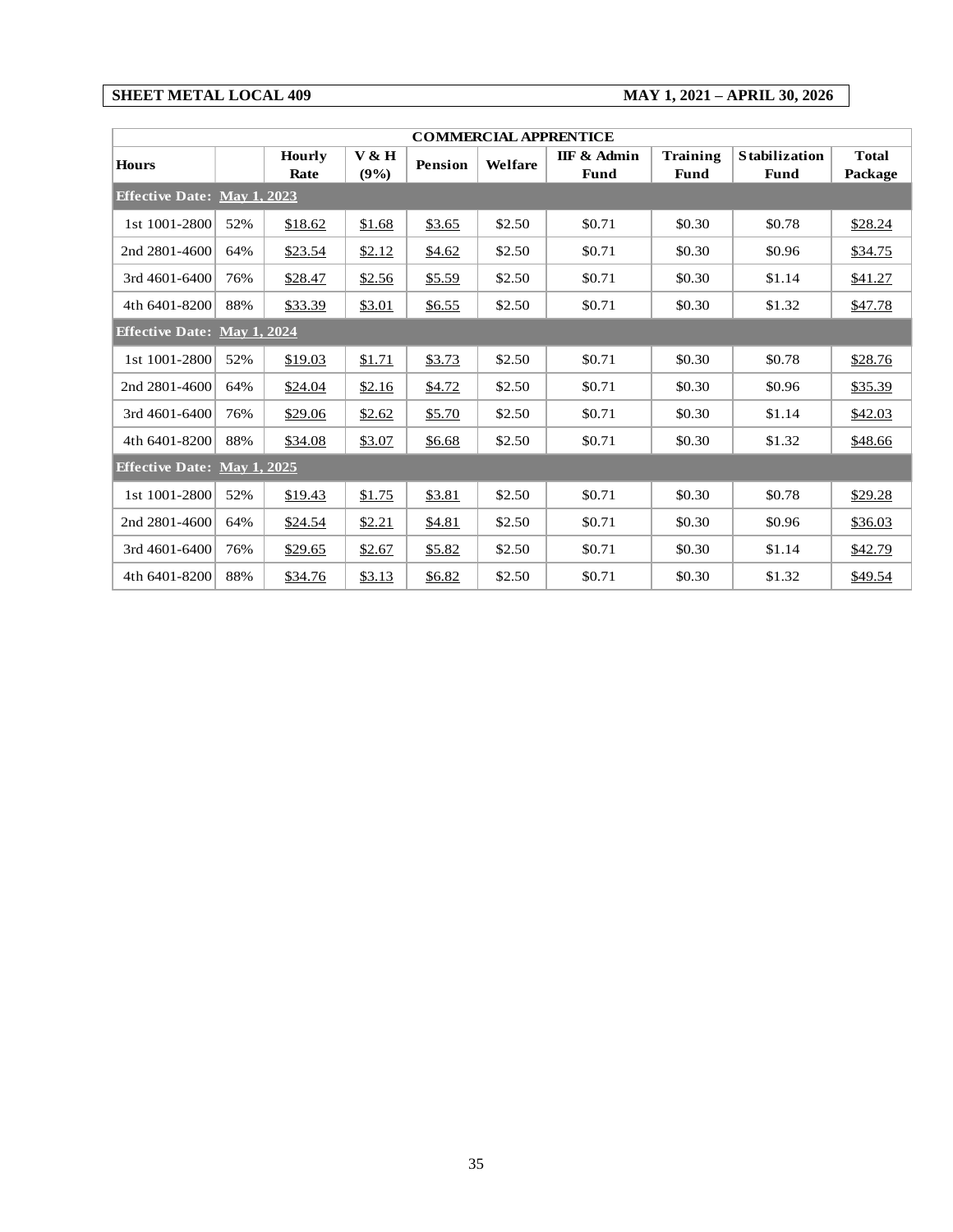| <b>MAJOR INDUSTRIAL JOURNEYPERSON</b> |               |        |                |         |             |          |               |              |  |  |
|---------------------------------------|---------------|--------|----------------|---------|-------------|----------|---------------|--------------|--|--|
|                                       | <b>Hourly</b> | V & H  |                | Welfare | IIF & Admin | Training | Stabilization | <b>Total</b> |  |  |
| <b>Effective Date</b>                 | Rate          | (9%)   | <b>Pension</b> |         | Fund        | Fund     | Fund          | Package      |  |  |
| May 1, 2021                           | \$39.08       | \$3.52 | \$7.66         | \$2.50  | \$0.71      | \$0.30   | \$1.50        | \$55.27      |  |  |
| May 1, 2022                           | \$39.54       | \$3.56 | \$7.76         | \$2.50  | \$0.71      | \$0.30   | \$1.50        | \$55.87      |  |  |
| May 1, 2023                           | \$40.32       | \$3.63 | \$7.91         | \$2.50  | \$0.71      | \$0.30   | \$1.50        | \$56.87      |  |  |
| May 1, 2024                           | \$41.10       | \$3.70 | \$8.06         | \$2.50  | \$0.71      | \$0.30   | \$1.50        | \$57.87      |  |  |
| May 1, 2025                           | \$41.88       | \$3.77 | \$8.21         | \$2.50  | \$0.71      | \$0.30   | \$1.50        | \$58.87      |  |  |

#### **JOURNEYPERSON WAGE RATES - MAJOR INDUSTRIAL PROJECTS ALL COUNTIES**

## **FOREPERSONS – For Major Industrial Projects – Article 26**

Non-working and working foreperson shall receive a minimum premium of ten percent (10%) above the applicable journeyperson's rate or an alternative benefit of equal value as mutually agreed to by the foreperson and the employer.

#### **INDUSTRIAL APPRENTICE**

| <b>MAJOR INDUSTRIAL APPRENTICE</b> |     |               |        |         |         |                        |                 |                      |              |  |
|------------------------------------|-----|---------------|--------|---------|---------|------------------------|-----------------|----------------------|--------------|--|
| <b>Hours</b>                       |     | <b>Hourly</b> | V & H  | Pension | Welfare | <b>IIF &amp; Admin</b> | <b>Training</b> | <b>Stabilization</b> | <b>Total</b> |  |
|                                    |     | Rate          | (9%)   |         |         | Fund                   | Fund            | Fund                 | Package      |  |
| <b>Effective Date: May 1, 2021</b> |     |               |        |         |         |                        |                 |                      |              |  |
| 1st 1001-2800                      | 52% | \$19.01       | \$1.71 | \$3.73  | \$2.50  | \$0.71                 | \$0.30          | \$0.78               | \$28.74      |  |
| 2nd $2801 - 4600$                  | 64% | \$24.02       | \$2.16 | \$4.72  | \$2.50  | \$0.71                 | \$0.30          | \$0.96               | \$35.37      |  |
| $3rd$ 4601-6400                    | 76% | \$29.05       | \$2.61 | \$5.70  | \$2.50  | \$0.71                 | \$0.30          | \$1.14               | \$42.01      |  |
| 4th 6401-8200                      | 88% | \$34.06       | \$3.07 | \$6.68  | \$2.50  | \$0.71                 | \$0.30          | \$1.32               | \$48.64      |  |
| <b>Effective Date: May 1, 2022</b> |     |               |        |         |         |                        |                 |                      |              |  |
| 1st 1001-2800                      | 52% | \$19.25       | \$1.73 | \$3.78  | \$2.50  | \$0.71                 | \$0.30          | \$0.78               | \$29.05      |  |
| 2nd $2801 - 4600$                  | 64% | \$24.33       | \$2.19 | \$4.77  | \$2.50  | \$0.71                 | \$0.30          | \$0.96               | \$35.76      |  |
| 3rd 4601-6400                      | 76% | \$29.40       | \$2.65 | \$5.76  | \$2.50  | \$0.71                 | \$0.30          | \$1.14               | \$42.46      |  |
| 4th 6401-8200                      | 88% | \$34.47       | \$3.10 | \$6.77  | \$2.50  | \$0.71                 | \$0.30          | \$1.32               | \$49.17      |  |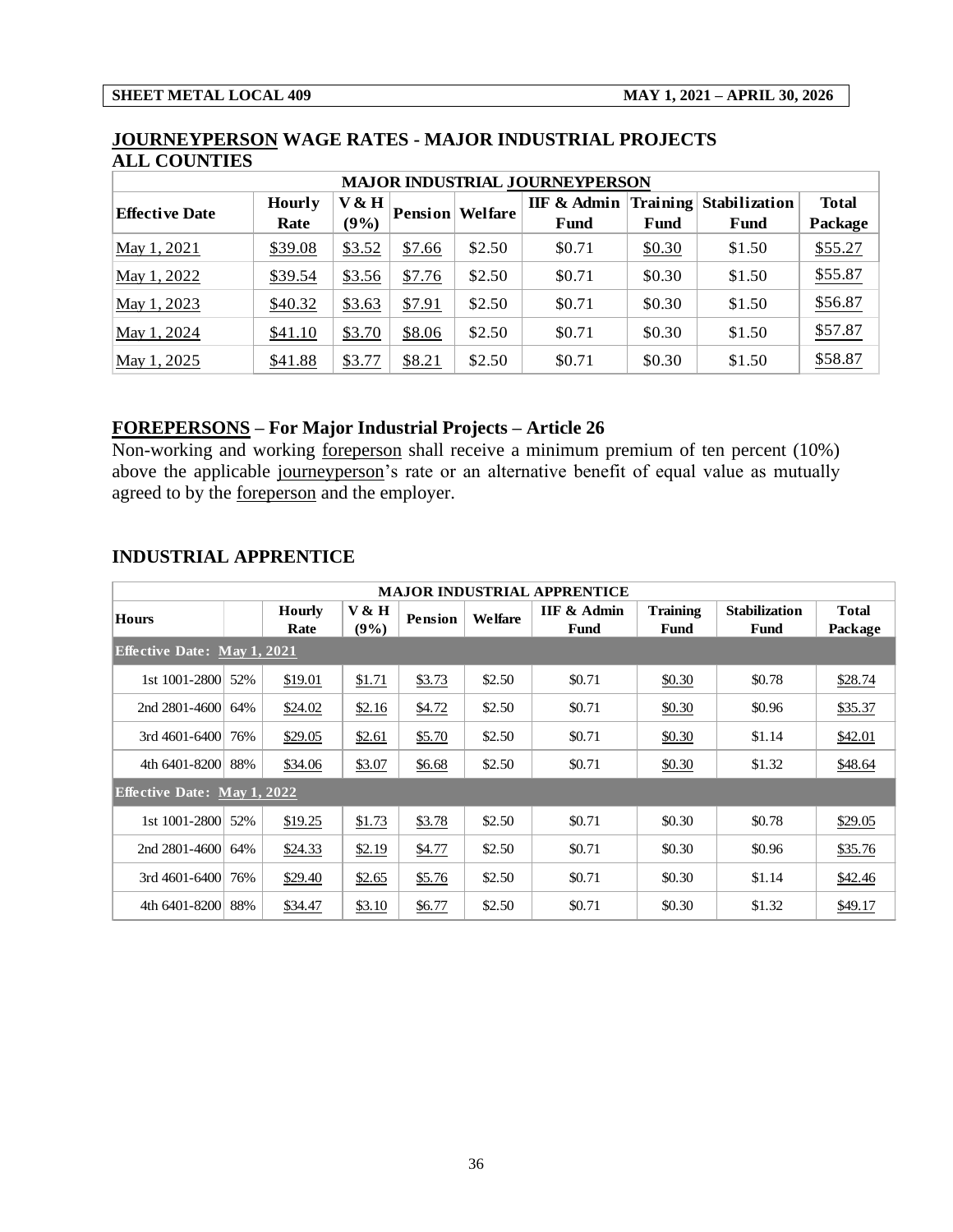'n

**SHEET METAL LOCAL 409 MAY 1, 2021 – APRIL 30, 2026**

|                                    | MAJOR INDUSTRIAL APPRENTICE |               |        |                |         |             |          |                      |              |  |  |  |
|------------------------------------|-----------------------------|---------------|--------|----------------|---------|-------------|----------|----------------------|--------------|--|--|--|
| <b>Hours</b>                       |                             | <b>Hourly</b> | V & H  | <b>Pension</b> | Welfare | IIF & Admin | Training | <b>Stabilization</b> | <b>Total</b> |  |  |  |
|                                    |                             | Rate          | (9%)   |                |         | <b>Fund</b> | Fund     | <b>Fund</b>          | Package      |  |  |  |
| <b>Effective Date: May 1, 2023</b> |                             |               |        |                |         |             |          |                      |              |  |  |  |
| 1st 1001-2800                      | 52%                         | \$19.65       | \$1.77 | \$3.86         | \$2.50  | \$0.71      | \$0.30   | \$0.78               | \$29.57      |  |  |  |
| 2nd 2801-4600                      | 64%                         | \$24.83       | \$2.23 | \$4.87         | \$2.50  | \$0.71      | \$0.30   | \$0.96               | \$36.40      |  |  |  |
| 3rd 4601-6400                      | 76%                         | \$29.99       | \$2.70 | \$5.88         | \$2.50  | \$0.71      | \$0.30   | \$1.14               | \$43.22      |  |  |  |
| 4th 6401-8200 88%                  |                             | \$35.16       | \$3.16 | \$6.90         | \$2.50  | \$0.71      | \$0.30   | \$1.32               | \$50.05      |  |  |  |
| <b>Effective Date: May 1, 2024</b> |                             |               |        |                |         |             |          |                      |              |  |  |  |
| 1st 1001-2800 52%                  |                             | \$20.06       | \$1.81 | \$3.93         | \$2.50  | \$0.71      | \$0.30   | \$0.78               | \$30.09      |  |  |  |
| 2nd 2801-4600                      | 64%                         | \$25.32       | \$2.28 | \$4.97         | \$2.50  | \$0.71      | \$0.30   | \$0.96               | \$37.04      |  |  |  |
| 3rd 4601-6400                      | 76%                         | \$30.58       | \$2.75 | \$6.00         | \$2.50  | \$0.71      | \$0.30   | \$1.14               | \$43.98      |  |  |  |
| 4th 6401-8200 88%                  |                             | \$35.84       | \$3.23 | \$7.03         | \$2.50  | \$0.71      | \$0.30   | \$1.32               | \$50.93      |  |  |  |
| <b>Effective Date: May 1, 2025</b> |                             |               |        |                |         |             |          |                      |              |  |  |  |
| 1st 1001-2800                      | 52%                         | \$20.46       | \$1.84 | \$4.02         | \$2.50  | \$0.71      | \$0.30   | \$0.78               | \$30.61      |  |  |  |
| 2nd 2801-4600                      | 64%                         | \$25.82       | \$2.32 | \$5.07         | \$2.50  | \$0.71      | \$0.30   | \$0.96               | \$37.68      |  |  |  |
| 3rd 4601-6400                      | 76%                         | \$31.17       | \$2.81 | \$6.11         | \$2.50  | \$0.71      | \$0.30   | \$1.14               | \$44.74      |  |  |  |
| 4th 6401-8200 88%                  |                             | \$36.53       | \$3.29 | \$7.16         | \$2.50  | \$0.71      | \$0.30   | \$1.32               | \$51.81      |  |  |  |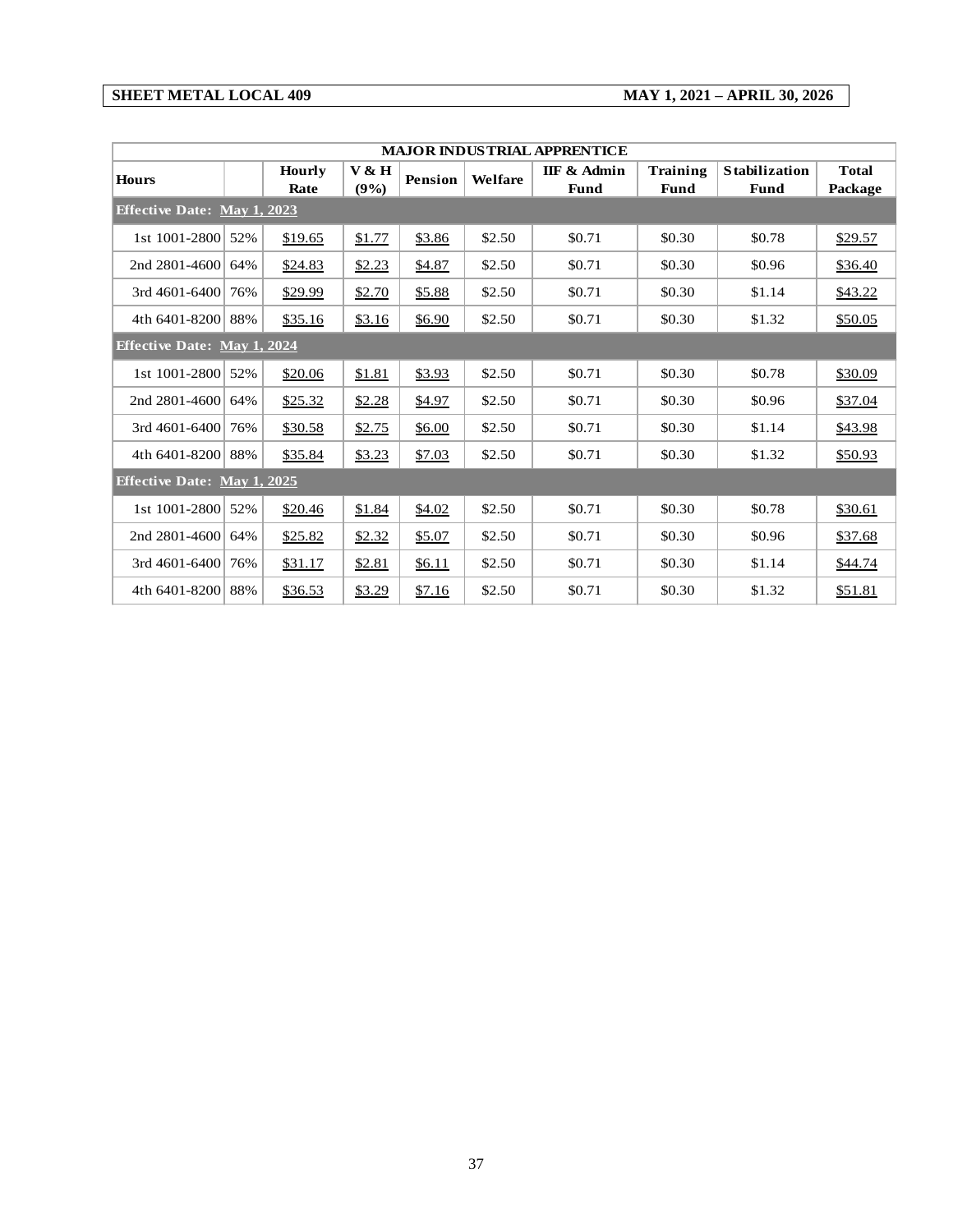### **CRAFT SCHEDULE "B" – LETTER OF UNDERSTANDING**

#### **This Letter of Understanding between Nova Scotia Construction Labour Relations Association Limited (hereinafter called the CLRA) - and-Sheet Metal Workers' International Association, Local 409 (hereinafter called the Union)**

The Parties Signatory to this Letter of Understanding hereby agree that Article 3.01 of the Sheet Metal Local 409 Collective Agreement Mainland Nova Scotia 2021-2026 effective to April 30<sup>th</sup>, 2026 shall be as follows:

Union members shall have the right to solicit their own employment with employers, and the employer shall have the right to name hire employees.

The Parties furthermore agree, that this Letter of Understanding will be in effect until April  $30<sup>th</sup>$ ,  $2026$ , or until such time a new Agreement between the CLRA and the Union has been concluded.

Signed on behalf of the Parties to this Agreement this 21st day of July, 2021.

#### **NOVA SCOTIA CONSTRUCTION LABOUR RELATIONS ASSOCIATION LIMITED**

**SHEET METAL WORKERS' INTERNATIONAL ASSOCIATION, LOCAL UNION 409**

ROBERT SHEPHERD RANDALL PINFOLD

DONALD HILTZ GEORGE MACDONALD

ROWENA NAVARRO ANGELA GALLANT **WITNESS WITNESS**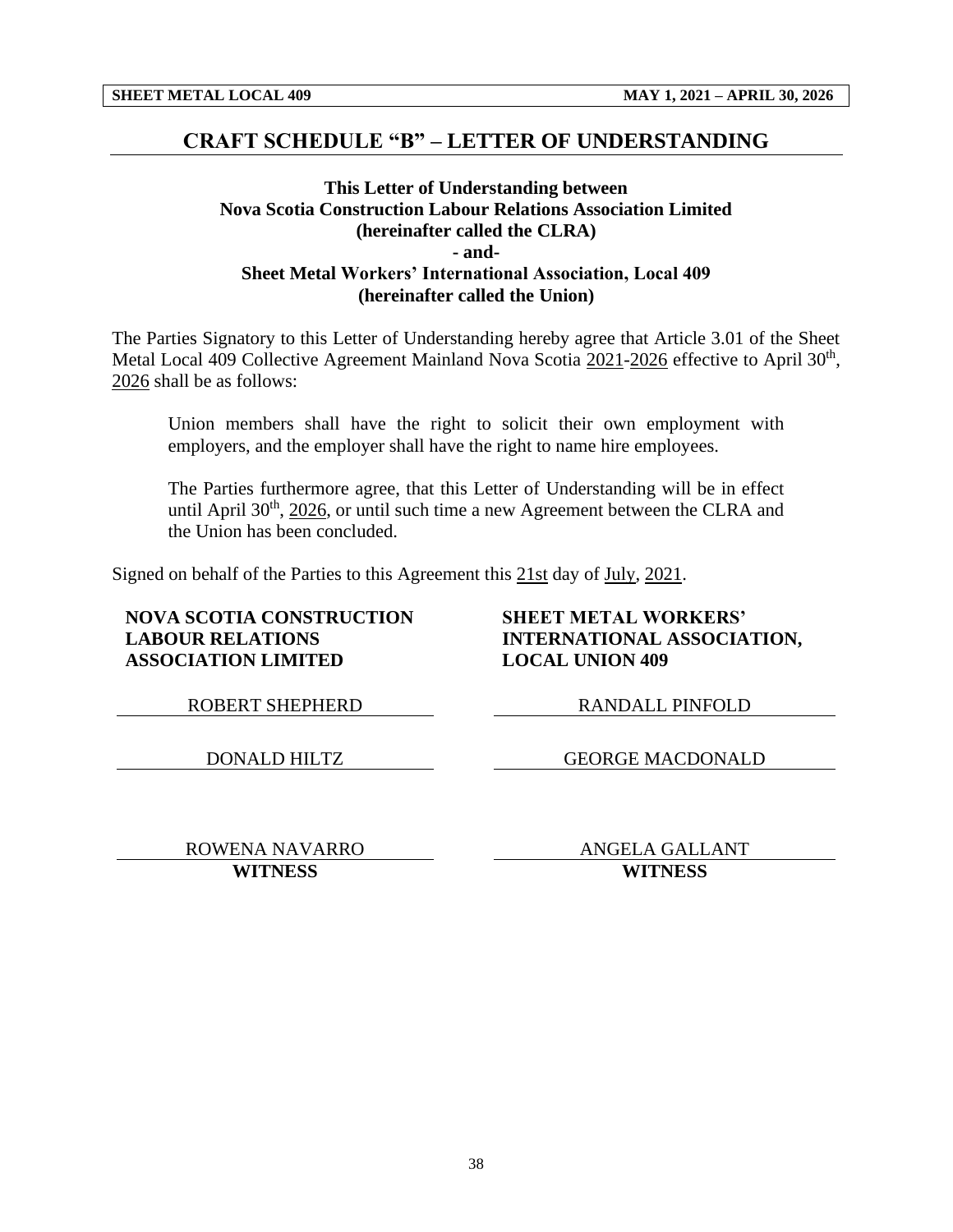## **CRAFT SCHEDULE "F" - FABRICATION**

<span id="page-41-0"></span>The purpose of the Agreement is to establish competitive terms in that both employees and employers combine their efforts to substantially improve the competitiveness of unionized Sheet Metal employers and employees against non-union and other more competitive Sheet Metal companies.

The following terms and conditions will allow both employers and employees to recover lost job opportunities and create new markets and expanded employment.

Therefore, to make these objectives a reality, unionized employers and employees agree to the following terms and conditions:

Fabrication Crew

Journeyperson **Journeyperson Journeyperson** 1st year Apprentice / 2nd year Apprentice 1st year Apprentice / 2nd year Apprentice **Journeyperson** 1st year Apprentice / 2nd year Apprentice 3rd year Apprentice / 4th year Apprentice 1st year Apprentice / 2nd year Apprentice 1st year Apprentice / 2nd year Apprentice Note: any extra crew requirements above (10) would be selected on a 1 Journeyperson to 1 Apprentice ratio.

In the event that the Union is unable to supply Apprentices within 48 hours as requested by the employer, the employer may employ probationary workers. Probationary workers shall be paid as per Schedule "P" on page 31 of this agreement. Probationary workers shall continue at this classification level for a period of up to one thousand (1,000) hours after which and upon the assessment of a joint employer& union committee of 4 (2 union, 2 employer) the probationary worker may enter the Sheet Metal 409 Apprenticeship Program.

This Agreement shall remain in effect until and including April 30<sup>th</sup>, 2026. All of the Articles of the Main Construction Sheet Metal Agreement shall remain in force until the termination of that Agreement, April 30<sup>th</sup>, 2026.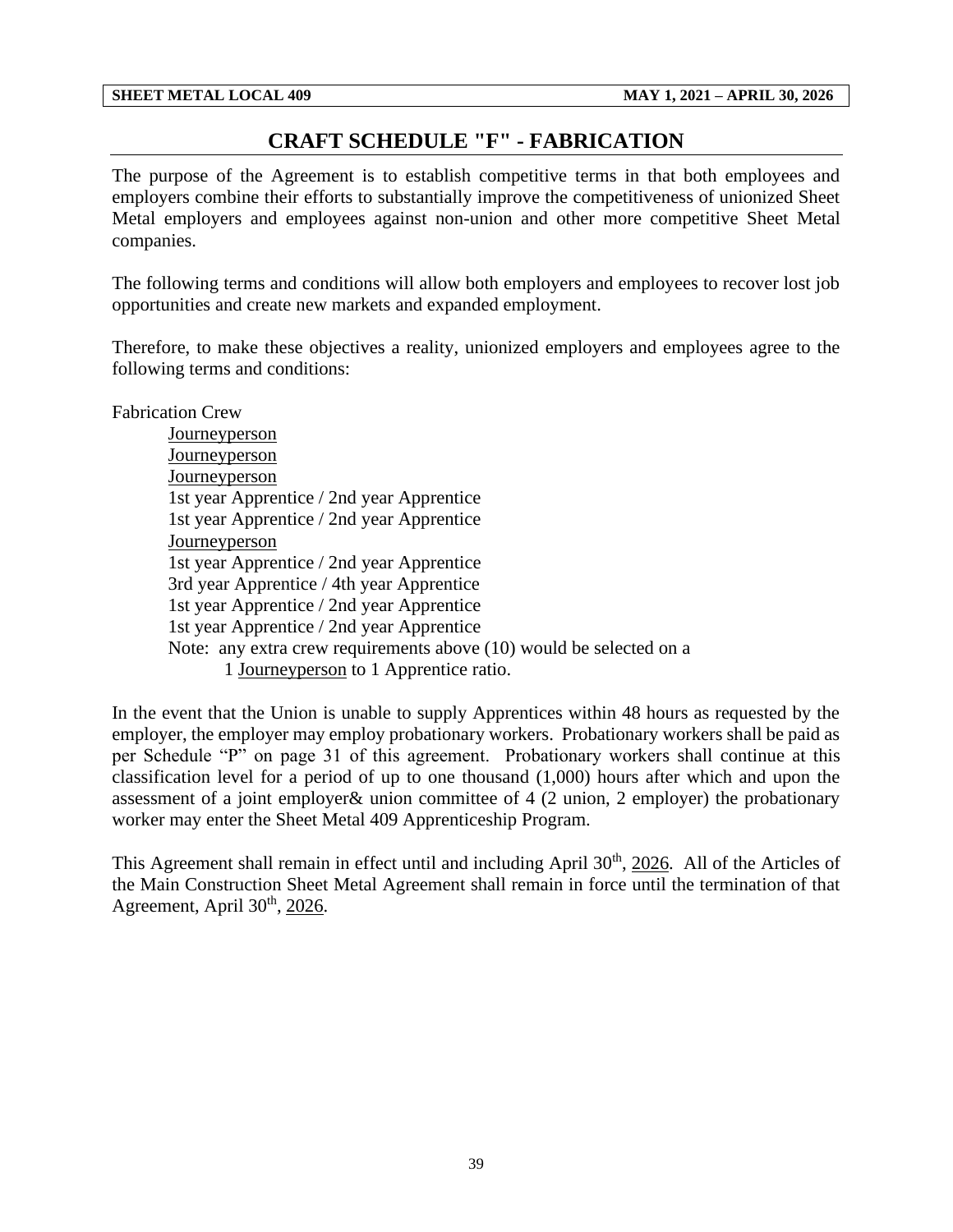## **CRAFT SCHEDULE "L" – LIGHT COMMERCIAL**

#### <span id="page-42-0"></span>**JOURNEYPERSON WAGE RATES LIGHT COMMERCIAL**

This Article shall apply to all residential and commercial sheet metal and ventilation jobs which have an original accepted tender amount of less than two hundred thousand (\$200,000.00), sheet metal contract value construction, labour hours, material and equipment, not including thermal insulation controls and balancing. All unionized employees working on jobs defined in this Article shall receive the benefit contributions under this Agreement in addition to the basic hourly rate. The employer agrees to provide the Union with the accepted tender amount.

| LIGHT COMMERCIAL JOURNEYPERSON |               |                         |        |         |             |          |              |  |  |  |  |
|--------------------------------|---------------|-------------------------|--------|---------|-------------|----------|--------------|--|--|--|--|
| <b>Effective Date</b>          | <b>Hourly</b> | V & H<br><b>Pension</b> |        | Welfare | IIF & Admin | Training | <b>Total</b> |  |  |  |  |
|                                | Rate          | (9%)                    |        |         | Fund        | Fund     | Package      |  |  |  |  |
| May 1, 2021                    | \$35.40       | \$3.19                  | \$3.64 | \$2.50  | \$0.71      | \$0.30   | \$45.74      |  |  |  |  |
| May 1, 2022                    | \$35.92       | \$3.23                  | \$3.68 | \$2.50  | \$0.71      | \$0.30   | \$46.34      |  |  |  |  |
| May 1, 2023                    | \$36.76       | \$3.31                  | \$3.76 | \$2.50  | \$0.71      | \$0.30   | \$47.34      |  |  |  |  |
| May 1, 2024                    | \$37.61       | \$3.38                  | \$3.84 | \$2.50  | \$0.71      | \$0.30   | \$48.34      |  |  |  |  |
| May 1, 2025                    | \$38.46       | \$3.46                  | \$3.91 | \$2.50  | \$0.71      | \$0.30   | \$49.34      |  |  |  |  |

|                                    | APPRENTICES WAGE RATES LIGHT COMMERCIAL |               |        |                |         |                        |                 |              |  |  |  |
|------------------------------------|-----------------------------------------|---------------|--------|----------------|---------|------------------------|-----------------|--------------|--|--|--|
| <b>LIGHT COMMERCIAL APPRENTICE</b> |                                         |               |        |                |         |                        |                 |              |  |  |  |
| <b>Hours</b>                       |                                         | <b>Hourly</b> | V & H  | <b>Pension</b> | Welfare | <b>IIF &amp; Admin</b> | <b>Training</b> | <b>Total</b> |  |  |  |
|                                    |                                         | Rate          | (9%)   |                |         | Fund                   | <b>Fund</b>     | Package      |  |  |  |
| <b>Effective Date: May 1, 2021</b> |                                         |               |        |                |         |                        |                 |              |  |  |  |
| 1st 1001-2800                      | 52%                                     | \$16.86       | \$1.52 | \$1.89         | \$2.50  | \$0.71                 | \$0.30          | \$23.78      |  |  |  |
| 2nd 2801-4600                      | 64%                                     | \$21.50       | \$1.93 | \$2.33         | \$2.50  | \$0.71                 | \$0.30          | \$29.27      |  |  |  |
| 3rd 4601-6400                      | 76%                                     | \$26.13       | \$2.35 | \$2.77         | \$2.50  | \$0.71                 | \$0.30          | \$34.76      |  |  |  |
| 4th 6401-8200                      | 88%                                     | \$30.77       | \$2.77 | \$3.20         | \$2.50  | \$0.71                 | \$0.30          | \$40.25      |  |  |  |
| <b>Effective Date: May 1, 2022</b> |                                         |               |        |                |         |                        |                 |              |  |  |  |
| 1st 1001-2800 52%                  |                                         | \$17.14       | \$1.54 | \$1.91         | \$2.50  | \$0.71                 | \$0.30          | \$24.10      |  |  |  |
| 2nd 2801-4600                      | 64%                                     | \$21.83       | \$1.96 | \$2.36         | \$2.50  | \$0.71                 | \$0.30          | \$29.66      |  |  |  |
| 3rd 4601-6400                      | 76%                                     | \$26.52       | \$2.39 | \$2.80         | \$2.50  | \$0.71                 | \$0.30          | \$35.22      |  |  |  |
| 4th 6401-8200                      | 88%                                     | \$31.22       | \$2.81 | \$3.24         | \$2.50  | \$0.71                 | \$0.30          | \$40.78      |  |  |  |
| <b>Effective Date: May 1, 2023</b> |                                         |               |        |                |         |                        |                 |              |  |  |  |
| 1st 1001-2800                      | 52%                                     | \$17.57       | \$1.58 | \$1.96         | \$2.50  | \$0.71                 | \$0.30          | \$24.62      |  |  |  |
| 2nd 2801-4600                      | 64%                                     | \$22.37       | \$2.01 | \$2.41         | \$2.50  | \$0.71                 | \$0.30          | \$30.30      |  |  |  |
| 3rd 4601-6400                      | 76%                                     | \$27.17       | \$2.44 | \$2.86         | \$2.50  | \$0.71                 | \$0.30          | \$35.98      |  |  |  |
| 4th 6401-8200                      | 88%                                     | \$31.96       | \$2.88 | \$3.31         | \$2.50  | \$0.71                 | \$0.30          | \$41.66      |  |  |  |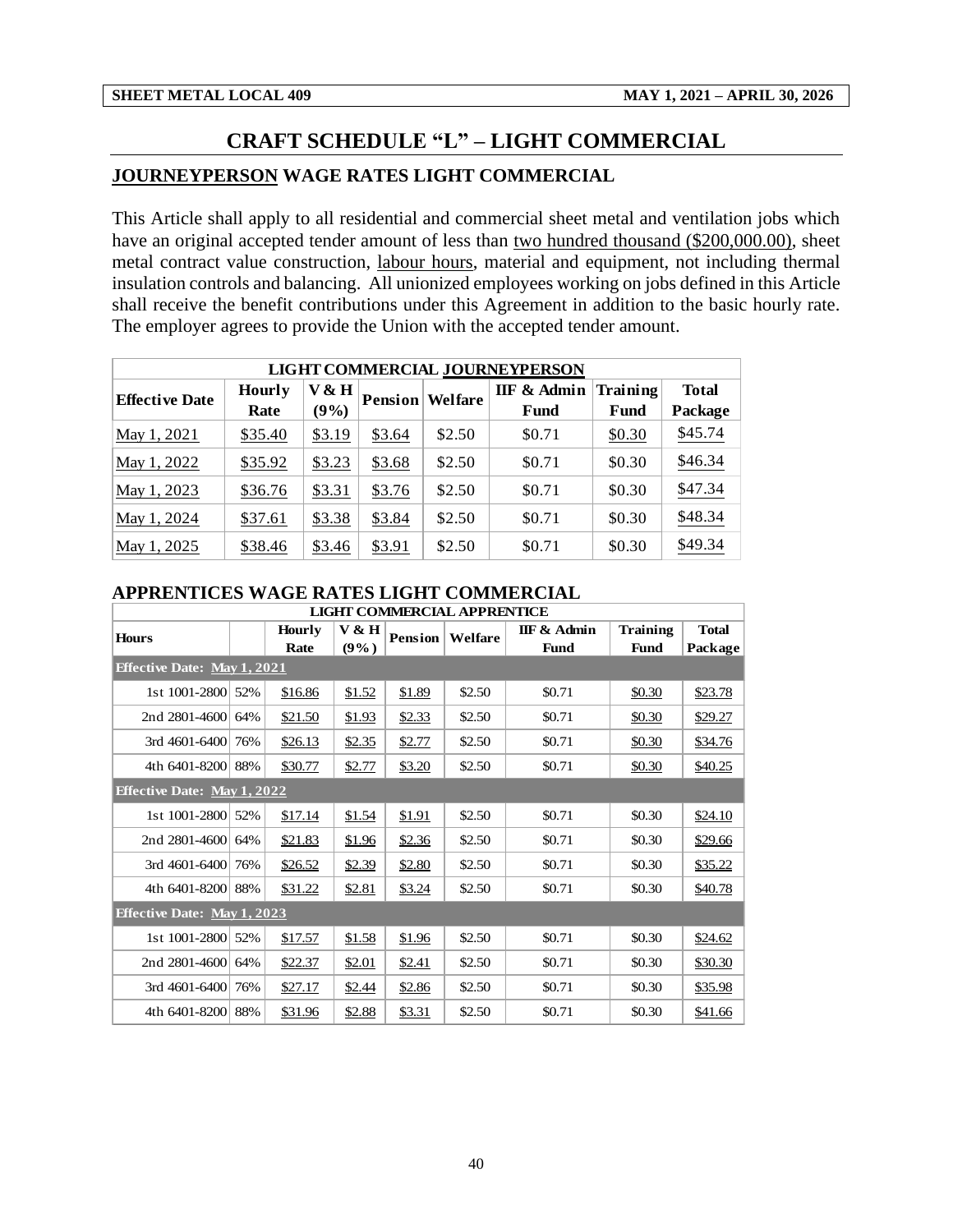#### **SHEET METAL LOCAL 409 MAY 1, 2021 – APRIL 30, 2026**

|                                    | LIGHT COMMERCIAL APPRENTICE |                                                                                                          |        |                                |                         |        |        |         |  |  |  |
|------------------------------------|-----------------------------|----------------------------------------------------------------------------------------------------------|--------|--------------------------------|-------------------------|--------|--------|---------|--|--|--|
| <b>Hours</b>                       |                             | V & H<br><b>IIF &amp; Admin</b><br><b>Hourly</b><br>Pension<br>Welfare<br>$(9\%)$<br>Rate<br><b>Fund</b> |        | <b>Training</b><br><b>Fund</b> | <b>Total</b><br>Package |        |        |         |  |  |  |
| <b>Effective Date: May 1, 2024</b> |                             |                                                                                                          |        |                                |                         |        |        |         |  |  |  |
| 1st 1001-2800 52%                  |                             | \$18.01                                                                                                  | \$1.62 | \$2.00                         | \$2.50                  | \$0.71 | \$0.30 | \$25.14 |  |  |  |
| 2nd 2801-4600                      | 64%                         | \$22.91                                                                                                  | \$2.06 | \$2.46                         | \$2.50                  | \$0.71 | \$0.30 | \$30.94 |  |  |  |
| $3rd$ 4601-6400                    | 76%                         | \$27.81                                                                                                  | \$2.50 | \$2.92                         | \$2.50                  | \$0.71 | \$0.30 | \$36.74 |  |  |  |
| 4th 6401-8200                      | 88%                         | \$32.71                                                                                                  | \$2.94 | \$3.38                         | \$2.50                  | \$0.71 | \$0.30 | \$42.54 |  |  |  |
| <b>Effective Date: May 1, 2025</b> |                             |                                                                                                          |        |                                |                         |        |        |         |  |  |  |
| 1st 1001-2800                      | 52%                         | \$18.46                                                                                                  | \$1.66 | \$2.03                         | \$2.50                  | \$0.71 | \$0.30 | \$25.66 |  |  |  |
| 2nd 2801-4600                      | 64%                         | \$23.46                                                                                                  | \$2.11 | \$2.50                         | \$2.50                  | \$0.71 | \$0.30 | \$31.58 |  |  |  |
| $3rd$ 4601-6400                    | 76%                         | \$28.46                                                                                                  | \$2.56 | \$2.97                         | \$2.50                  | \$0.71 | \$0.30 | \$37.50 |  |  |  |
| 4th 6401-8200                      | 88%                         | \$33.46                                                                                                  | \$3.01 | \$3.44                         | \$2.50                  | \$0.71 | \$0.30 | \$43.42 |  |  |  |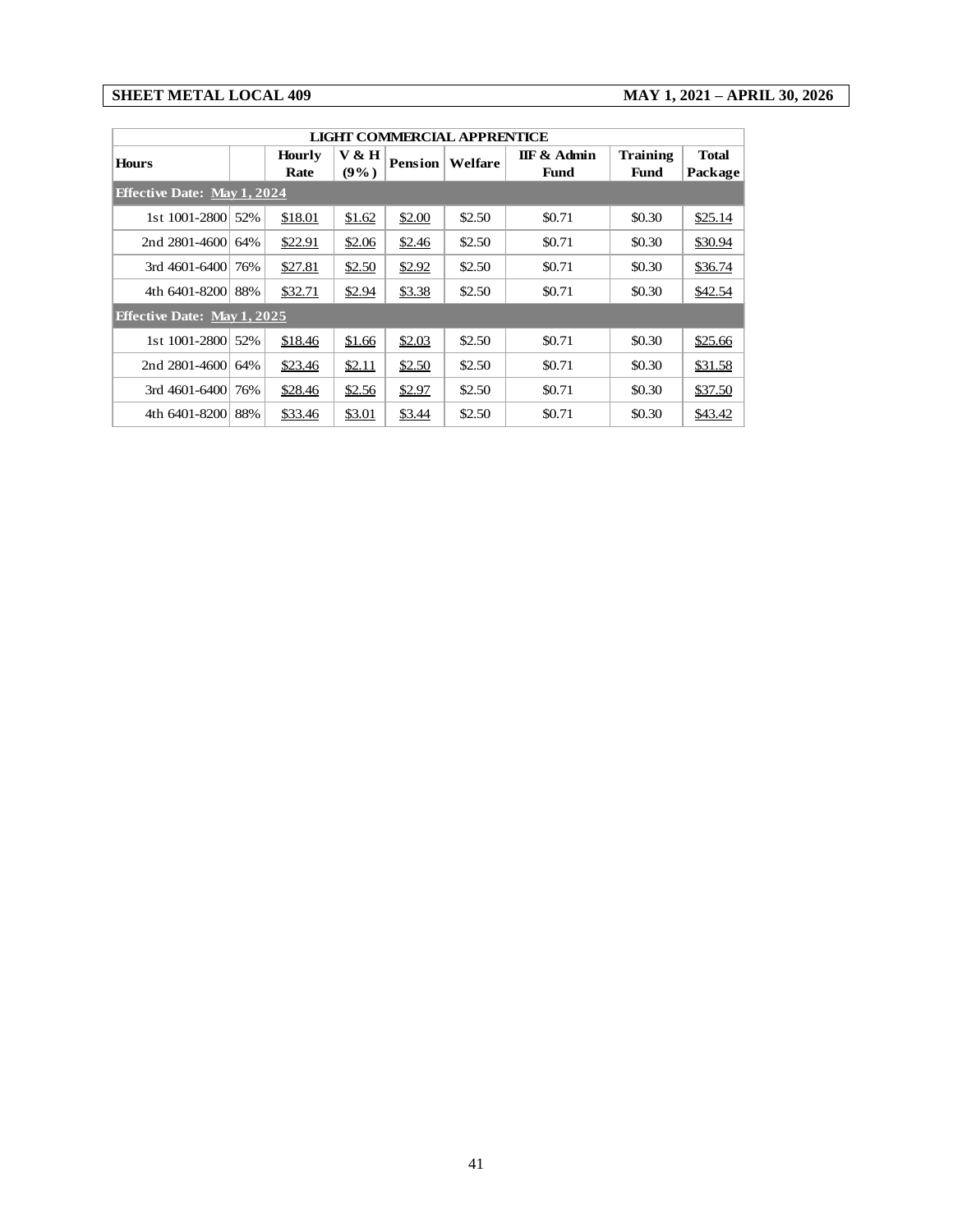**WAGE RATES** 

## **SCHEDULE "P" – PROBATIONARY EMPLOYEE CLASSIFICATION**

<span id="page-44-0"></span>Probationary Employees are entrance level employees who are commencing work in the Sheet Metal Trade.

| WAGE NATES                                               |                  |               |         |                   |  |  |  |  |  |  |  |
|----------------------------------------------------------|------------------|---------------|---------|-------------------|--|--|--|--|--|--|--|
| <b>SCHEDULE P - PROBATIONARY EMPLOYEE CLASSIFICATION</b> |                  |               |         |                   |  |  |  |  |  |  |  |
| Date                                                     | Probationary     | <b>Hourly</b> | V & H   | <b>Total Wage</b> |  |  |  |  |  |  |  |
|                                                          | <b>Employee</b>  | Rate          | $(9\%)$ | Package           |  |  |  |  |  |  |  |
| May 1, 2021                                              | $0 - 1000$ hours | \$18.54       | \$1.67  | \$20.21           |  |  |  |  |  |  |  |
| May 1, 2022                                              | $0 - 1000$ hours | \$18.77       | \$1.69  | \$20.46           |  |  |  |  |  |  |  |
| May 1, 2023                                              | $0 - 1000$ hours | \$19.16       | \$1.72  | \$20.88           |  |  |  |  |  |  |  |
| May 1, 2024                                              | $0 - 1000$ hours | \$19.55       | \$1.76  | \$21.31           |  |  |  |  |  |  |  |
| May 1, 2025                                              | $0 - 1000$ hours | \$19.95       | \$1.79  | \$21.74           |  |  |  |  |  |  |  |

In the event that the Union is unable to supply first  $(1<sup>st</sup>)$  or second  $(2<sup>nd</sup>)$  year Apprentices within forty-eight (48) hours as requested by the employer, the employer may employ probationary workers at the above wage rates. Probationary workers shall continue at this classification level for a period of up to one thousand (1,000) hours after which and upon the assessment of a joint employer & union committee of four (4) (2 union, 2 employer) the probationary worker may enter the Sheet Metal 409 Apprenticeship Program.

This Agreement shall remain in effect until and including April 30<sup>th</sup>, 2026. All of the Articles of the Main Construction Sheet Metal Agreement shall remain in force until the termination of that Agreement, April 30<sup>th</sup>, 2026.

42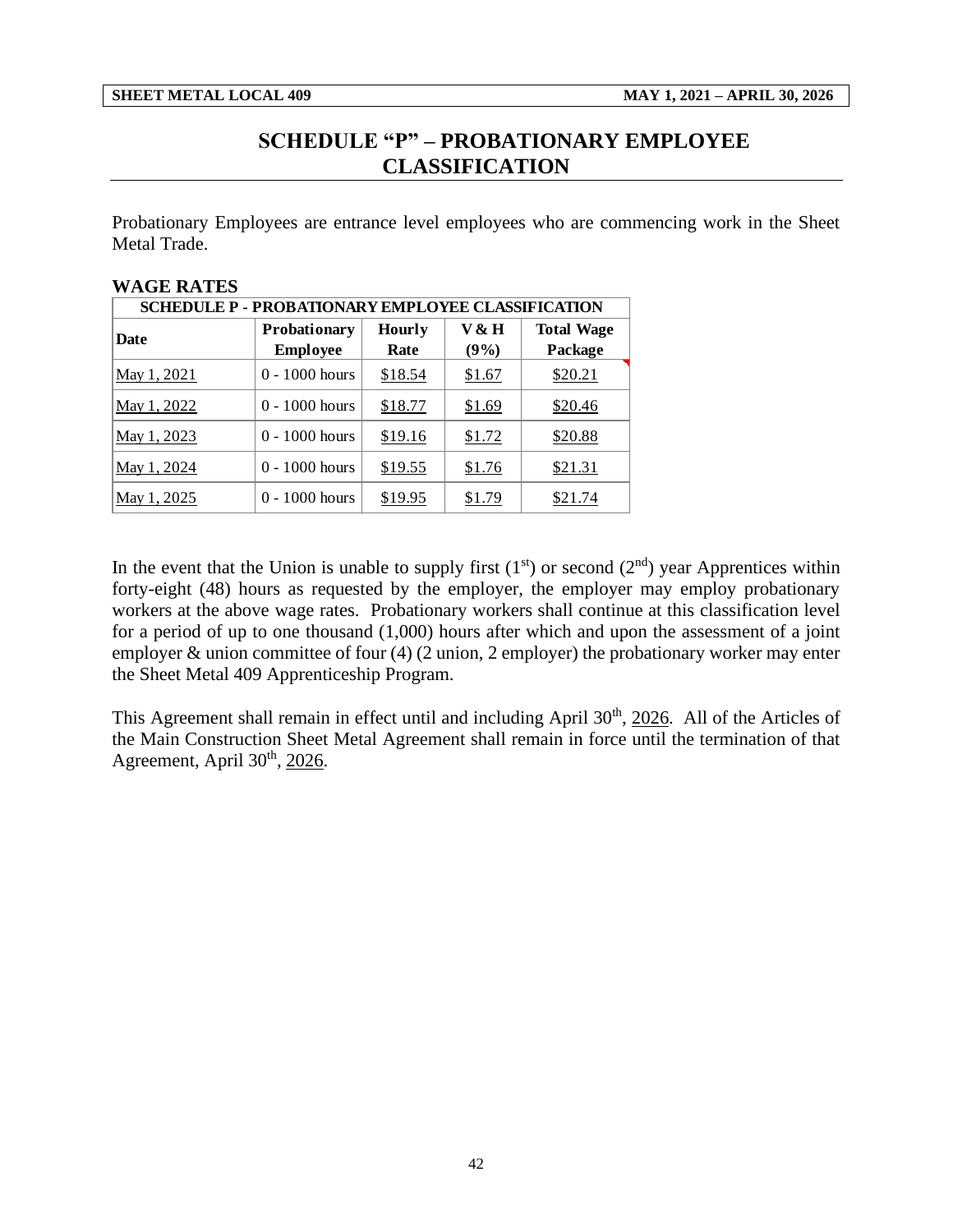## <span id="page-45-0"></span>**CRAFT SCHEDULE "R" – MULTI-UNIT RESIDENTIAL AGREEMENT**

## **ARTICLE 1 – FORM OF AGREEMENT**

1.01 Sheet Metal Workers Local 409 Agreement between the Union and the CLRA, 2021-2026, dated April 22, 2021, with Articles 1 through 37, including Schedules "A", "B", "F", "L", "P", "S", "SJ" and "T" shall be considered the Master Agreement and shall be applicable to all relevant employers and employees except where otherwise provided herein.

### **ARTICLE 2 – PURPOSE**

This Article shall apply to all Multi-Unit Residential Sheet Metal jobs which are defined in Schedule "R" below. The focus of this Schedule "R" is to enable employers to be competitive in this sector and to increase the unionized mechanical share of this market. The scope of the Agreement defines the jobs covered by this Agreement and sets forth the working conditions, hours of work and rates of pay as listed in the wage table.

2.01 The purpose of this Agreement is to allow signatory employers to pursue work in the Multi-Unit Residential Sector that is presently controlled by non-union contractors.

This Agreement will not apply to any jobs that non-union contractors are not involved with.

### **ARTICLE 3 – SCOPE OF AGREEMENT**

3.01 This Agreement will apply to multi-unit residential buildings, apartment buildings, condominium complexes, and Commercial projects in mixed-use residential buildings.

### **ARTICLE 4 – RULES**

- 4.01 The workers for these jobs apart from Supervision shall be totally separate from Union Members who are employed, from time to time, under the Master Agreement.
- 4.02 Contractors that are interested in working under the Multi-Unit Residential Agreement shall sign and be bound by this Agreement and shall have a separate small job section that will bid and manage work under this Agreement.
- 4.03 Under no circumstances shall Sheet Metal Local 409 Union Members who have not signed up for this Multi-Unit Residential Agreement be transferred by the employer to Multi-Unit Residential jobs except with the written approval of the Union.
- 4.04 The Journeyperson to Apprentice ratio will be at the complete discretion of the employer.
- 4.05 Local 409 will initiate into the Union any qualified person hired by an employer after a two (2) month probationary period.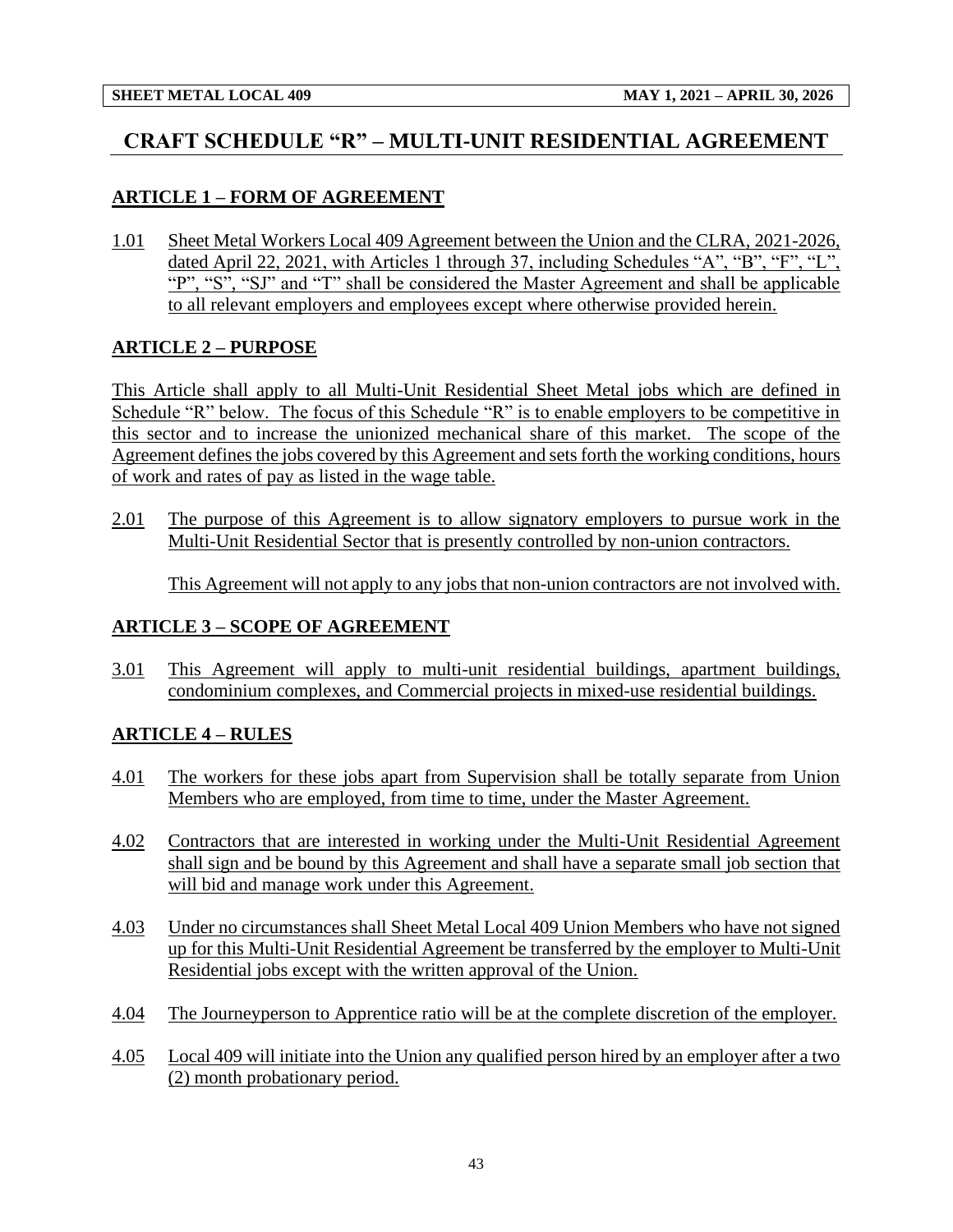- 4.06 The workweek, by mutual agreement of the employer and Union, will be up to forty-five (45) hours per week, nine (9) hours per day, Monday to Friday at the straight time rate of pay.
- 4.07 If a day is lost from Monday to Friday, by mutual agreement of the employer and Union, Saturday may be used as a make up day at the straight time rate of pay.
- 4.08 For work after nine (9) hours per day, the rate of pay shall be at time and one-half  $(1\frac{1}{2}x)$ the straight time rate of pay.
- 4.09 The workweek may, by mutual agreement of the employer and Union, include Saturday and Sunday at straight time rates if the employers' tender documents state that this is a job requirement. These hours will be counted as part of the forty-five (45) hour workweek.
- 4.10 When an individual worker is hired to work under this Agreement, this worker shall sign an agreement with Local Union 409 stating that the worker shall agree to be part of the Agreement.

After two thousand (2,000) hours worked, such a worker will be eligible to work under optional Agreements of the Union.

4.11 The initiation fees will be reduced for members under this Agreement to: \$100.00.......................Journeyperson \$50.00.........................Apprentice

This initiation fee may be waived by the Union if an employer is able to entice an individual worker from a non-union contractor.

- 4.12 Craft Schedule "B" Letter of Understanding will not apply to work under Craft Schedule "R" apart from Forepersons. Existing Multi-Unit crew members may be transferred without limitation. When new Multi-Unit workers are required, the first shall be selected by the Union, the second shall be name hired by the Employer, and this pattern shall continue.
- 4.13 Forepersons may be transferred without limitation and hired as per Craft Schedule "B" Letter of Understanding. Foreperson rate of pay shall be as per the regular Commercial wage table.
- 4.14 An employer who violates any of these rules under Article 4 shall not be entitled to bid work under the Multi-Unit Residential Agreement.
- 4.15 The Grievance procedure shall be as per the Master Agreement.
- 4.16 Holidays shall be as set out in the Master Agreement but at one and one-half  $(1\frac{1}{2}x)$  the hourly rate of pay.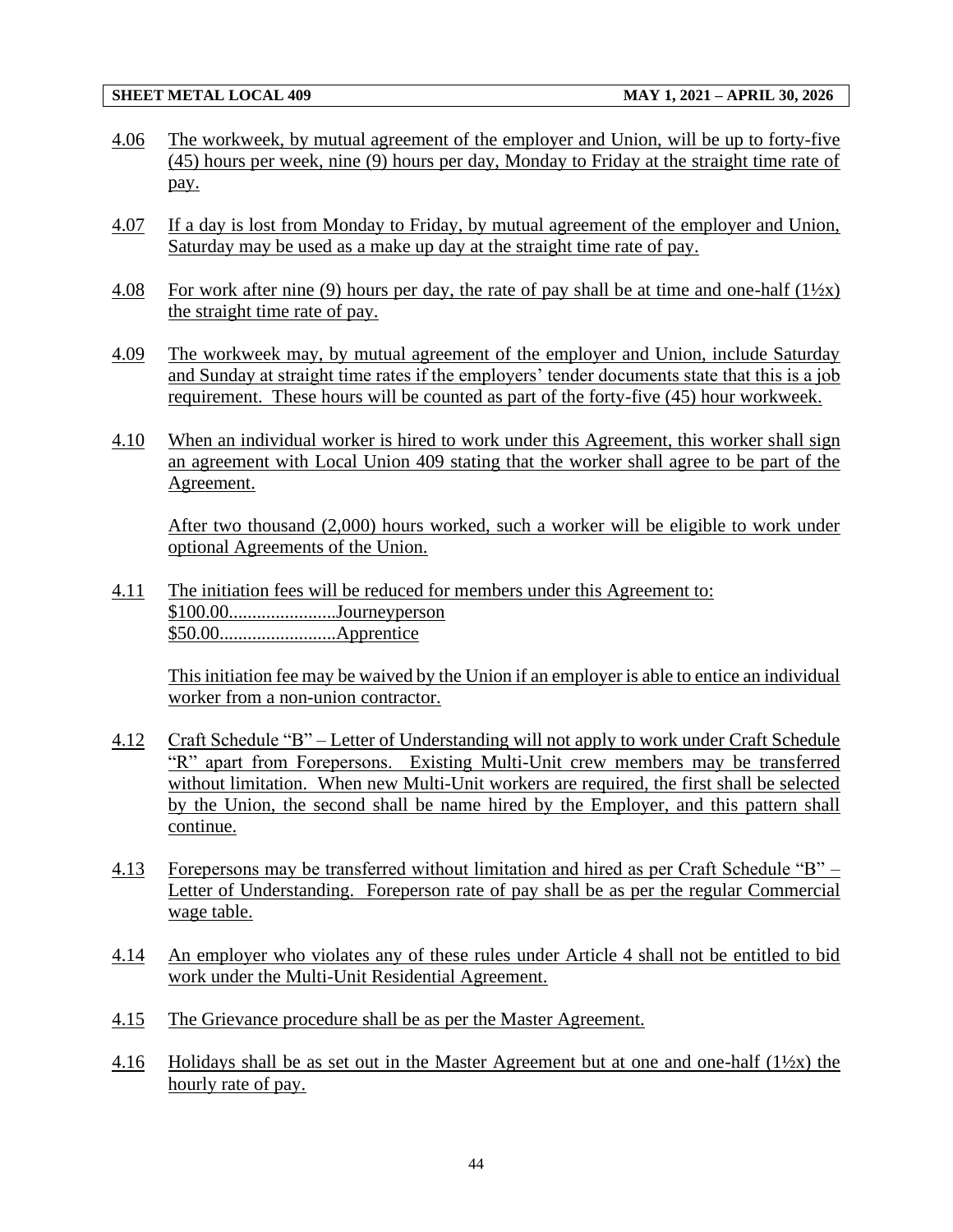## **ARTICLE 5 – WAGE TABLE**

| <b>MULTI-UNIT RESIDENTIAL</b> |     |                              |             |         |                |                |          |                         |  |  |
|-------------------------------|-----|------------------------------|-------------|---------|----------------|----------------|----------|-------------------------|--|--|
|                               |     | <b>Hourly</b><br><b>Rate</b> | V&H<br>(9%) | Pension | <b>Welfare</b> | IIF &<br>Admin | Training | <b>Total</b><br>Package |  |  |
| Effective date: May 1, 2021   |     |                              |             |         |                |                |          |                         |  |  |
| 1st (1001-2800)               | 52% | \$15.81                      | \$1.42      | \$1.89  | \$2.50         | \$0.64         | \$0.30   | \$22.56                 |  |  |
| 2nd (2801-4600)               | 64% | \$20.04                      | \$1.80      | \$2.33  | \$2.50         | \$0.64         | \$0.30   | \$27.61                 |  |  |
| 3rd (3601-6400)               | 76% | \$24.28                      | \$2.18      | \$2.77  | \$2.50         | \$0.64         | \$0.30   | \$32.67                 |  |  |
| 4th (6401-8200)               | 88% | \$28.53                      | \$2.57      | \$3.20  | \$2.50         | \$0.64         | \$0.30   | \$37.74                 |  |  |
| <u>Journeyperson</u>          |     | \$32.76                      | \$2.95      | \$3.64  | \$2.50         | \$0.64         | \$0.30   | \$42.79                 |  |  |
| Effective date: May 1, 2022   |     |                              |             |         |                |                |          |                         |  |  |
| 1st (1001-2800)               | 52% | \$16.07                      | \$1.45      | \$1.91  | \$2.50         | \$0.64         | \$0.30   | \$22.87                 |  |  |
| 2nd (2801-4600)               | 64% | \$20.36                      | \$1.83      | \$2.36  | \$2.50         | \$0.64         | \$0.30   | \$27.99                 |  |  |
| 3rd (3601-6400)               | 76% | \$24.67                      | \$2.22      | \$2.80  | \$2.50         | \$0.64         | \$0.30   | \$33.13                 |  |  |
| 4th (6401-8200)               | 88% | \$28.98                      | \$2.61      | \$3.24  | \$2.50         | \$0.64         | \$0.30   | \$38.27                 |  |  |
| Journeyperson                 |     | \$33.28                      | \$2.99      | \$3.68  | \$2.50         | \$0.64         | \$0.30   | \$43.39                 |  |  |
| Effective date: May 1, 2023   |     |                              |             |         |                |                |          |                         |  |  |
| 1st (1001-2800)               | 52% | \$16.50                      | \$1.49      | \$1.96  | \$2.50         | \$0.64         | \$0.30   | \$23.39                 |  |  |
| 2nd (2801-4600)               | 64% | \$20.90                      | \$1.88      | \$2.41  | \$2.50         | \$0.64         | \$0.30   | \$28.63                 |  |  |
| 3rd (3601-6400)               | 76% | \$25.31                      | \$2.28      | \$2.86  | \$2.50         | \$0.64         | \$0.30   | \$33.89                 |  |  |
| 4th (6401-8200)               | 88% | \$29.72                      | \$2.68      | \$3.31  | \$2.50         | \$0.64         | \$0.30   | \$39.15                 |  |  |
| Journeyperson                 |     | \$34.12                      | \$3.07      | \$3.76  | \$2.50         | \$0.64         | \$0.30   | \$44.39                 |  |  |
| Effective date: May 1, 2024   |     |                              |             |         |                |                |          |                         |  |  |
| 1st (1001-2800)               | 52% | \$16.94                      | \$1.53      | \$2.00  | \$2.50         | \$0.64         | \$0.30   | \$23.91                 |  |  |
| 2nd (2801-4600)               | 64% | \$21.44                      | \$1.93      | \$2.46  | \$2.50         | \$0.64         | \$0.30   | \$29.27                 |  |  |
| 3rd (3601-6400)               | 76% | \$25.95                      | \$2.34      | \$2.92  | \$2.50         | \$0.64         | \$0.30   | \$34.65                 |  |  |
| 4th (6401-8200)               | 88% | \$30.47                      | \$2.74      | \$3.38  | \$2.50         | \$0.64         | \$0.30   | \$40.03                 |  |  |
| Journeyperson                 |     | \$34.96                      | \$3.15      | \$3.84  | \$2.50         | \$0.64         | \$0.30   | \$45.39                 |  |  |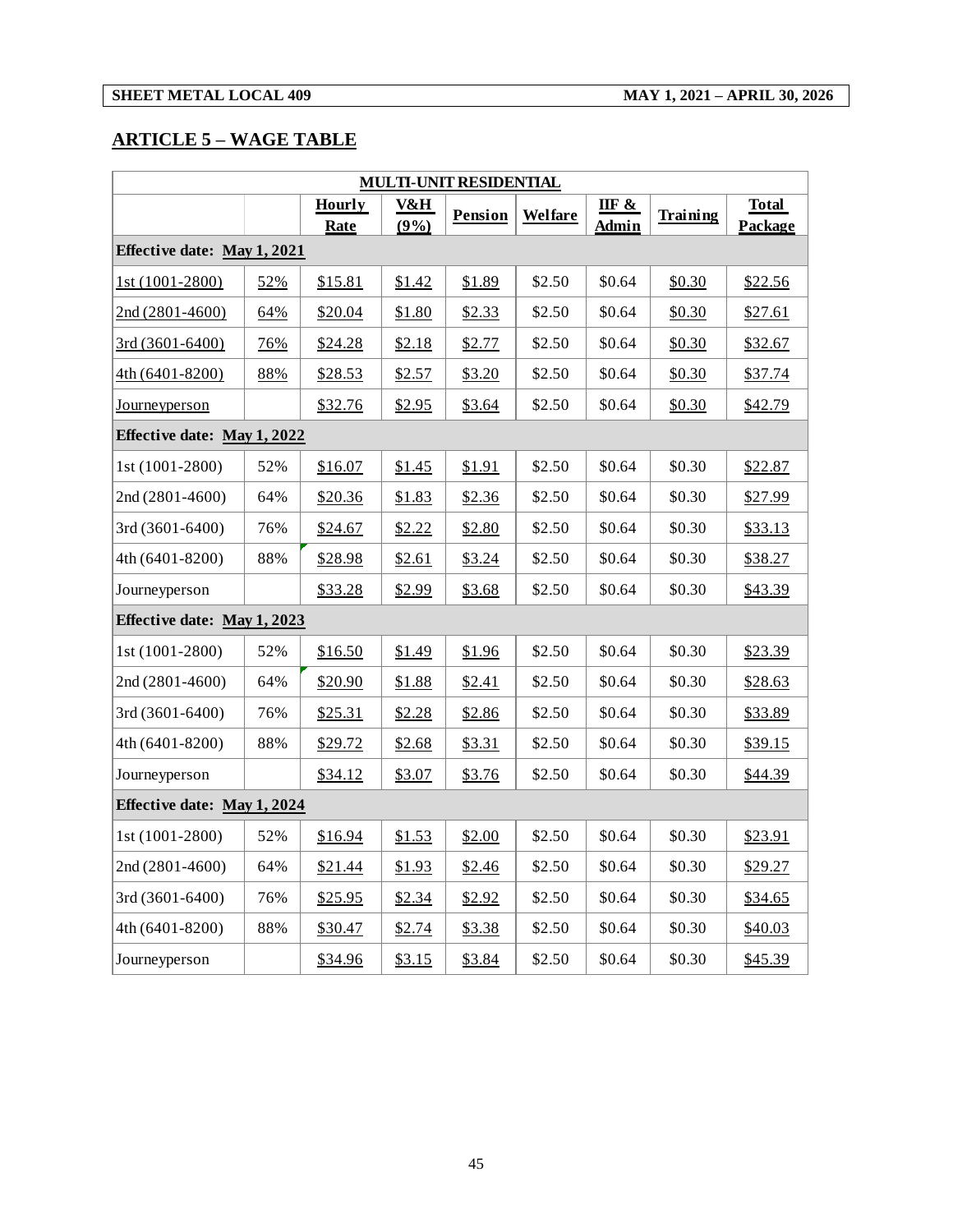#### **SHEET METAL LOCAL 409 MAY 1, 2021 – APRIL 30, 2026**

| <b>MULTI-UNIT RESIDENTIAL</b>      |     |                       |             |                |         |                |          |                         |  |  |  |
|------------------------------------|-----|-----------------------|-------------|----------------|---------|----------------|----------|-------------------------|--|--|--|
|                                    |     | <b>Hourly</b><br>Rate | V&H<br>(9%) | <b>Pension</b> | Welfare | IIF &<br>Admin | Training | <b>Total</b><br>Package |  |  |  |
| <b>Effective date: May 1, 2025</b> |     |                       |             |                |         |                |          |                         |  |  |  |
| 1st (1001-2800)                    | 52% | \$17.39               | \$1.57      | \$2.03         | \$2.50  | \$0.64         | \$0.30   | \$24.43                 |  |  |  |
| $2nd(2801-4600)$                   | 64% | \$21.99               | \$1.98      | \$2.50         | \$2.50  | \$0.64         | \$0.30   | \$29.91                 |  |  |  |
| $3rd(3601-6400)$                   | 76% | \$26.61               | \$2.39      | \$2.97         | \$2.50  | \$0.64         | \$0.30   | \$35.41                 |  |  |  |
| $4th(6401-8200)$                   | 88% | \$31.22               | \$2.81      | \$3.44         | \$2.50  | \$0.64         | \$0.30   | \$40.91                 |  |  |  |
| Journeyperson                      |     | \$35.82               | \$3.22      | \$3.91         | \$2.50  | \$0.64         | \$0.30   | \$46.39                 |  |  |  |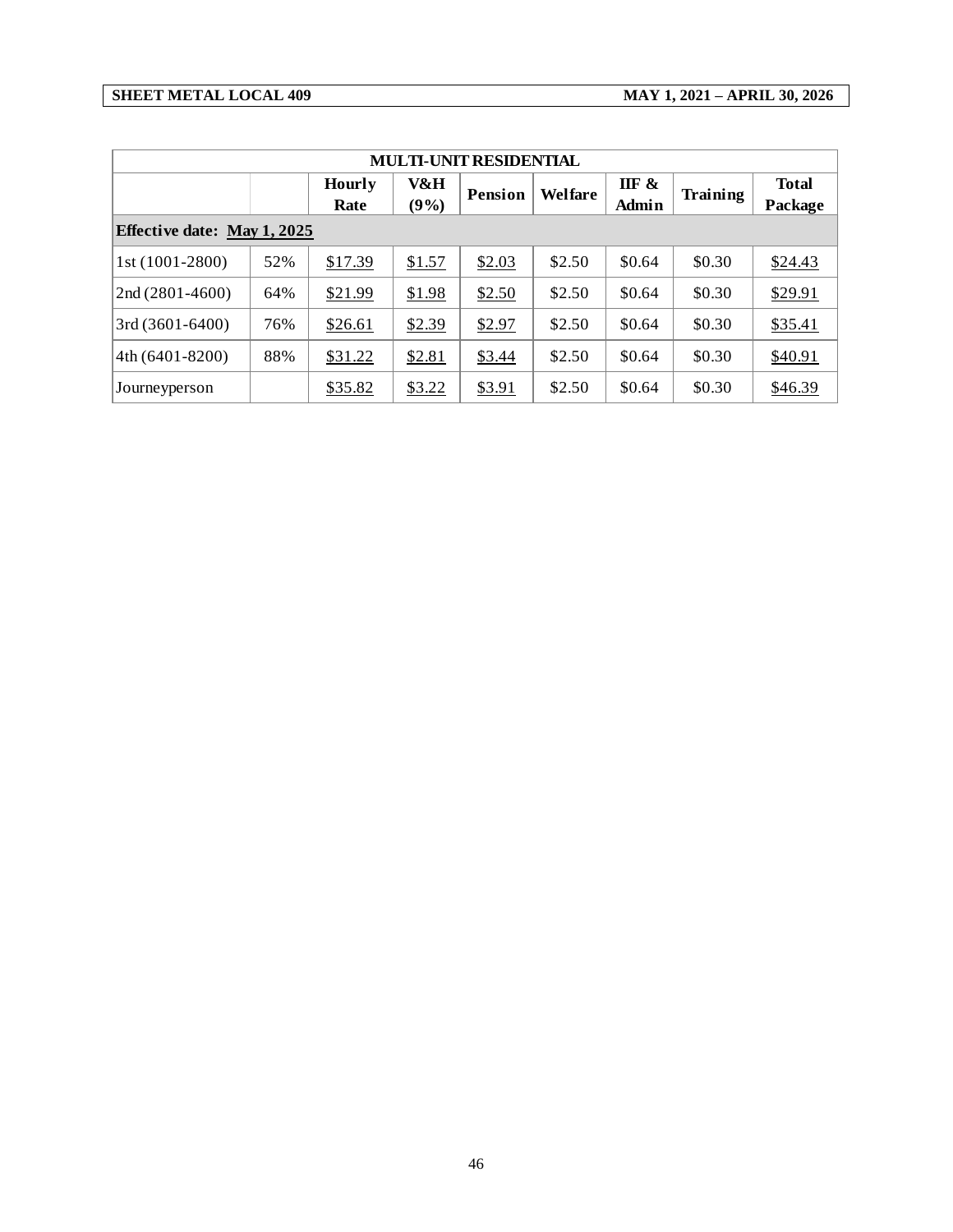## **CRAFT SCHEDULE "S" – SHEETING & DECKING**

#### <span id="page-49-0"></span>**ARTICLE 1 - FORM OF AGREEMENT**

- 1.01 The Sheet Metal Collective Agreement Mainland Nova Scotia, between the Union Local 409 and the CLRA 2021-2026 effective April 22, 2021, with Articles 1-37 including Craft Schedules "A", "B", "F", "L", "P", "R", "SJ" AND 'T"
- 1.02 The purpose of this Craft Schedule "S" is to insure signatory contractors are competitive in the Commercial and Institutional Siding and Decking sector. This Craft Schedule "S" shall not apply to the metal covering, cladding or lagging of mechanical or piping systems.

#### **ARTICLE 2 - TRAINING AND CLASSIFICATIONS**

#### 2.01 **Classifications:**

There shall be four (4) classifications in the Sheet Metal and Decking segment of the sheet metal industry for all areas of Mainland Nova Scotia.

#### **Probationary Employee:**

A worker with no previous experience to the completion of the first 2000 hours of employment, shall be classified a Probationary Employee.

At the conclusion of the probationary period the employee shall become a Material Handler, or their employment be terminated.

#### **Material Handler:**

Material Handlers shall be restricted to the handling of material, on the ground or on a roof.

#### **Sheeter/Decker Assistant:**

A worker who has worked as a Probationary Employee and as a Material Handler, who is capable and willing to work from swing stages, scaffolding and from structural frame work.

#### **Sheeter/Decker:**

A worker who has progressed through the above classifications and who is capable of performing the duties required of an employee under this Craft Schedule "S".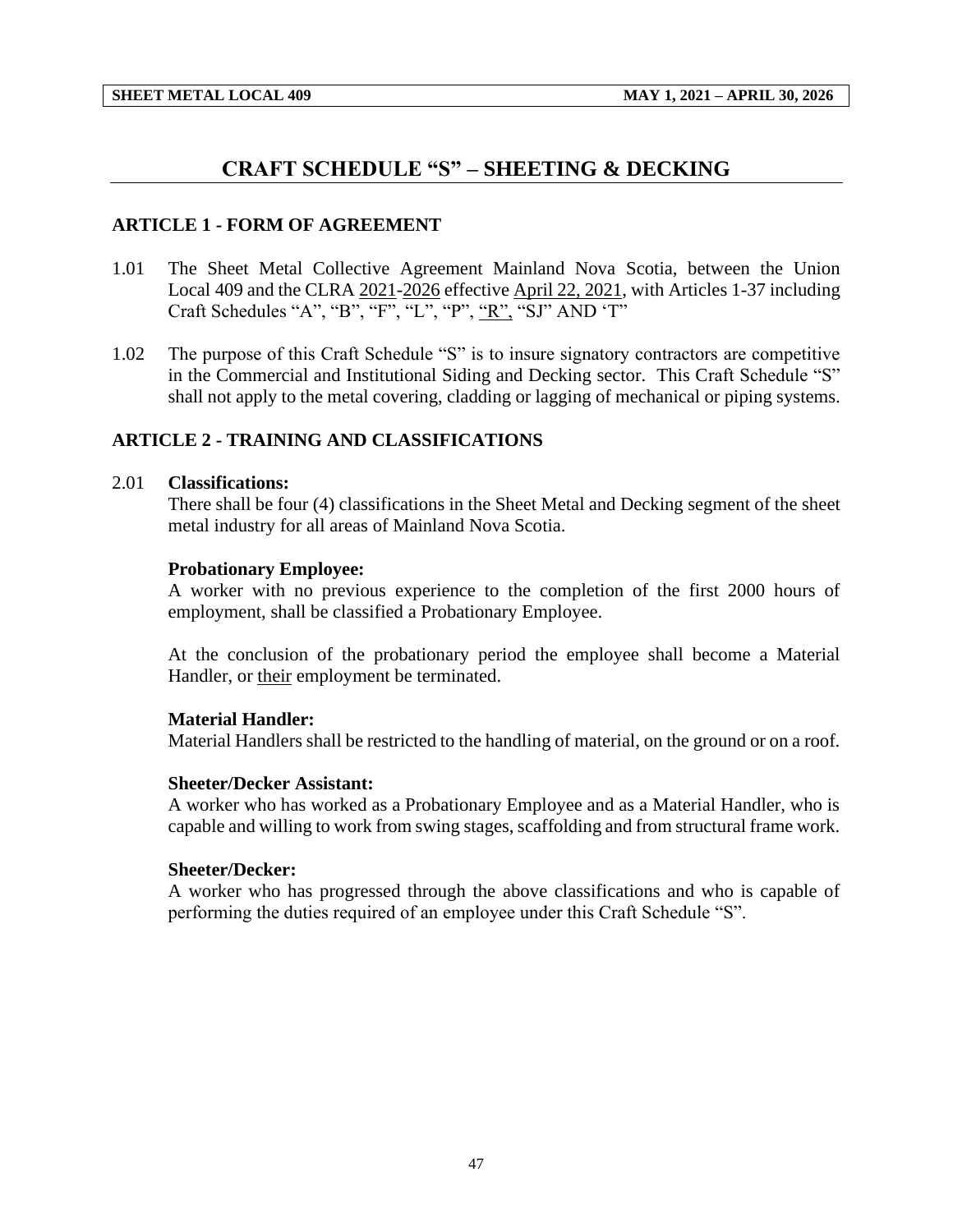2.02 Training shall be carried out on the job by the Employer. The Union agrees to assist the Employer in ensuring that all employees comply with all applicable provisions of the Nova Scotia Occupational Health & Safety Act wherever possible.

The employer will contribute  $f$  fifteen cents  $(\$0.15)$  per hour worked for the provision of Safety Training as follow:

**WHMIS** Safety Orientation Fall Arrest First Aid Confined Space (as required) Lift Training (as required)

It is agreed that this Safety Training program will be subject to audit and review of the parties as appropriate and is subject to termination by either party if the program is not functioning satisfactory. In the event the Safety Training program is terminated, the employer's contribution shall cease.

### **ARTICLE 3 - HIRING PROCEDURE**

- 3.01 The Union hereby agrees to furnish at all times to the Employer, duly qualified sheeter/deckers, sheeter/decker assistants, material handlers, probationary employees and apprentices as the work requires, in such numbers as the Employer shall determine to be necessary to properly execute the work the Employer has contracted for, in the manner and under the conditions specified in this Agreement.
- 3.02 The Union agrees to maintain a separate list of qualified sheeters/deckers, sheeter/decker assistants, material handlers, probationary employees, sheeter/decker apprentices. The list shall identify employees working under this Craft Schedule "S". The Union shall upon request by an Employer, supply the Employer with a list of employees under this Craft Schedule "S". On signing Schedule "S", the Union shall supply to the CLRA for distribution to Employers a list of employees who are qualified under the classification system designated under Article 2 of Craft Schedule "S".
- 3.03 When the employer hires any new probationary employee, the Union will be notified by phone, fax or email.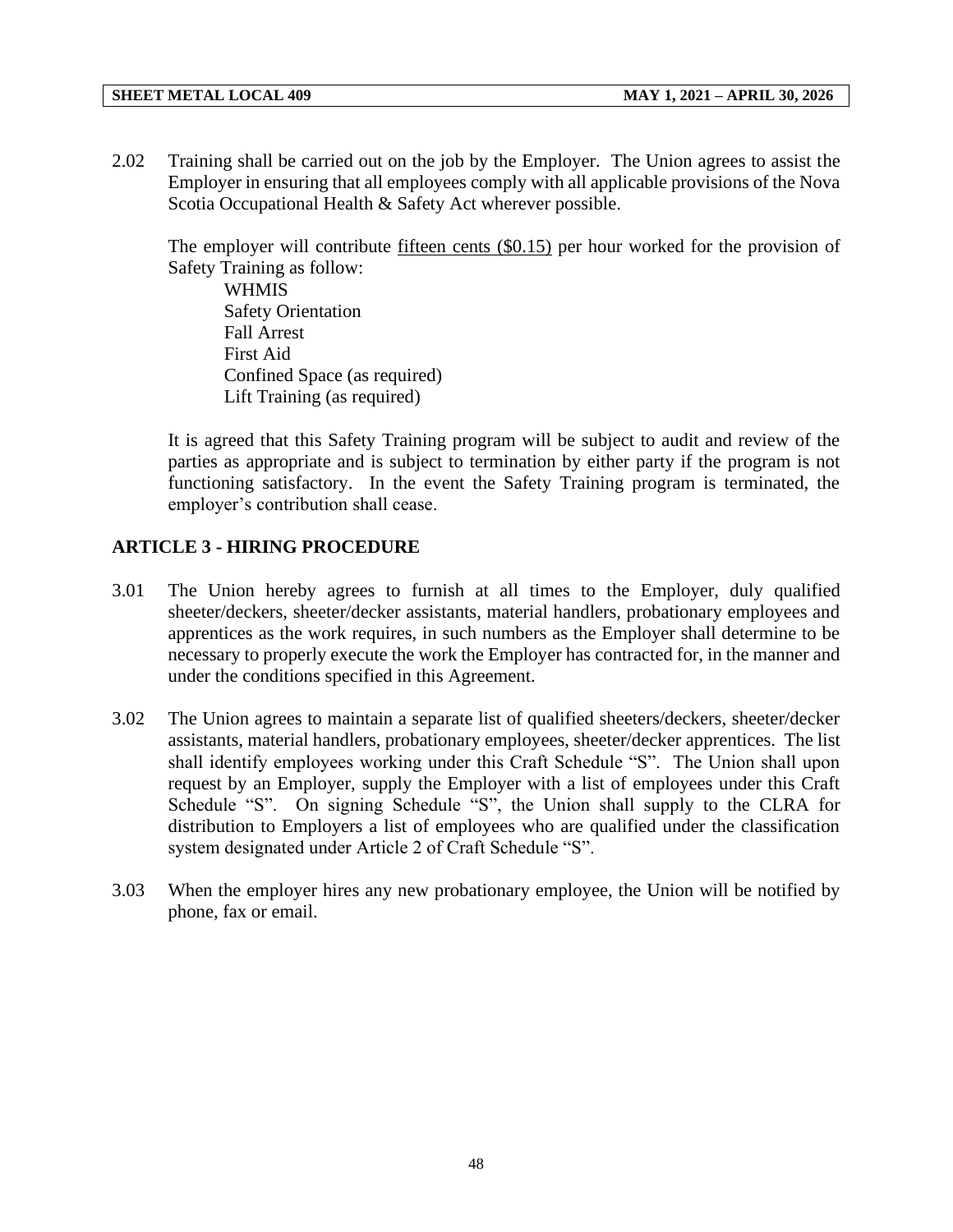## **ARTICLE 4 - WAGES AND CLASSIFICATIONS**

4.01 For Commercial work performed by employees under this Craft Schedule "S", the regular hourly rates of pay for each classification of worker shall be as set out below.

| <b>SHEETER/DECKER JOURNEYPERSON WAGE RATES</b> |                       |               |                |                |                     |                  |                         |  |  |  |  |
|------------------------------------------------|-----------------------|---------------|----------------|----------------|---------------------|------------------|-------------------------|--|--|--|--|
| Effective Date                                 | <b>Hourly</b><br>Rate | V & H<br>(9%) | <b>Pension</b> | <b>Benefit</b> | IIF & Admin<br>Fund | Training<br>Fund | <b>Total</b><br>Package |  |  |  |  |
| $\text{May } 1, 2021$                          | \$33.29               | \$3.00        | \$6.53         | \$2.50         | \$0.64              | \$0.30           | \$46.26                 |  |  |  |  |
| May 1, 2022                                    | \$33.76               | \$3.04        | \$6.62         | \$2.50         | \$0.64              | \$0.30           | \$46.86                 |  |  |  |  |
| May 1, 2023                                    | \$34.38               | \$3.09        | \$6.75         | \$2.50         | \$0.64              | \$0.30           | \$47.66                 |  |  |  |  |
| May 1, 2024                                    | \$35.04               | \$3.15        | \$6.88         | \$2.50         | \$0.64              | \$0.30           | \$48.51                 |  |  |  |  |
| $\text{May } 1, 2025$                          | \$35.70               | \$3.21        | \$7.01         | \$2.50         | \$0.64              | \$0.30           | \$49.36                 |  |  |  |  |

| <b>SHEETER/DECKER ASSISTANT WAGE RATES</b> |                       |                     |                |                |                     |                         |                         |  |  |  |  |
|--------------------------------------------|-----------------------|---------------------|----------------|----------------|---------------------|-------------------------|-------------------------|--|--|--|--|
| <b>Effective Date</b>                      | <b>Hourly</b><br>Rate | $V \& H$<br>$(9\%)$ | <b>Pension</b> | <b>Benefit</b> | IIF & Admin<br>Fund | <b>Training</b><br>Fund | <b>Total</b><br>Package |  |  |  |  |
| <u>May 1, 2021</u>                         | \$27.18               | \$2.45              | \$5.33         | \$2.50         | \$0.64              | \$0.30                  | \$38.40                 |  |  |  |  |
| May 1, 2022                                | \$27.56               | \$2.48              | \$5.41         | \$2.50         | \$0.64              | \$0.30                  | \$38.89                 |  |  |  |  |
| May 1, 2023                                | \$28.08               | \$2.53              | \$5.51         | \$2.50         | \$0.64              | \$0.30                  | \$39.56                 |  |  |  |  |
| May 1, 2024                                | \$28.63               | \$2.58              | \$5.61         | \$2.50         | \$0.64              | \$0.30                  | \$40.26                 |  |  |  |  |
| May 1, 2025                                | \$29.18               | \$2.63              | \$5.73         | \$2.50         | \$0.64              | \$0.30                  | \$40.97                 |  |  |  |  |

| <b>MATERIAL HANDLER WAGE RATES</b> |                       |                  |                |         |                     |                         |                         |  |  |  |  |
|------------------------------------|-----------------------|------------------|----------------|---------|---------------------|-------------------------|-------------------------|--|--|--|--|
| <b>Effective Date</b>              | <b>Hourly</b><br>Rate | V & H<br>$(9\%)$ | <b>Pension</b> | Benefit | IIF & Admin<br>Fund | <b>Training</b><br>Fund | <b>Total</b><br>Package |  |  |  |  |
| May 1, 2021                        | \$21.06               | \$1.90           | \$4.13         | \$2.50  | \$0.64              | \$0.30                  | \$30.53                 |  |  |  |  |
| May 1, 2022                        | \$21.37               | \$1.92           | \$4.20         | \$2.50  | \$0.64              | \$0.30                  | \$30.93                 |  |  |  |  |
| May 1, 2023                        | \$21.79               | \$1.96           | \$4.27         | \$2.50  | \$0.64              | \$0.30                  | \$31.46                 |  |  |  |  |
| May 1, 2024                        | \$22.22               | \$2.00           | \$4.36         | \$2.50  | \$0.64              | \$0.30                  | \$32.02                 |  |  |  |  |
| May 1, 2025                        | \$22.66               | \$2.04           | \$4.45         | \$2.50  | \$0.64              | \$0.30                  | \$32.58                 |  |  |  |  |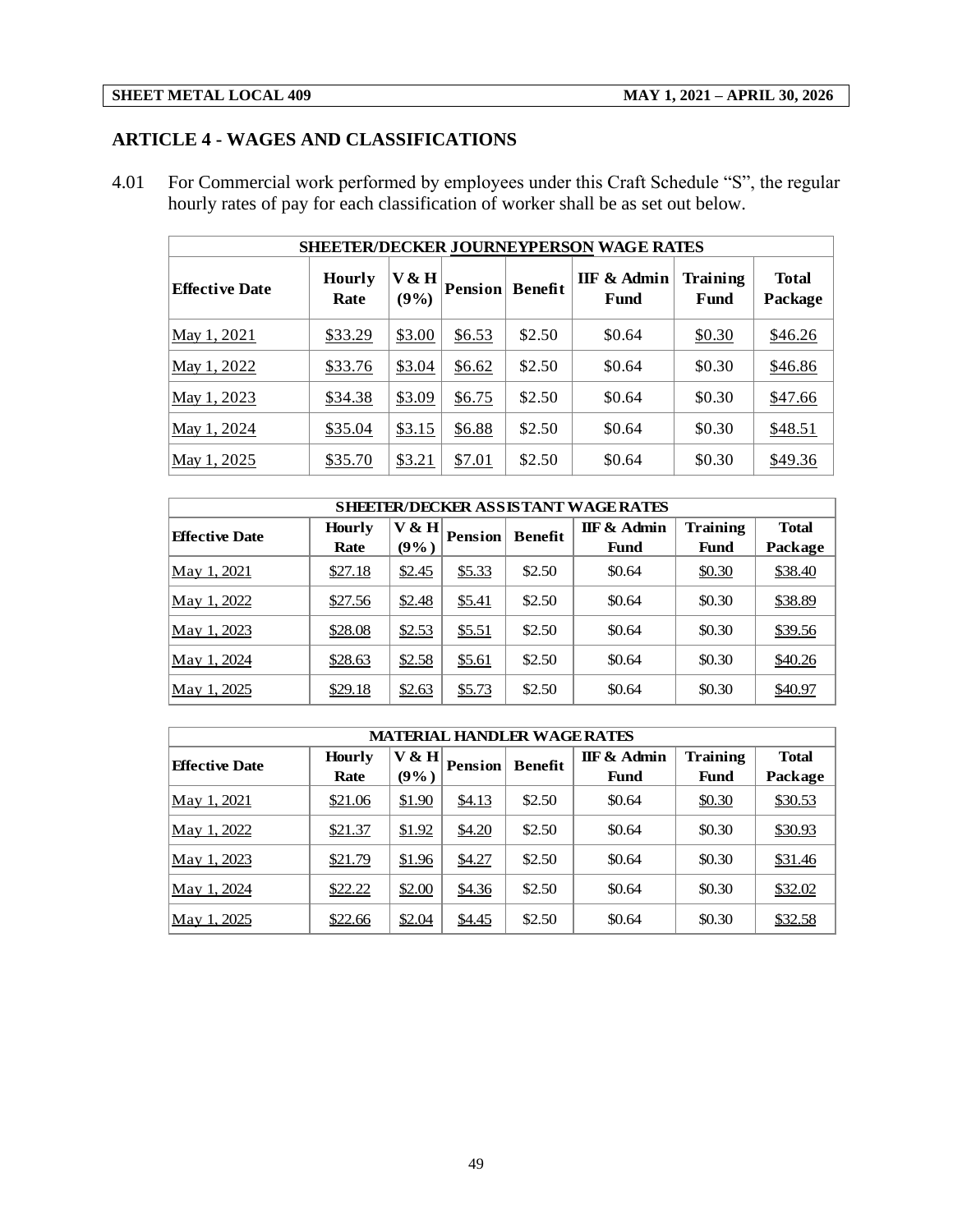| PROBATIONARY EMPLOYEE WAGE RATES |                       |               |                      |  |  |  |  |  |  |
|----------------------------------|-----------------------|---------------|----------------------|--|--|--|--|--|--|
| <b>Effective Date</b>            | <b>Hourly</b><br>Rate | V & H<br>(9%) | <b>Total Package</b> |  |  |  |  |  |  |
| May 1, 2021                      | \$16.64               | \$1.50        | \$18.14              |  |  |  |  |  |  |
| May 1, 2022                      | \$16.88               | \$1.52        | \$18.40              |  |  |  |  |  |  |
| May 1, 2023                      | \$17.19               | \$1.55        | \$18.74              |  |  |  |  |  |  |
| May 1, 2024                      | \$17.52               | \$1.58        | \$19.10              |  |  |  |  |  |  |
| May 1, 2025                      | \$17.85               | \$1.61        | \$19.46              |  |  |  |  |  |  |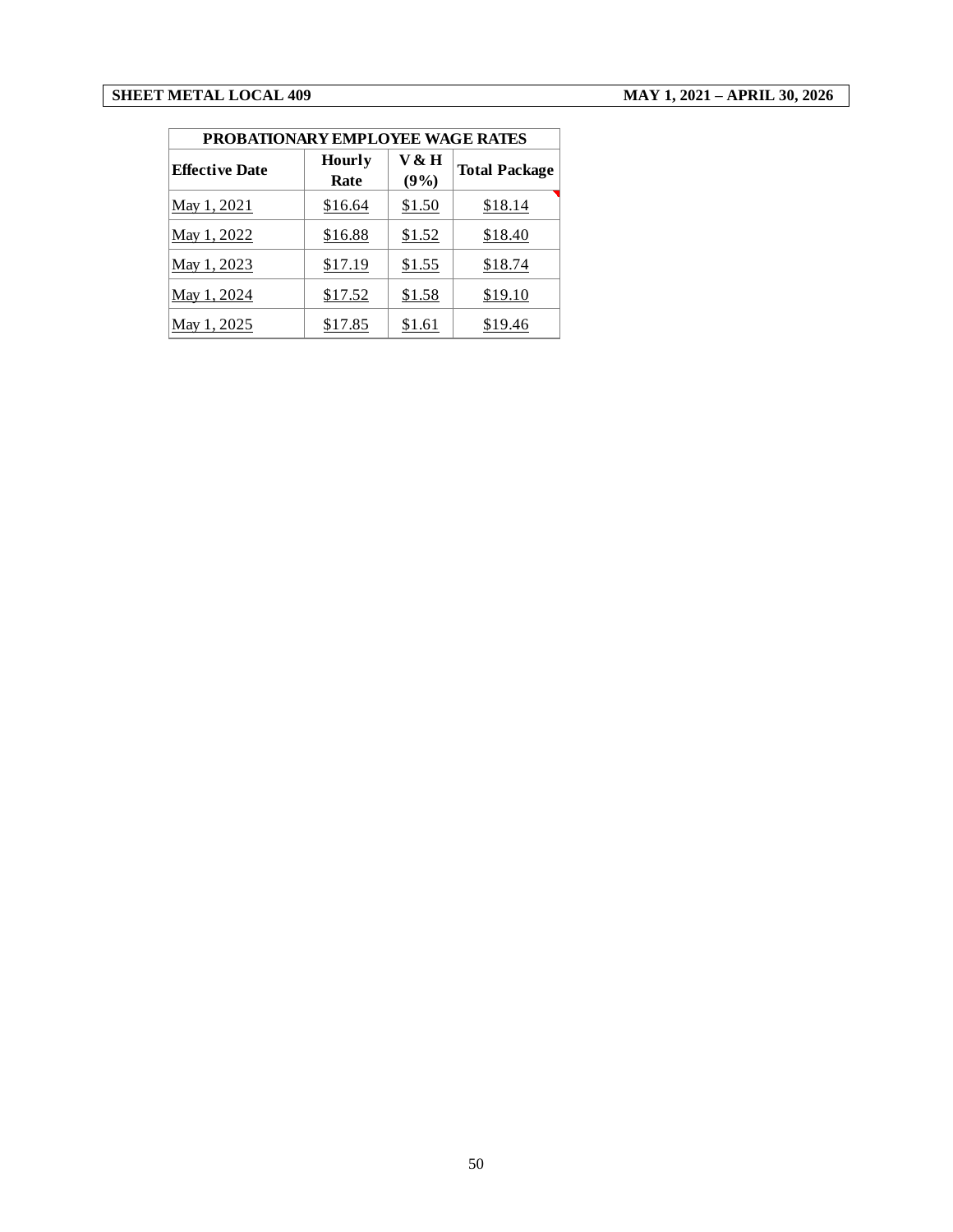### 4.02 **Industrial Rate:**

For Industrial work performed by employees under this Craft Schedule "S", the regular hourly rates of pay for each classification of worker shall be as set out below.

|                       | <b>SHEETER/DECKER JOURNEYPERSON WAGE RATES</b> |               |                |                |                     |                  |               |                         |  |  |  |  |
|-----------------------|------------------------------------------------|---------------|----------------|----------------|---------------------|------------------|---------------|-------------------------|--|--|--|--|
| <b>Effective Date</b> | <b>Hourly</b><br>Rate                          | V & H<br>(9%) | <b>Pension</b> | <b>Benefit</b> | IIF & Admin<br>Fund | Training<br>Fund | Stab.<br>Fund | <b>Total</b><br>Package |  |  |  |  |
| May 1, 2021           | \$39.08                                        | \$3.52        | \$7.66         | \$2.50         | \$0.64              | \$0.30           | \$1.50        | \$55.20                 |  |  |  |  |
| May 1, 2022           | \$39.54                                        | \$3.56        | \$7.76         | \$2.50         | \$0.64              | \$0.30           | \$1.50        | \$55.80                 |  |  |  |  |
| May 1, 2023           | \$40.17                                        | \$3.61        | \$7.88         | \$2.50         | \$0.64              | \$0.30           | \$1.50        | \$56.60                 |  |  |  |  |
| May 1, 2024           | \$40.83                                        | \$3.67        | \$8.01         | \$2.50         | \$0.64              | \$0.30           | \$1.50        | \$57.45                 |  |  |  |  |
| May 1, 2025           | \$41.49                                        | \$3.73        | \$8.14         | \$2.50         | \$0.64              | \$0.30           | \$1.50        | \$58.30                 |  |  |  |  |

| <b>SHEETER/DECKER ASSISTANT WAGE RATES</b> |                       |               |                |                |                     |                  |               |                         |  |
|--------------------------------------------|-----------------------|---------------|----------------|----------------|---------------------|------------------|---------------|-------------------------|--|
| <b>Effective Date</b>                      | <b>Hourly</b><br>Rate | V & H<br>(9%) | <b>Pension</b> | <b>Benefit</b> | IIF & Admin<br>Fund | Training<br>Fund | Stab.<br>Fund | <b>Total</b><br>Package |  |
| May 1, 2021                                | \$31.98               | \$2.88        | \$6.27         | \$2.50         | \$0.64              | \$0.30           | \$1.25        | \$45.82                 |  |
| May 1, 2022                                | \$32.36               | \$2.91        | \$6.35         | \$2.50         | \$0.64              | \$0.30           | \$1.25        | \$46.31                 |  |
| May 1, 2023                                | \$32.88               | \$2.96        | \$6.45         | \$2.50         | \$0.64              | \$0.30           | \$1.25        | \$46.98                 |  |
| May 1, 2024                                | \$33.42               | \$3.01        | \$6.56         | \$2.50         | \$0.64              | \$0.30           | \$1.25        | \$47.68                 |  |
| May 1, 2025                                | \$33.98               | \$3.06        | \$6.66         | \$2.50         | \$0.64              | \$0.30           | \$1.25        | \$48.39                 |  |

| <b>MATERIAL HANDLER WAGE RATES</b>                                                                                                                                                                                          |         |        |        |        |        |        |        |         |  |  |
|-----------------------------------------------------------------------------------------------------------------------------------------------------------------------------------------------------------------------------|---------|--------|--------|--------|--------|--------|--------|---------|--|--|
| <b>Training</b><br>V & H<br><b>IIF &amp; Admin</b><br>Stab.<br><b>Total</b><br><b>Hourly</b><br><b>Benefit</b><br><b>Pension</b><br><b>Effective Date</b><br>(9%)<br>Rate<br><b>Fund</b><br>Package<br>Fund<br><b>Fund.</b> |         |        |        |        |        |        |        |         |  |  |
| May 1, 2021                                                                                                                                                                                                                 | \$24.88 | \$2.24 | \$4.88 | \$2.50 | \$0.64 | \$0.30 | \$0.99 | \$36.43 |  |  |
| May 1, 2022                                                                                                                                                                                                                 | \$25.19 | \$2.27 | \$4.94 | \$2.50 | \$0.64 | \$0.30 | \$0.99 | \$36.83 |  |  |
| May 1, 2023                                                                                                                                                                                                                 | \$25.60 | \$2.30 | \$5.03 | \$2.50 | \$0.64 | \$0.30 | \$0.99 | \$37.36 |  |  |
| May 1, 2024                                                                                                                                                                                                                 | \$26.04 | \$2.34 | \$5.11 | \$2.50 | \$0.64 | \$0.30 | \$0.99 | \$37.92 |  |  |
| May 1, 2025                                                                                                                                                                                                                 | \$26.47 | \$2.38 | \$5.20 | \$2.50 | \$0.64 | \$0.30 | \$0.99 | \$38.48 |  |  |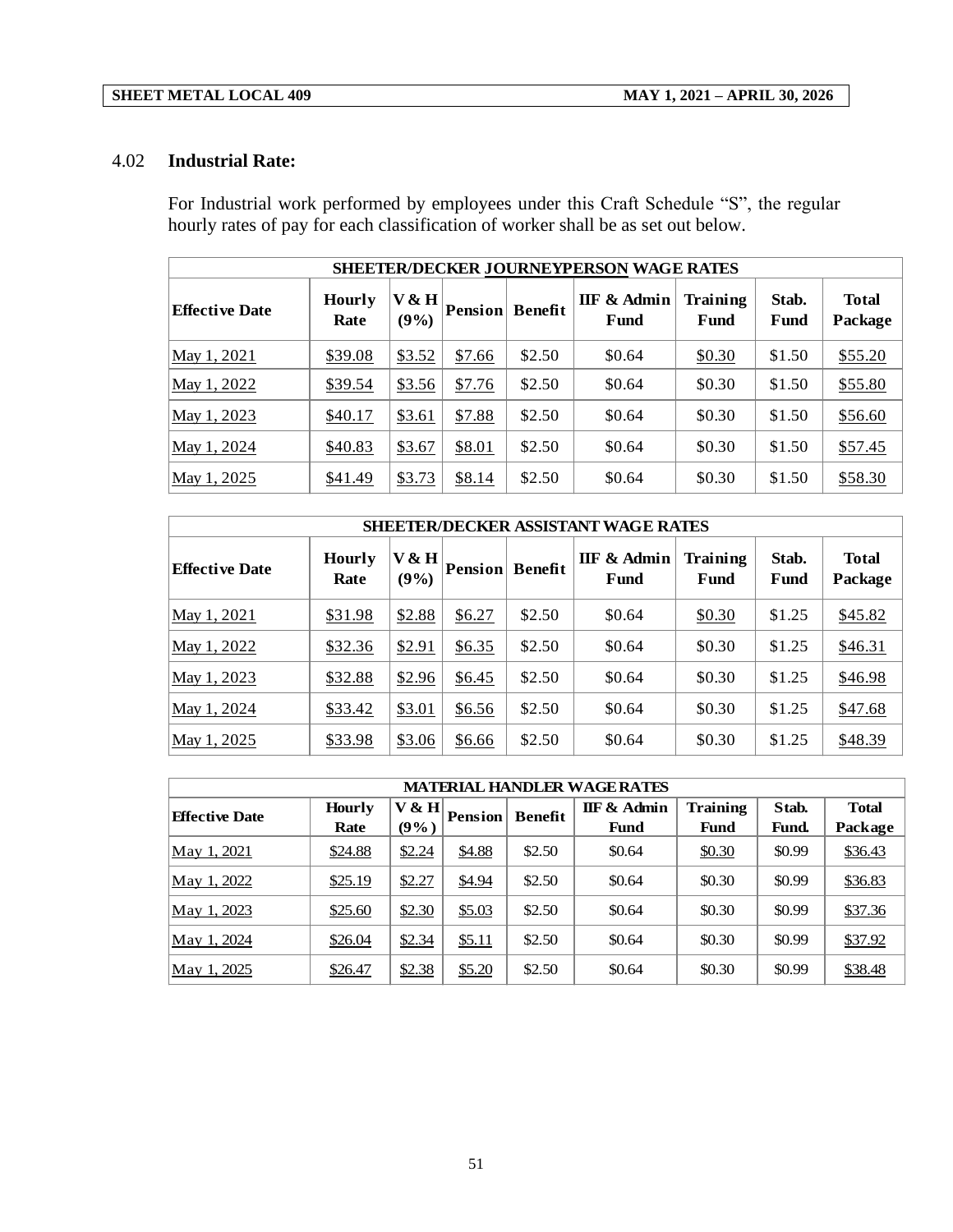| PROBATIONARY EMPLOYEE WAGE RATES |                       |               |                      |  |  |  |  |  |
|----------------------------------|-----------------------|---------------|----------------------|--|--|--|--|--|
| <b>Effective Date</b>            | <b>Hourly</b><br>Rate | V & H<br>(9%) | <b>Total Package</b> |  |  |  |  |  |
| May 1, 2021                      | \$19.54               | \$1.76        | \$21.30              |  |  |  |  |  |
| May 1, 2022                      | \$19.77               | \$1.78        | \$21.55              |  |  |  |  |  |
| May 1, 2023                      | \$20.08               | \$1.81        | \$21.89              |  |  |  |  |  |
| May 1, 2024                      | \$20.41               | \$1.84        | \$22.25              |  |  |  |  |  |
| May 1, 2025                      | \$20.74               | \$1.87        | \$22.61              |  |  |  |  |  |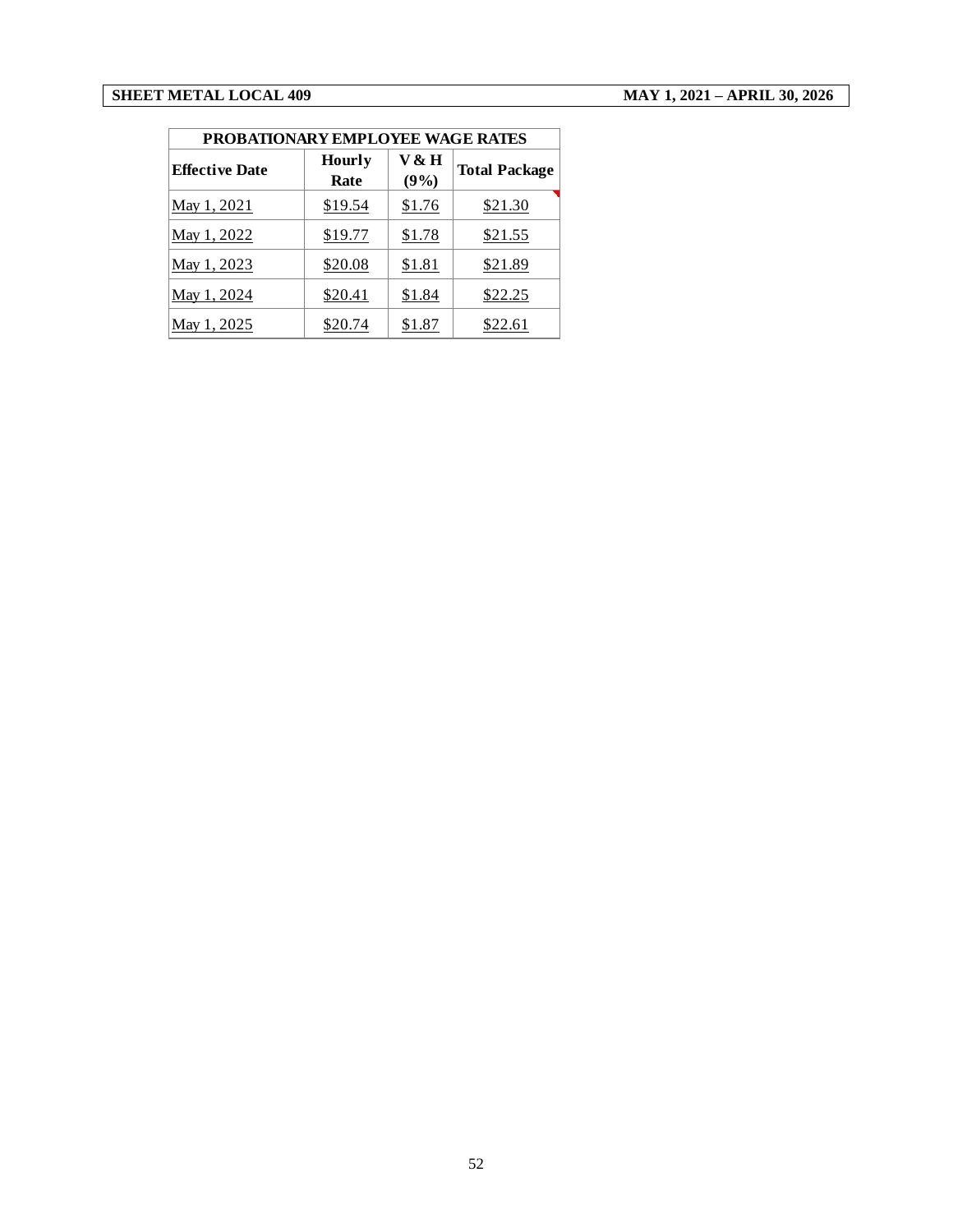#### **ARTICLE 5 - CREW COMPOSITION**

5.01 For a Commercial/Institutional Projects and Projects other than Major Industrial as defined under Article 26 the crew composition shall be.

One (1) Sheeter/Decker One (1) Sheeter Assistant One (1) Material Handler or Probationary Employee Formula to Repeat

## **ARTICLE 6 - TOOLS**

6.01 Employees shall provide themselves with, and have in their possession on the job, a lockable tool box and the following hand tools:

|                              | Probationary | <b>Material</b><br><b>Handler</b> | <b>Sheeter/Decker</b><br><b>Assistant</b> | Sheeter/<br><b>Decker</b> |
|------------------------------|--------------|-----------------------------------|-------------------------------------------|---------------------------|
| 1 16' tape                   | X            | $\mathbf X$                       | X                                         | $\mathbf{X}$              |
| 1 pair straight snips        | X            | $\mathbf X$                       | X                                         | $\mathbf{X}$              |
| 1 pair standard pliers       |              | $\mathbf{X}$                      | $\mathbf{X}$                              | $\mathbf{x}$              |
| 1 slotted screwdriver        |              | X                                 | X                                         | X                         |
| 1 hammer                     |              | X                                 | X                                         | $\mathbf{X}$              |
| 1 vice grip                  |              |                                   | X                                         | $\mathbf{x}$              |
| 2 vice grip "C" clamps       |              |                                   | X                                         | $\mathbf{X}$              |
| 1 Robertson screwdriver      |              |                                   | X                                         | $\mathbf{X}$              |
| 1 Robertson screwdriver      |              |                                   | X                                         | $\mathbf{X}$              |
| 1 Robertson screwdriver      |              |                                   | $\mathbf{X}$                              | $\mathbf{x}$              |
| 1 cold chisel                |              |                                   | X                                         | X                         |
| 1 12" crescent wrench        |              |                                   | X                                         | $\mathbf{X}$              |
| 1 pair aircraft snips R.H.   |              |                                   | X                                         | $\mathbf{x}$              |
| 1 pair aircraft snips L.H.   |              |                                   | X                                         | $\mathbf{X}$              |
| 1 pair folding tongs         |              |                                   | $\mathbf{X}$                              | $\mathbf{x}$              |
| 1 24" level                  |              |                                   | $\mathbf X$                               | $\mathbf{X}$              |
| 1 12" divider                |              |                                   | $\mathbf{X}$                              | $\mathbf{X}$              |
| 1 chalk line                 |              |                                   | $\mathbf X$                               | $\mathbf{X}$              |
| 1 hacksaw frame              |              |                                   | X                                         | $\mathbf{x}$              |
| $150'$ tape                  |              |                                   | X                                         | $\mathbf{X}$              |
| 1 Scratch Awl, and scriber   |              |                                   | X                                         | $\mathbf{X}$              |
| 1 set Allen wrenches         |              |                                   | $\mathbf{X}$                              | $\mathbf{X}$              |
| 2 pairs Metal Masters - L. & |              |                                   | X                                         | X                         |
| 1 centre punch               |              |                                   | X                                         | $\mathbf{X}$              |
| 1 plumb bob line             |              |                                   | $\mathbf X$                               | $\mathbf X$               |
| 2 drift pins                 |              |                                   | X                                         | $\mathbf{X}$              |
| 1 24" square                 |              |                                   | X                                         | X                         |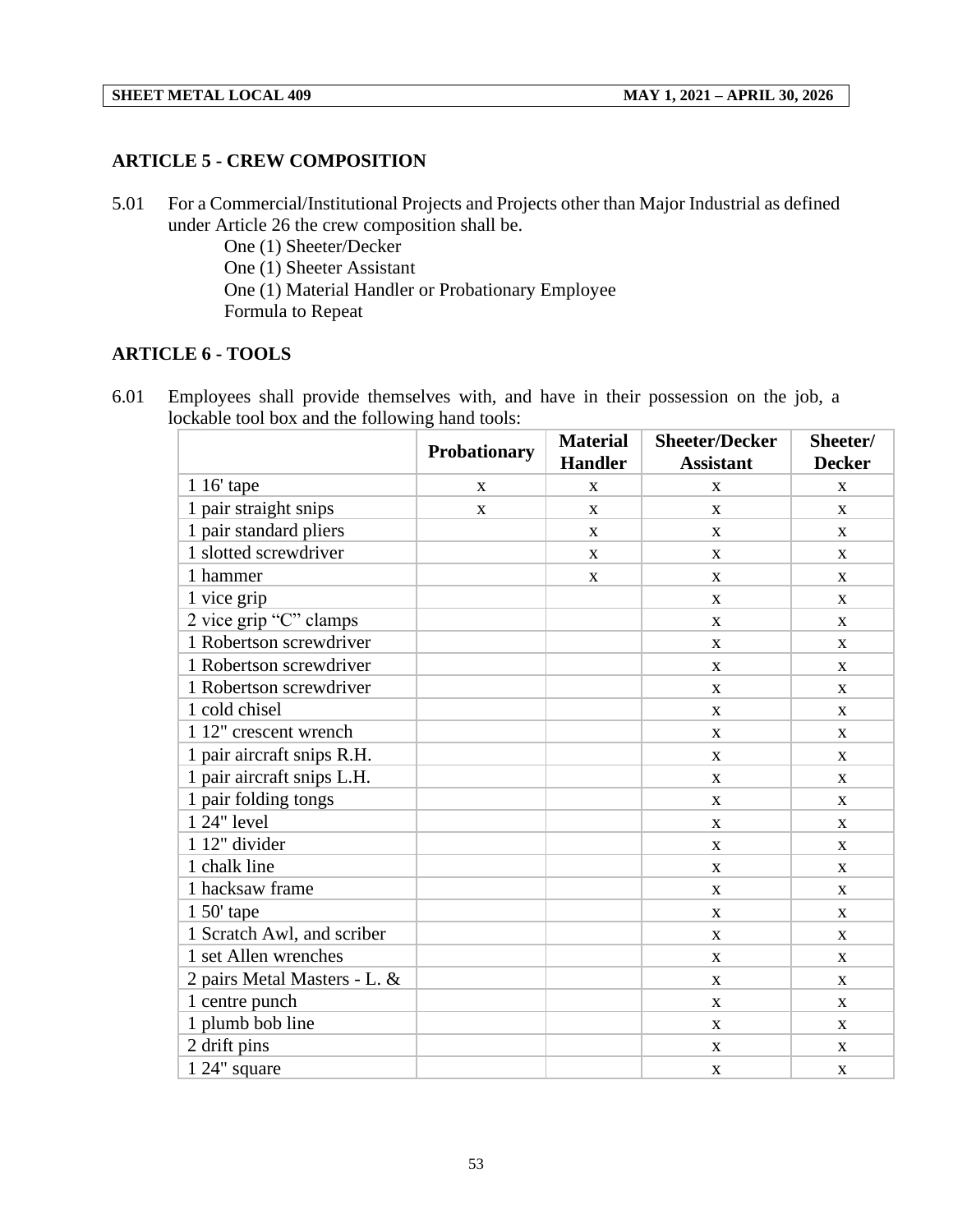6.02 Employee(s) tools lost through fire or theft while under the protection of the Employer's lock and key shall be replaced or a sum equivalent to the value of the tools lost shall be paid by the Employer upon reasonable proof of loss by an employee(s).

## **ARTICLE 7 - TRAVEL, ROOM AND BOARD**

7.01 The Employer has the option to provide adequate transportation or pay the travel allowance to entitled employees, subject to the qualifying conditions, during the term of this Agreement.

**Travel Allowance shall be:**..................<u>fifty-nine cents (\$0.59)</u> per kilometre

To be adjusted as and when issued by CRA.

## 7.02 **Room and Board Allowance:**

## 7.03 **Out of Town Projects:**

- 1) It is agreed that each Employer shall have the right to send two (2) key employees from the Halifax/Dartmouth geographic area within Local 409, per job site outside of the Halifax/Dartmouth free zone as described in Article 14.01 of the Master Sheet Metal Local 409 Agreement. The balance of the work force required, shall be employees living in the geographic areas closest to the job site.
- 2) The travel zones in Articles 14.01, 14.02 and 14.03 of the Master Agreement shall be a forty-five (45) kilometre radius under this Craft Schedule "S".

## **ARTICLE 8 – HOURS OF WORK**

8.01 If mutually agreed prior to the start of the project by employer and employees, and with the consent of the Union Hall, the hours of work may be changed from 5 x 8 hour days to 4 x 10 hour days Monday – Thursday. Should a Designated Holiday fall within the agreed workweek, it shall be observed as per the Collective Agreement and may not be made up within the week at straight time rates. When an employee works for a 4 x 10 hour week, the employer agrees to pay 5 days Board Allowance as set out in Article 7 – Travel, Room and Board. An eighty percent (80%) vote of employees will prevail under this Article.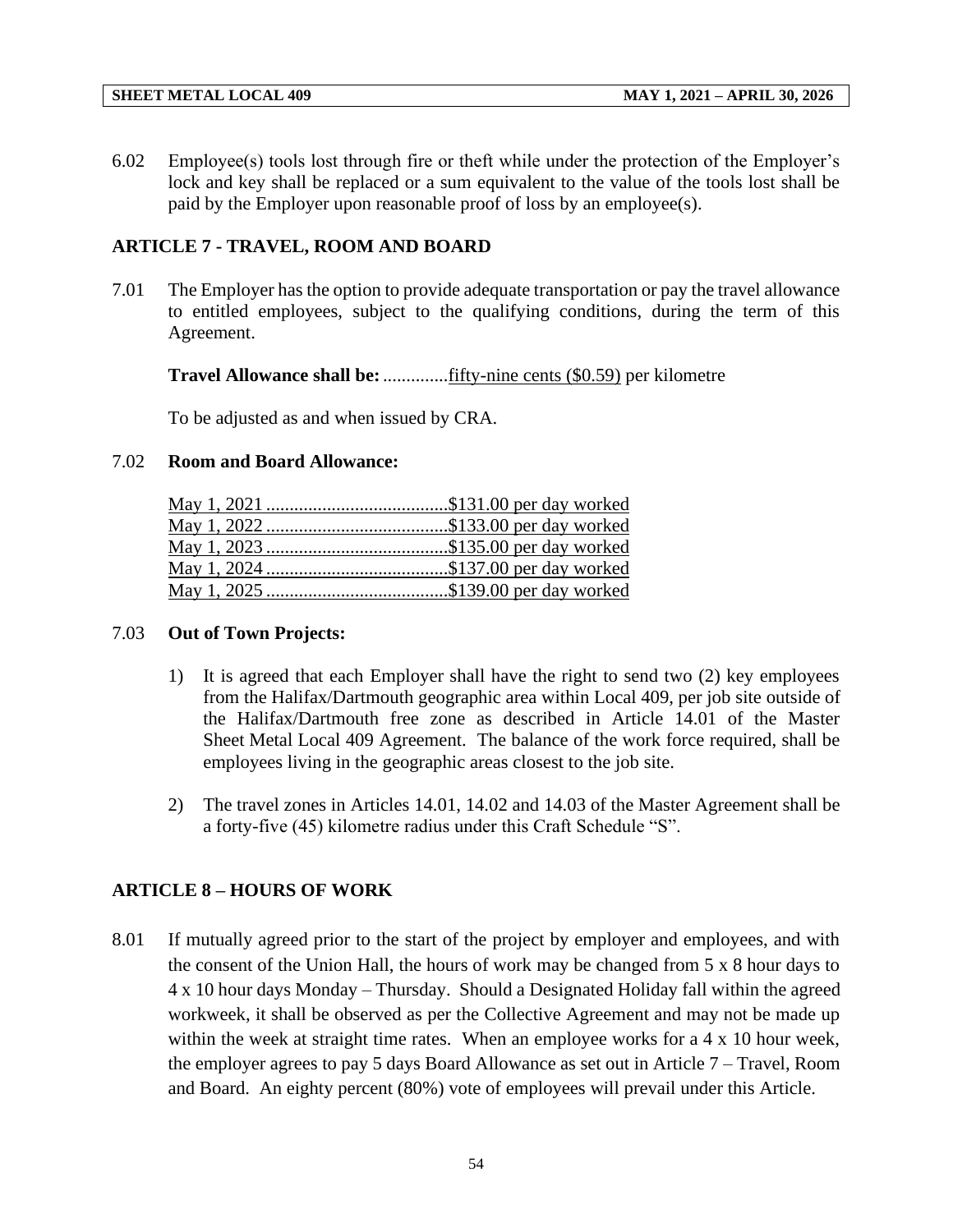#### **ARTICLE 9 - HOURS OF WORK FOR WEATHER EFFECTED WORK**

- 9.01 (a) Where, due to inclement weather, time has been missed during the regular work week, make-up hours may be worked, Monday to Saturday inclusive (but excluding Sundays and Holidays), at the straight time rate of pay. Regular hours and make-up hours payable at straight time shall not exceed forty (40) hours in any week, Monday to Saturday inclusive.
	- (b) When working a 4 x 10 hour day schedule per Article 8 where due to inclement weather, equipment failure, or otherwise for reasons out of the employer's control, time has been missed during the regular work week, make-up hours may be worked, Monday to Friday inclusive (but excluding Saturdays, Sundays and Holidays), at the straight time rate of pay. Regular hours and make-up hours payable at straight time shall not exceed forty (40) hours in any week, Monday to Friday inclusive.
	- (c) Make-up hours are voluntary and the employee has the right to decline make-up hours.
- 9.02 An employee is entitled to be given a minimum of four (4) hours notice of any required overtime, make-up time, or Saturday work. If the employee is not given the minimum notice they shall be entitled to decline the work in question.
- 9.03 For all hours worked in excess of the hours worked set forth in Article 9.01 (forty (40) hours), overtime shall be paid for at time and one-half  $(1\frac{1}{2}x)$  the straight time rate except as set out below.
- 9.04 All overtime hours worked in excess of eight (8) hours on Saturdays, and all hours worked on Sundays and Holidays shall be paid for at double time (2x) the straight time rate of pay.

#### **ARTICLE 10 - REPORTING TIME**

10.01 If an employee is advised on the previous evening not to report for work, then no reporting time is payable.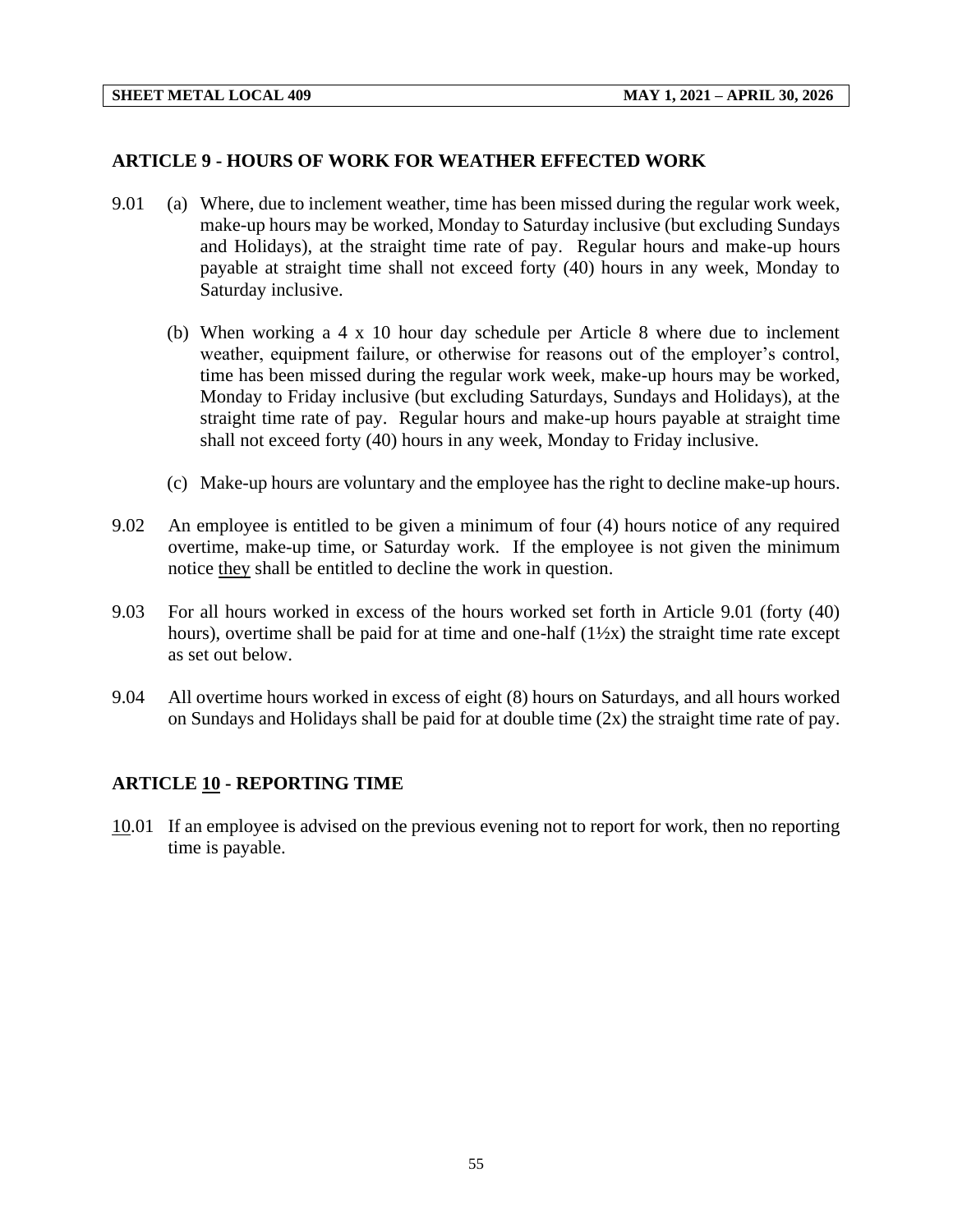#### **ARTICLE 11 - ENABLING CLAUSE**

- 11.01 It is recognized that from time to time certain terms and conditions of employment for Local 409 employees may require alteration from those contained in this Collective Agreement in order to enable the employees and Employers of the unionized sector to obtain certain work or execute certain work in a manner that is deemed to be prudent.
- 11.02 Any modification to terms and conditions of employment from those contained in this Collective Agreement will require mutual agreement of the Enabling Committee (E.C.).
- 11.03 Where this committee cannot achieve mutual agreement then it is agreed that the request to modify terms and conditions of employment will not be subject to resolution through the grievance and arbitration process.
- 11.04 An Enabling Committee (E.C.) shall be established by the Parties within thirty (30) days of signing this Agreement. The Enabling Committee shall have two (2) representatives from each of the Parties to this Agreement, Contractors and Union. The mandate of the Enabling Committee will be to identify areas where this Collective Agreement and its terms and conditions of employment can be modified to improve the competitiveness of the unionized sector under this Agreement.
- 11.05 All contractor members of the Sheet Metal Classification shall be informed of any modifications to wage rates four (4) hours prior to closing.

#### **ARTICLE 12 - TERM OF AGREEMENT**

12.01 This Schedule "S" shall remain in effect until and including April 30, 2026. All other Articles of this Agreement and Craft Schedule hereto shall remain in force until the termination date of this Agreement April 30, 2026. The Agreement will continue for successive periods of one (1) year unless either Party shall, on or about the sixtieth (60th) day prior to expiration, serve written notice on the other Party of a desire to terminate, or modify, alter, renegotiate change or amend this Agreement. In the event no such notice is given by either Party, this Agreement shall remain in effect from year to year.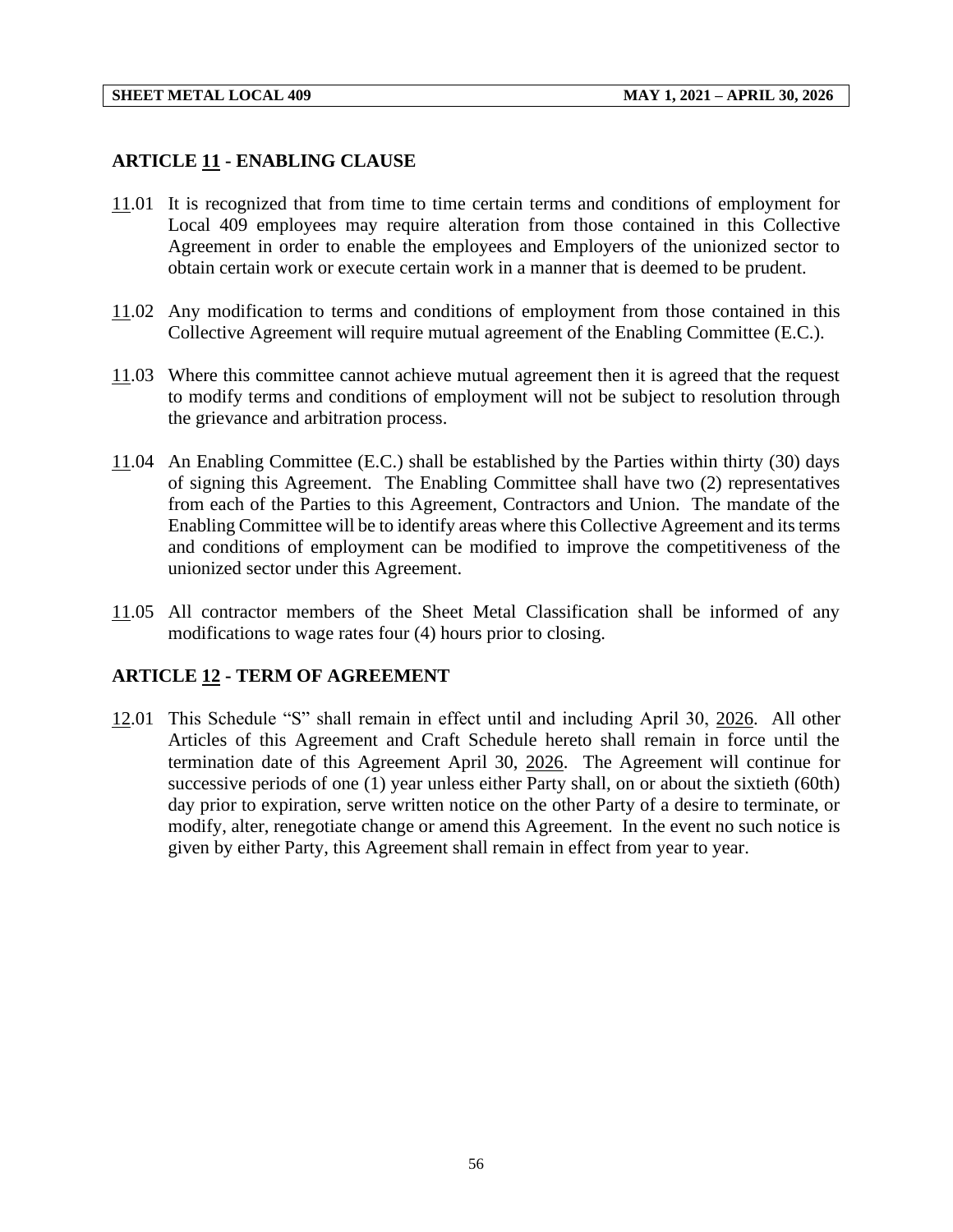#### **ARTICLE 13 - SIGNATORIES**

13.01 Signed on behalf of the Parties to this Agreement this 21st day of July, 2021.

#### **NOVA SCOTIA CONSTRUCTION LABOUR RELATIONS ASSOCIATION LIMITED**

#### **SHEET METAL WORKERS' INTERNATIONAL ASSOCIATION, LOCAL UNION 409**

ROBERT SHEPHERD RANDALL PINFOLD

DONALD HILTZ GEORGE MACDONALD

ROWENA NAVARRO ANGELA GALLANT **WITNESS WITNESS**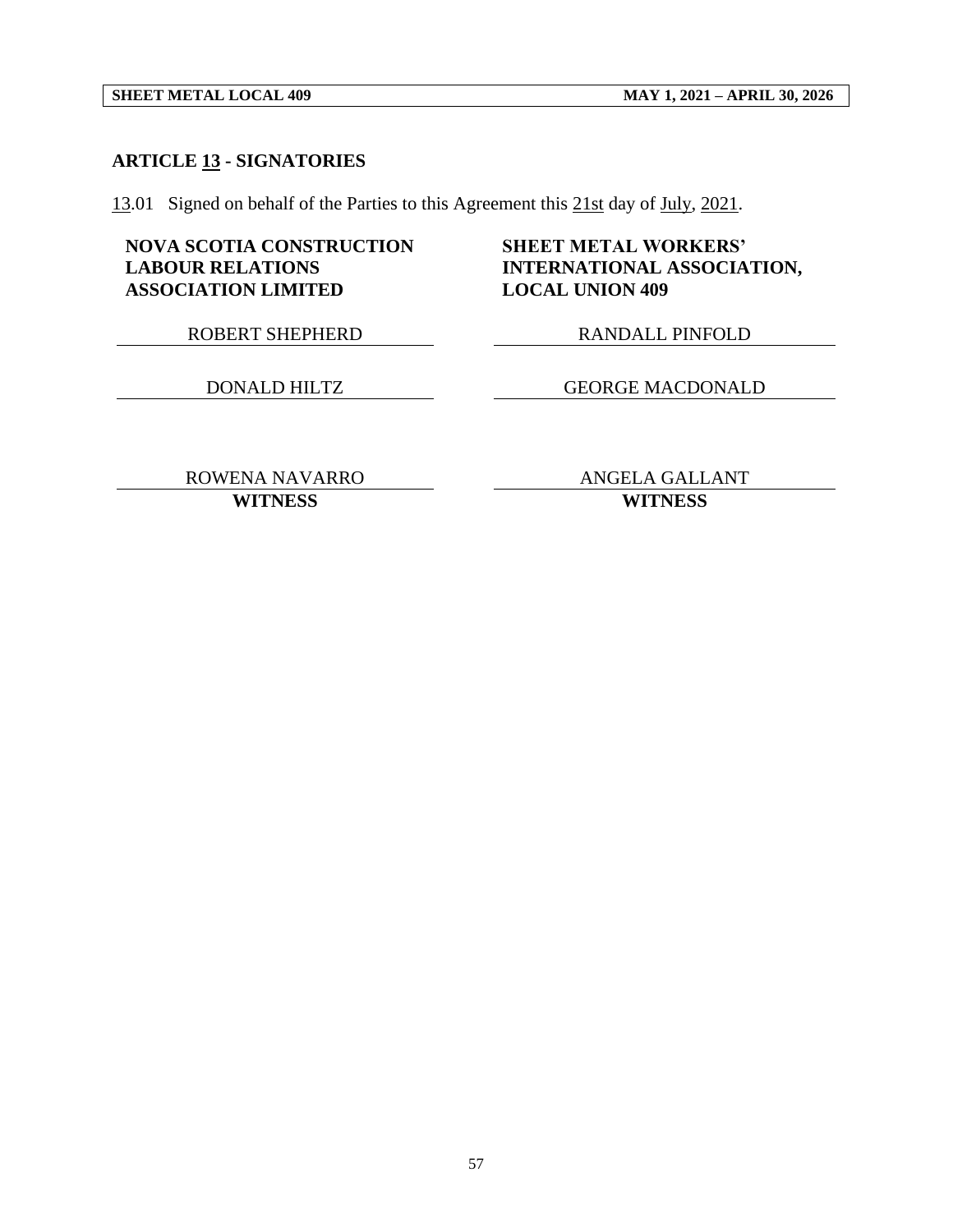## **CRAFT SCHEDULE "SJ" – SMALL JOB AGREEMENT**

#### <span id="page-60-0"></span>**ARTICLE 1 – FORM OF AGREEMENT**

1.01 Sheet Metal Workers Local 409 Agreement between the Union and the CLRA, 2021-2026, dated April 22, 2021, with Articles 1 through 37, including Schedules "A", "B", "F", "L", "P", "R", "S" and "T" shall be considered the Master Agreement and shall be applicable to all relevant employers and employees except where otherwise provided herein.

#### **ARTICLE 2 – PURPOSE**

This Article shall apply to all Small Job Sheet Metal jobs which are defined in Schedule "SJ" below. The focus of this Schedule "SJ" is to enable employers to be competitive in this sector and to increase the unionized mechanical share of this market. The scope of the Agreement defines the jobs covered by this Agreement and sets forth the working conditions, hours of work and rates of pay as listed in the wage table.

2.01 The purpose of this Agreement is to allow signatory employers to pursue work in the Small Job Sector that is presently controlled by non-union contractors.

This Agreement will not apply to any jobs that non-union contractors are not involved with.

#### **ARTICLE 3 – SCOPE OF AGREEMENT**

3.01 This Agreement will apply to small commercial jobs such as grocery stores, strip mall stores, etc. which have an original accepted tender amount of less than one hundred thousand dollars (\$100,000.00) sheet metal labour hours and material.

Service and repair is not included.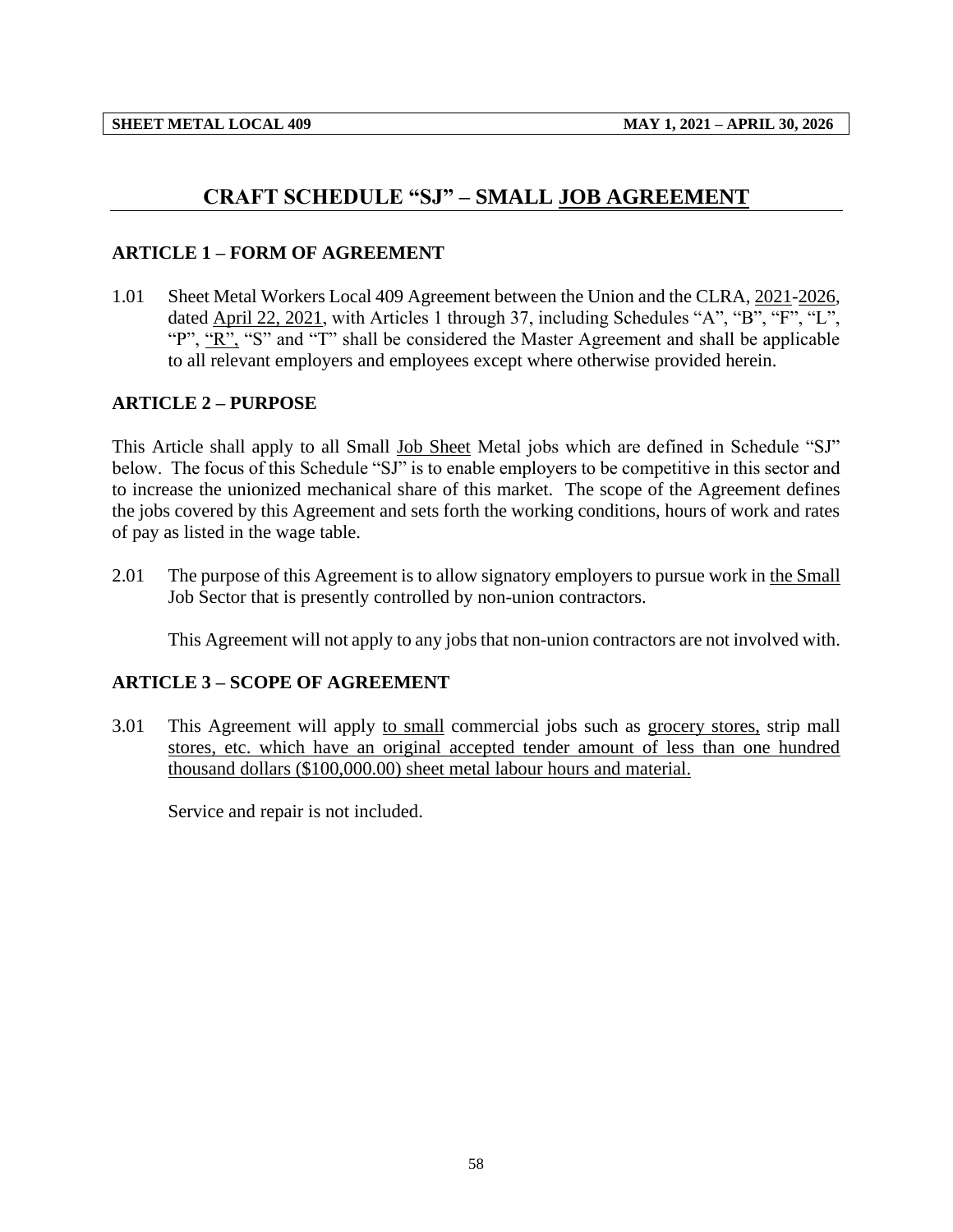#### **ARTICLE 4 – RULES**

- 4.01 The workers for these jobs shall be totally separate from Union Members who are employed, from time to time, under the Master Agreement.
- 4.02 Contractors that are interested in working under the Small Job Agreement shall sign and be bound by this Agreement and shall have a separate small job section that will bid and manage Small Job work under this Agreement.
- 4.03 Under no circumstances shall Sheet Metal Local 409 Union Members who have not signed up for this Small Job Agreement be transferred by the employer to Small Job jobs except with the written approval of the Union.
- 4.04 The Journeyperson to Apprentice ratio will be at the complete discretion of the employer.
- 4.05 Local 409 will initiate into the Union any qualified person hired by an employer after a two (2) month probationary period.
- 4.06 The workweek, at the option of the employer, will be up to forty-five (45) hours per week, nine (9) hours per day, Monday to Friday at the straight time rate of pay.
- 4.07 If a day is lost from Monday to Friday, at the option of the employer, Saturday may be used as a make up day at the straight time rate of pay.
- 4.08 For work after nine (9) hours per day, the rate of pay shall be at time and one-half  $(1\frac{1}{2}x)$ the straight time rate of pay.
- 4.09 The workweek may, at the option of the employer, include Saturday and Sunday at straight time rates if the employers' tender documents state that this is a job requirement. These hours will be counted as part of the forty-five (45) hour workweek.
- 4.10 When an individual worker is hired to work under this Agreement, this worker shall sign an agreement with Local Union 409 stating that the worker shall agree to be part of the Agreement.

After three (3) years, such a worker will be eligible to work under optional Agreements of the Union.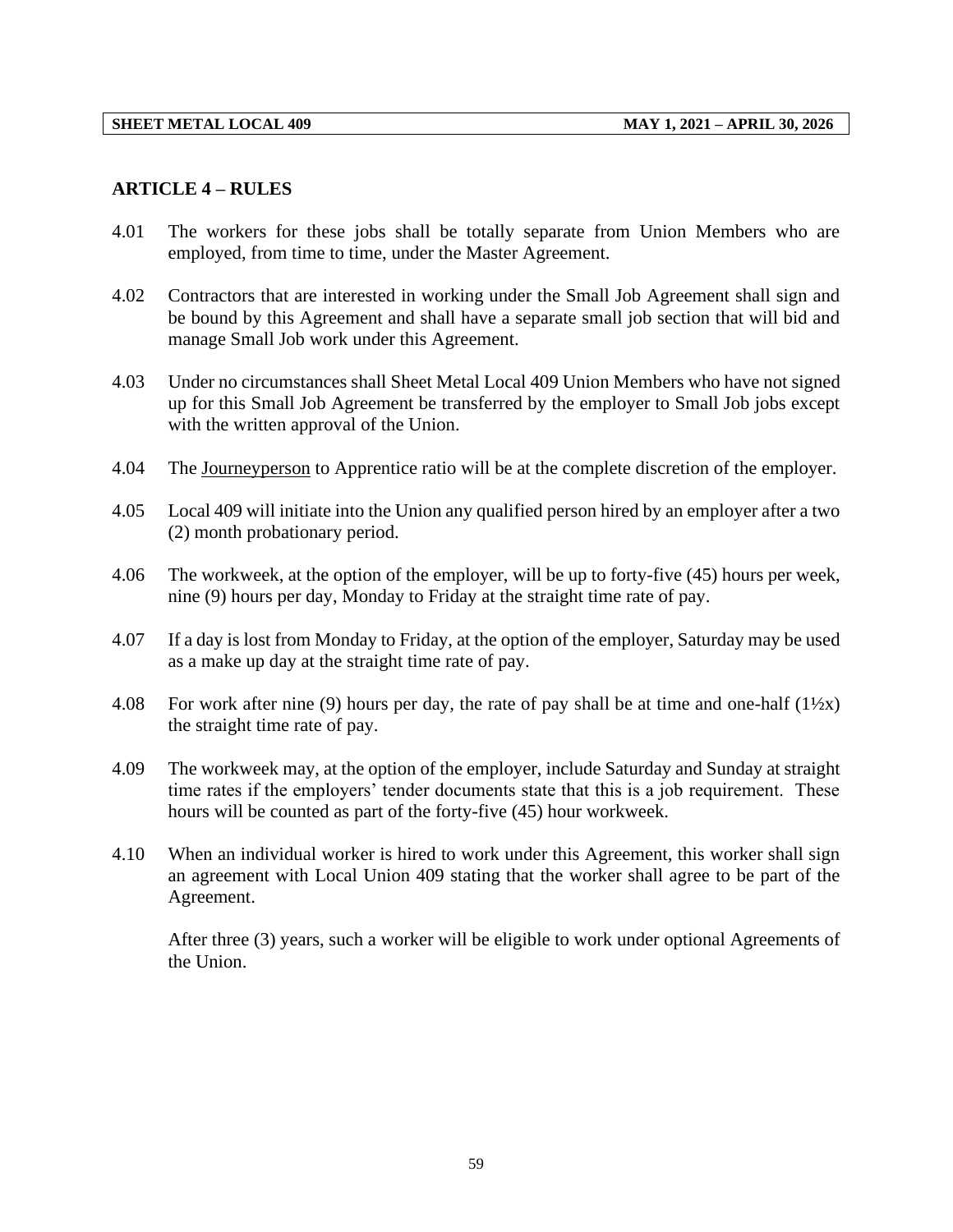4.11 The initiation fees will be reduced for members under this Agreement to: \$100.00.......................Journeyperson \$50.00.........................Apprentice

This initiation fee may be waived by the Union if an employer is able to entice an individual worker from a non-union contractor.

- 4.12 An employer who violates any of these rules under Article 4 shall not be entitled to bid work under the Small Job Agreement.
- 4.13 The Grievance procedure shall be as per the Master Agreement.
- 4.14 Holidays shall be as set out in the Master Agreement but at one and one-half (1½x) the hourly rate of pay.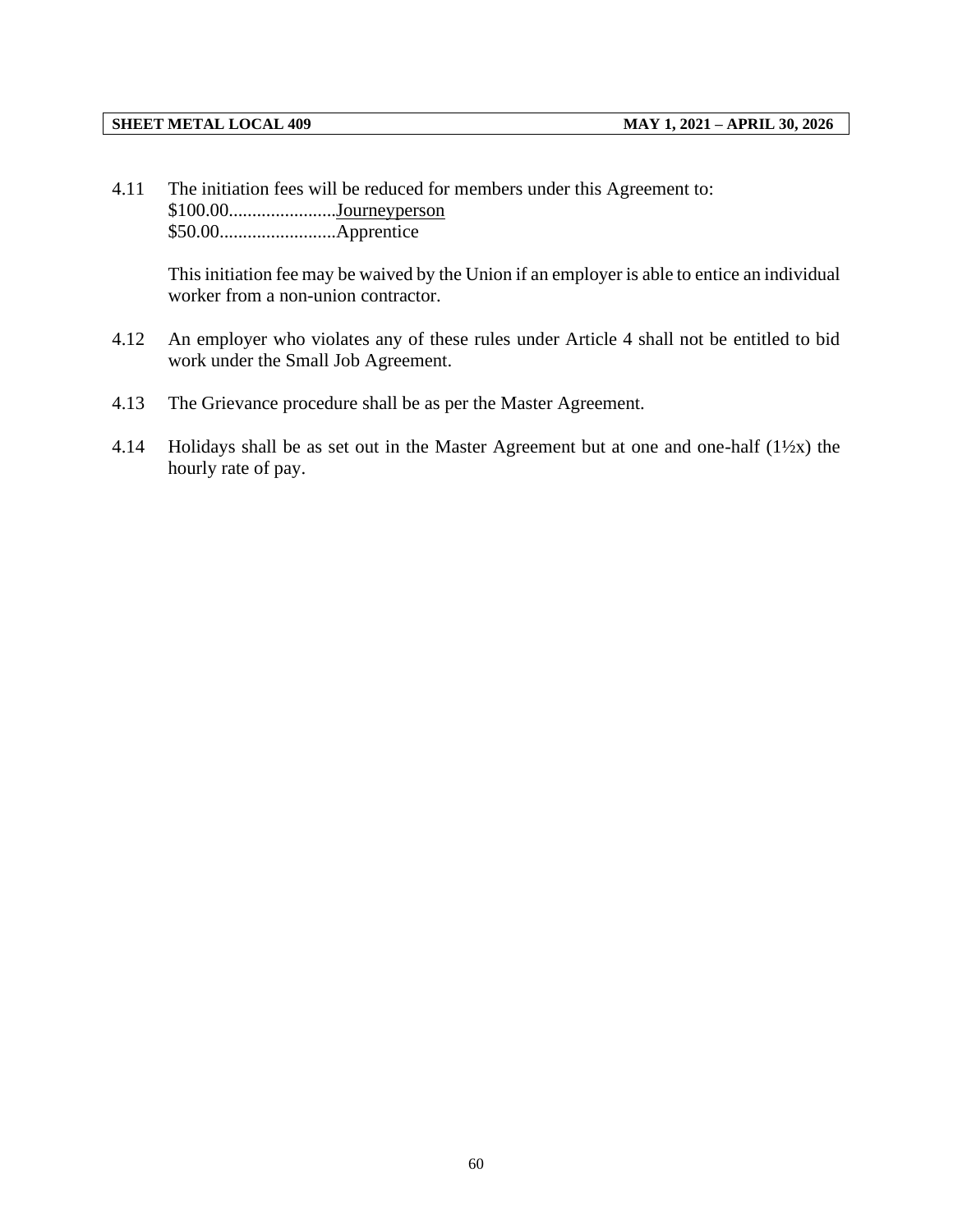#### **SHEET METAL LOCAL 409 MAY 1, 2021 – APRIL 30, 2026**

| <b>SMALL JOB WAGE TABLE</b>                      |     |                       |               |                |                |                                |                         |  |  |
|--------------------------------------------------|-----|-----------------------|---------------|----------------|----------------|--------------------------------|-------------------------|--|--|
| <b>Hours</b>                                     |     | <b>Hourly</b><br>Rate | V & H<br>(6%) | <b>Pension</b> | <b>Welfare</b> | <b>Training</b><br><b>Fund</b> | <b>Total</b><br>Package |  |  |
| <b>Effective May 1, 2021</b>                     |     |                       |               |                |                |                                |                         |  |  |
| No Apprentice Schooling                          | 53% | \$14.81               | \$0.89        | \$1.10         | \$2.50         | \$0.30                         | \$19.60                 |  |  |
| Pre Apprentice Schooling &<br>1000 to 2000 hours | 58% | \$16.54               | \$0.99        | \$1.10         | \$2.50         | \$0.30                         | \$21.43                 |  |  |
| 2001 to 3000 hours                               | 62% | \$17.95               | \$1.08        | \$1.10         | \$2.50         | \$0.30                         | \$22.93                 |  |  |
| 3001 to 4000 hours                               | 67% | \$19.68               | \$1.18        | \$1.10         | \$2.50         | \$0.30                         | \$24.76                 |  |  |
| 4001 to 5000 hours                               | 72% | \$21.42               | \$1.29        | \$1.10         | \$2.50         | \$0.30                         | \$26.61                 |  |  |
| 5001 to 6000 hours                               | 76% | \$22.81               | \$1.37        | \$1.10         | \$2.50         | \$0.30                         | \$28.08                 |  |  |
| 6001 to 7000 hours                               | 81% | \$24.57               | \$1.47        | \$1.10         | \$2.50         | \$0.30                         | \$29.94                 |  |  |
| 7001 to 8000 hours                               | 86% | \$26.32               | \$1.58        | \$1.10         | \$2.50         | \$0.30                         | \$31.80                 |  |  |
| <b>Journeyperson</b>                             |     | \$30.86               | \$1.85        | \$2.20         | \$2.50         | \$0.30                         | \$37.71                 |  |  |
| Effective May 1, 2022                            |     |                       |               |                |                |                                |                         |  |  |
| No Apprentice Schooling                          | 53% | \$15.11               | \$0.91        | \$1.10         | \$2.50         | \$0.30                         | \$19.92                 |  |  |
| Pre Apprentice Schooling &<br>1000 to 2000 hours | 58% | \$16.87               | \$1.01        | \$1.10         | \$2.50         | \$0.30                         | \$21.78                 |  |  |
| 2001 to 3000 hours                               | 62% | \$18.30               | \$1.10        | \$1.10         | \$2.50         | \$0.30                         | \$23.30                 |  |  |
| 3001 to 4000 hours                               | 67% | \$20.06               | \$1.20        | \$1.10         | \$2.50         | \$0.30                         | \$25.16                 |  |  |
| 4001 to 5000 hours                               | 72% | \$21.83               | \$1.31        | \$1.10         | \$2.50         | \$0.30                         | \$27.04                 |  |  |
| 5001 to 6000 hours                               | 76% | \$23.25               | \$1.39        | \$1.10         | \$2.50         | \$0.30                         | \$28.54                 |  |  |
| 6001 to 7000 hours                               | 81% | \$25.03               | \$1.50        | \$1.10         | \$2.50         | \$0.30                         | \$30.43                 |  |  |
| 7001 to 8000 hours                               | 86% | \$26.81               | \$1.61        | \$1.10         | \$2.50         | \$0.30                         | \$32.32                 |  |  |
| Journeyperson                                    |     | \$31.42               | \$1.89        | \$2.20         | \$2.50         | \$0.30                         | \$38.31                 |  |  |
| Effective May 1, 2023                            |     |                       |               |                |                |                                |                         |  |  |
| No Apprentice Schooling                          | 53% | \$15.61               | \$0.94        | \$1.10         | \$2.50         | \$0.30                         | \$20.45                 |  |  |
| Pre Apprentice Schooling &<br>1000 to 2000 hours | 58% | \$17.42               | \$1.04        | \$1.10         | \$2.50         | \$0.30                         | \$22.36                 |  |  |
| 2001 to 3000 hours                               | 62% | \$18.89               | \$1.13        | \$1.10         | \$2.50         | \$0.30                         | \$23.92                 |  |  |
| 3001 to 4000 hours                               | 67% | \$20.69               | \$1.24        | \$1.10         | \$2.50         | \$0.30                         | \$25.83                 |  |  |
| 4001 to 5000 hours                               | 72% | \$22.51               | \$1.35        | \$1.10         | \$2.50         | \$0.30                         | \$27.76                 |  |  |
| 5001 to 6000 hours                               | 76% | \$23.96               | \$1.44        | \$1.10         | \$2.50         | \$0.30                         | \$29.30                 |  |  |
| 6001 to 7000 hours                               | 81% | \$25.79               | \$1.55        | \$1.10         | \$2.50         | \$0.30                         | \$31.24                 |  |  |
| 7001 to 8000 hours                               | 86% | \$27.62               | \$1.66        | \$1.10         | \$2.50         | \$0.30                         | \$33.18                 |  |  |
| <b>Journeyperson</b>                             |     | \$32.37               | \$1.94        | \$2.20         | \$2.50         | \$0.30                         | \$39.31                 |  |  |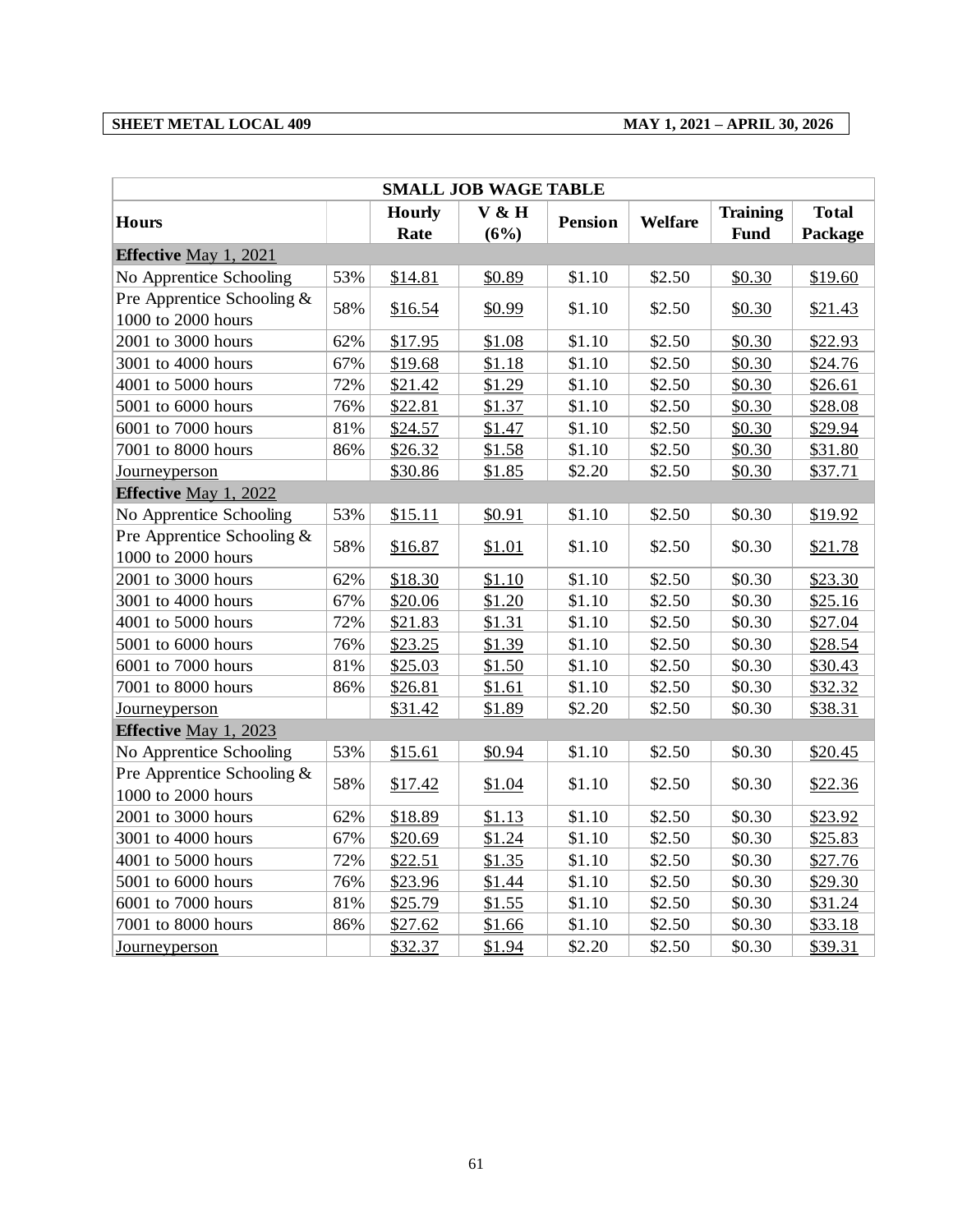#### **SHEET METAL LOCAL 409 MAY 1, 2021 – APRIL 30, 2026**

| <b>SMALL JOB WAGE TABLE</b>                      |     |               |        |                |                |                 |              |  |
|--------------------------------------------------|-----|---------------|--------|----------------|----------------|-----------------|--------------|--|
| <b>Hours</b>                                     |     | <b>Hourly</b> | V & H  | <b>Pension</b> | <b>Welfare</b> | <b>Training</b> | <b>Total</b> |  |
|                                                  |     | Rate          | (6%)   |                |                | <b>Fund</b>     | Package      |  |
| <b>Effective May 1, 2024</b>                     |     |               |        |                |                |                 |              |  |
| No Apprentice Schooling                          | 53% | \$16.11       | \$0.97 | \$1.10         | \$2.50         | \$0.30          | \$20.98      |  |
| Pre Apprentice Schooling &<br>1000 to 2000 hours | 58% | \$17.96       | \$1.08 | \$1.10         | \$2.50         | \$0.30          | \$22.94      |  |
| 2001 to 3000 hours                               | 62% | \$19.47       | \$1.17 | \$1.10         | \$2.50         | \$0.30          | \$24.54      |  |
| 3001 to 4000 hours                               | 67% | \$21.32       | \$1.28 | \$1.10         | \$2.50         | \$0.30          | \$26.50      |  |
| 4001 to 5000 hours                               | 72% | \$23.19       | \$1.39 | \$1.10         | \$2.50         | \$0.30          | \$28.48      |  |
| 5001 to 6000 hours                               | 76% | \$24.68       | \$1.48 | \$1.10         | \$2.50         | \$0.30          | \$30.06      |  |
| 6001 to 7000 hours                               | 81% | \$26.56       | \$1.59 | \$1.10         | \$2.50         | \$0.30          | \$32.05      |  |
| 7001 to 8000 hours                               | 86% | \$28.43       | \$1.71 | \$1.10         | \$2.50         | \$0.30          | \$34.04      |  |
| Journeyperson                                    |     | \$33.31       | \$2.00 | \$2.20         | \$2.50         | \$0.30          | \$40.31      |  |
| <b>Effective May 1, 2025</b>                     |     |               |        |                |                |                 |              |  |
| No Apprentice Schooling                          | 53% | \$16.61       | \$1.00 | \$1.10         | \$2.50         | \$0.30          | \$21.51      |  |
| Pre Apprentice Schooling &<br>1000 to 2000 hours | 58% | \$18.51       | \$1.11 | \$1.10         | \$2.50         | \$0.30          | \$23.52      |  |
| 2001 to 3000 hours                               | 62% | \$20.06       | \$1.20 | \$1.10         | \$2.50         | \$0.30          | \$25.16      |  |
| 3001 to 4000 hours                               | 67% | \$21.95       | \$1.32 | \$1.10         | \$2.50         | \$0.30          | \$27.17      |  |
| 4001 to 5000 hours                               | 72% | \$23.87       | \$1.43 | \$1.10         | \$2.50         | \$0.30          | \$29.20      |  |
| 5001 to 6000 hours                               | 76% | \$25.40       | \$1.52 | \$1.10         | \$2.50         | \$0.30          | \$30.82      |  |
| 6001 to 7000 hours                               | 81% | \$27.32       | \$1.64 | \$1.10         | \$2.50         | \$0.30          | \$32.86      |  |
| 7001 to 8000 hours                               | 86% | \$29.25       | \$1.75 | \$1.10         | \$2.50         | \$0.30          | \$34.90      |  |
| <b>Journeyperson</b>                             |     | \$34.25       | \$2.06 | \$2.20         | \$2.50         | \$0.30          | \$41.31      |  |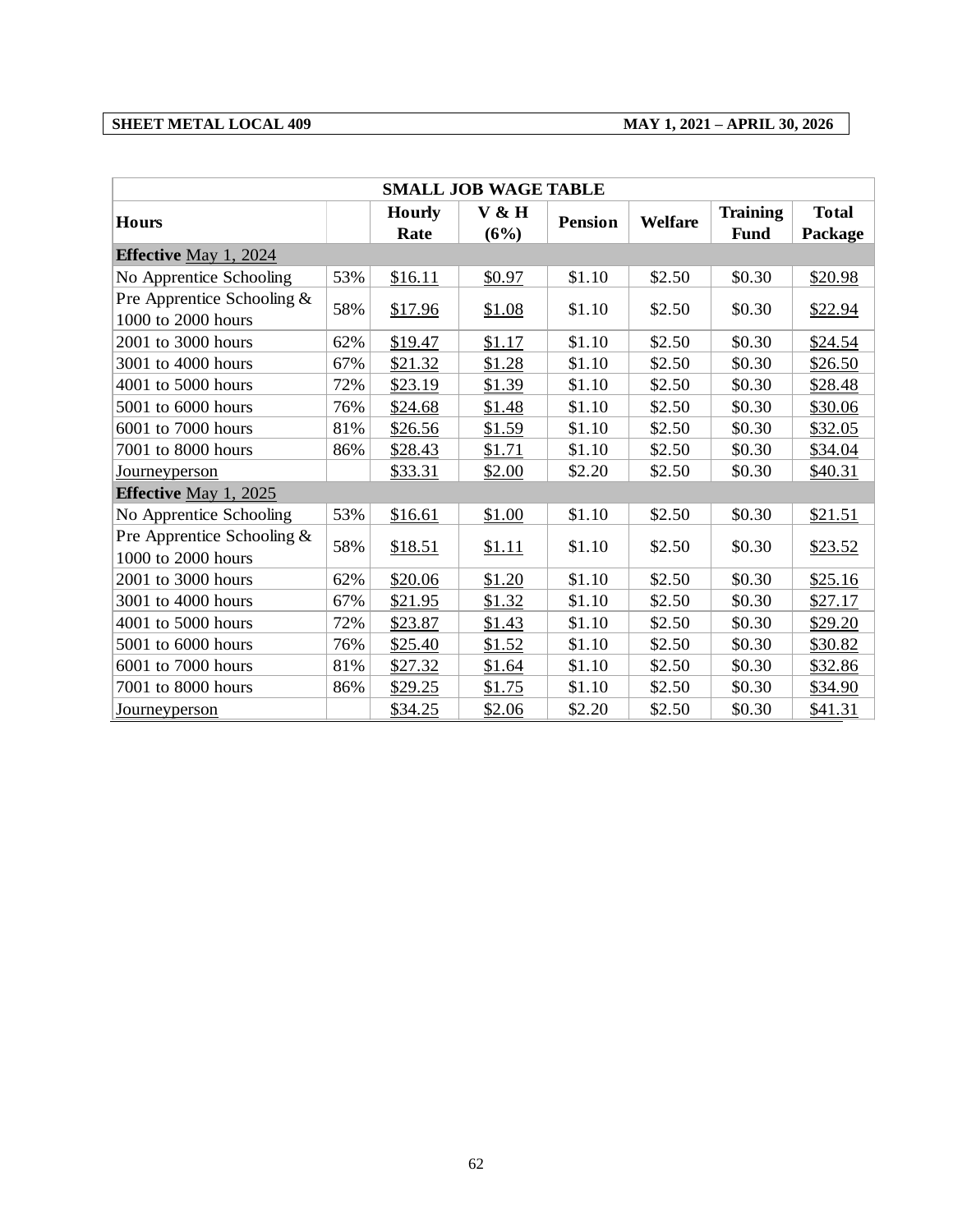## <span id="page-65-0"></span>**CRAFT SCHEDULE "T" JOB TARGETING STABILIZATION RULES & PROCEDURES**

The following Targeting & Stabilization Programs will form part of the Collective Agreement in accordance with Article 34 – Targeting & Stabilization. This Amendment may be modified upon mutual consent of the Parties to the Collective Agreement.

The application and interpretation of these job targeting and stabilization rules and procedures shall be at the sole discretion of the Targeting Committee. The Sheet Metal Local No. 409 is the "Union" under these rules and procedures.

1. No contractor shall be entitled to the job targeting rate and stabilization rates and conditions unless the contractor makes direct application in writing under these job targeting rules and procedures a minimum of forty-eight (48) hours prior to the tender closing to the Union through the Nova Scotia Construction Labour Relations Association (CLRA) on the attached application form and such request shall be forwarded to the Union.

The Union may, however, in its sole discretion waive the above time limit of forty-eight (48) hours.

- 2. The decision to provide stabilization or job targeting on any particular job will be the sole discretion of the Business Manager or Business Agent of Local 409. The Union shall advise the CLRA by **email (target@nsclra.ca)** in writing whether it grants or does not grant the targeting/stabilization application. The CLRA shall then advise all applicant contractors when a target/stabilization request has been granted setting out the terms and conditions applicable to the specific job or project.
- 3. Upon the request of the Union, the contractors who are bidding jobs under this program shall supply the bid price of their bid on the targeted/stabilized jobs to the Union after the job has been awarded.
- 4. The applicant contractor shall provide a record of projected employee work hours worked on all targeted/stabilized jobs to the Union as a means of gathering data regarding the success or failure of this program in maintaining and increasing the unionized sectors share of work.
- 5. Stabilization payments shall only be made for work performed by members of Local 409.

#### **Amendment #1 – June 13, 2022**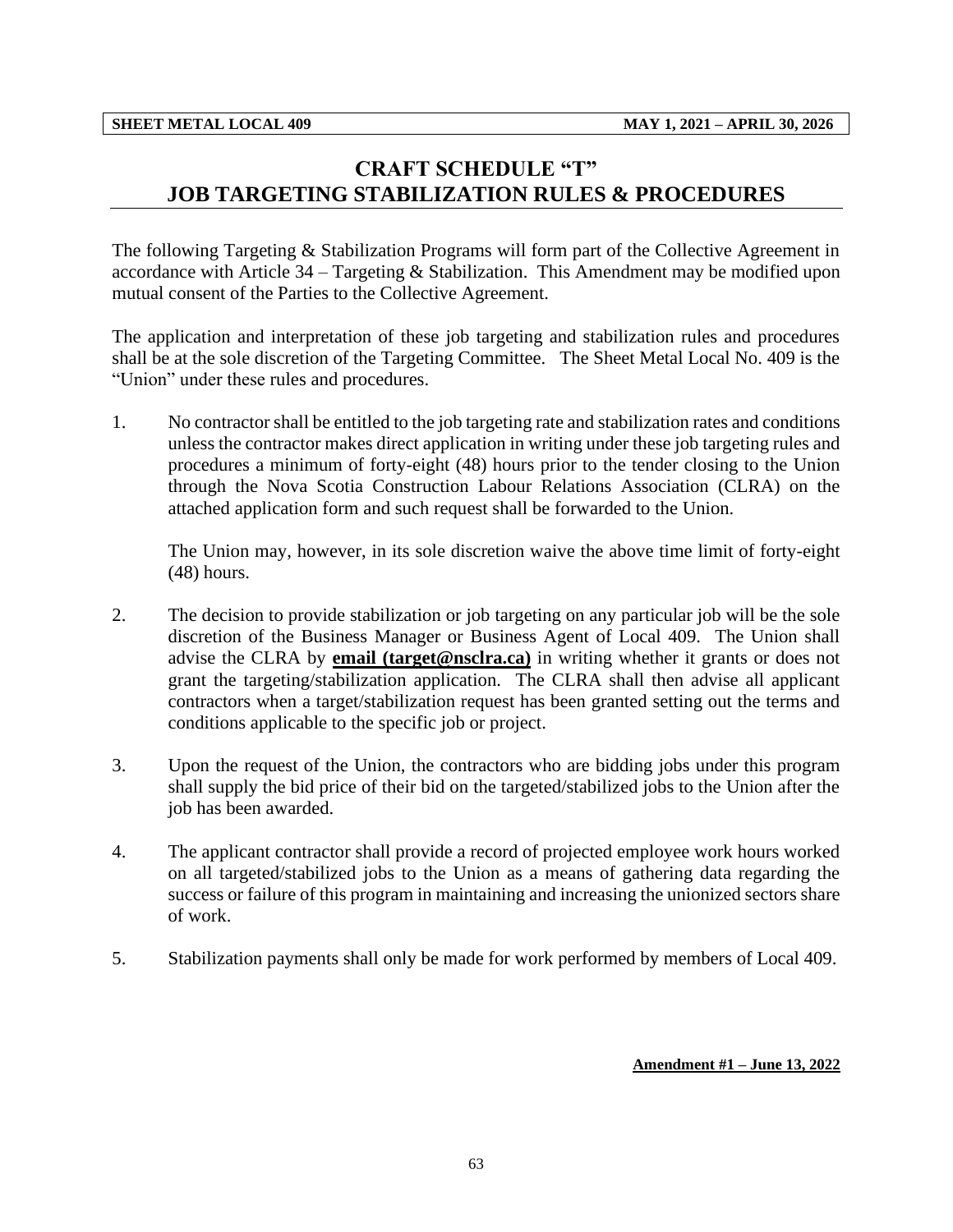- 6. Under the Targeting & Stabilization Program, the Union may modify the terms of the Collective Agreement other than the hiring provisions in Article 3 Union Security, unless agreed to by the CLRA, and the contributions spelled out in Article 22, Employer Remittances.
- 7. All modifications provided by the Union are only for the specific tender on a job that the Union approved the targeting  $&$  stabilization provisions for.
- 8. Union members shall not be required to work under the Targeting & Stabilization Program. If a member is currently employed and chooses not to work under this Program, and no other work is available, then the employer may terminate that member.
- 9. The Targeting & Stabilization Fund shall not be discontinued until all obligations made to contractors under the Targeting & Stabilization Fund are satisfied.
- 10. In the event the Targeting & Stabilization Fund is discontinued, the balance of the Fund and contributions shall be dealt with in a manner determined by the Union.
- 11. This Targeting & Stabilization Fund Program shall continue in effect until the termination of the Agreement April 30, 2026.
- 12. The Application/Response Forms for Job Targeting/Job Stabilization are attached on the following pages.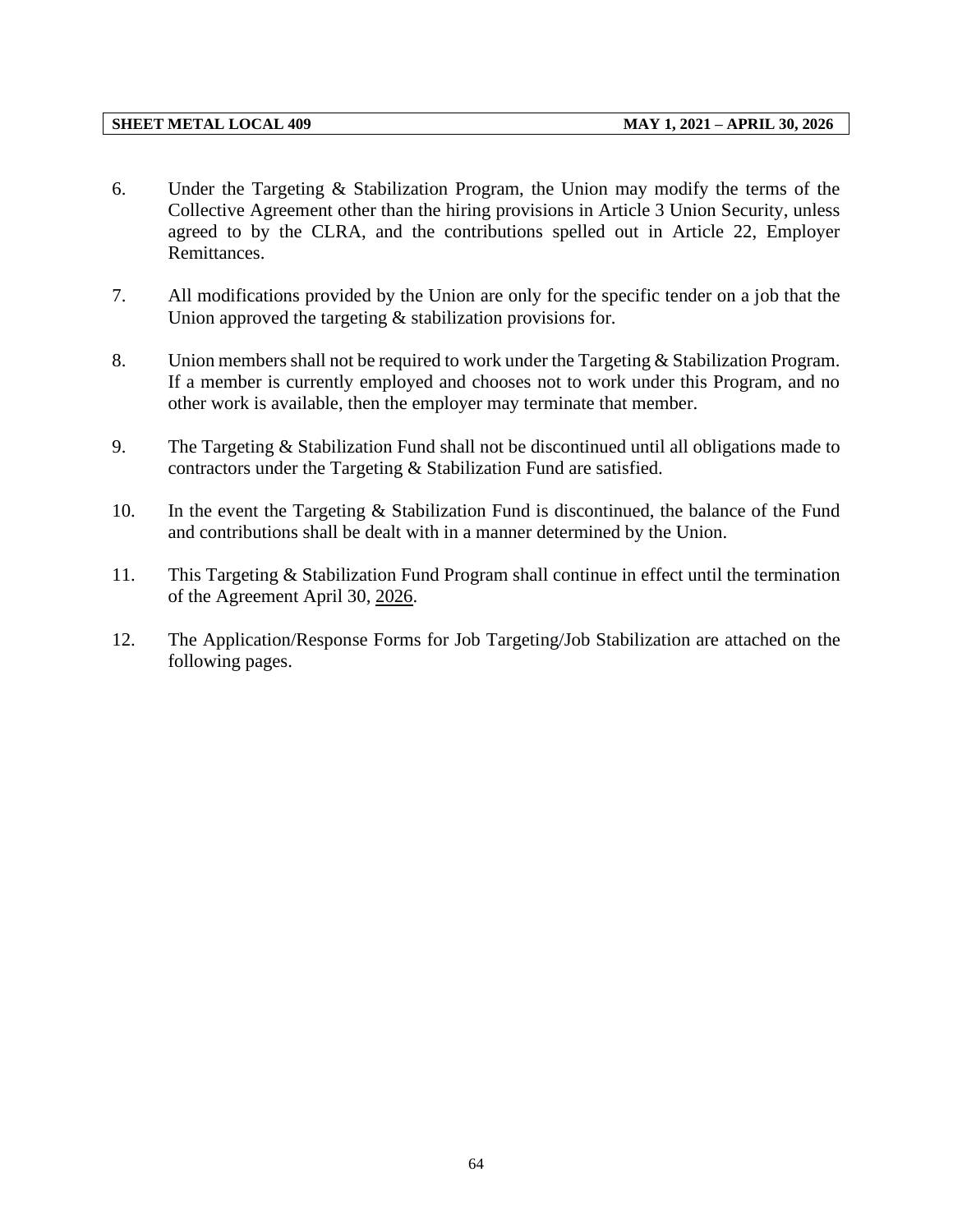## <span id="page-67-0"></span>**CRAFT SCHEDULE "T" – SHEET METAL LOCAL 409 – JOB TARGETING/JOB STABILIZATION APPLICATION FORM**

| TO:    | Sheet Metal Local 409<br>NS Construction Labour Relations Association                                                                                                                                                     | PHONE:<br>PHONE:      | 902-450-5165<br>902-468-2283 | <b>EMAIL:</b><br><b>EMAIL:</b> | georgemacdonald29@gmail.com<br>target@nsclra.ca        |
|--------|---------------------------------------------------------------------------------------------------------------------------------------------------------------------------------------------------------------------------|-----------------------|------------------------------|--------------------------------|--------------------------------------------------------|
| FROM:  |                                                                                                                                                                                                                           |                       |                              |                                |                                                        |
| PHONE: |                                                                                                                                                                                                                           |                       |                              |                                |                                                        |
|        | Please accept this as a request to bid the Project outlined herein, under the terms of the Enabling Committee provisions in Article 34<br>of the Sheet Metal Mainland Nova Scotia Local 409 Agreement currently in force. |                       |                              |                                |                                                        |
|        | PROJECT:<br>,我们也不会有什么。""我们的人,我们也不会有什么?""我们的人,我们也不会有什么?""我们的人,我们也不会有什么?""我们的人,我们也不会有什么?""我们的人                                                                                                                              |                       |                              |                                |                                                        |
| OWNER: | ,我们也不会有什么。""我们的人,我们也不会有什么?""我们的人,我们也不会有什么?""我们的人,我们也不会有什么?""我们的人,我们也不会有什么?""我们的人                                                                                                                                          |                       |                              |                                |                                                        |
|        | LOCATION:<br><u> 1989 - Andrea Santa Andrea Andrea Santa Andrea Andrea Andrea Andrea Andrea Andrea Andrea Andrea Andrea Andre</u>                                                                                         |                       |                              |                                |                                                        |
| VALUE: | <u> 1980 - Johann Barn, fransk politik (f. 1980)</u>                                                                                                                                                                      |                       |                              |                                |                                                        |
|        |                                                                                                                                                                                                                           |                       |                              |                                |                                                        |
|        | START DATE:<br><u> 1989 - Johann John Stein, markin santa shekara ta 1989 - An tsa a shekara ta 1989 - An tsa a tsa a tsa a tsa</u>                                                                                       |                       |                              |                                | COMPLETION DATE: <u>______________________________</u> |
|        |                                                                                                                                                                                                                           | <b>KNOWN BIDDERS:</b> |                              |                                |                                                        |
|        | <b>UNION</b>                                                                                                                                                                                                              |                       |                              | NON-UNION                      | <u>and the state of the state of the state</u>         |
|        |                                                                                                                                                                                                                           |                       |                              |                                |                                                        |
|        |                                                                                                                                                                                                                           |                       |                              |                                |                                                        |
|        | In order to be competitive, I, as the Contractor bidding, request the following target rates and conditions:                                                                                                              |                       |                              |                                |                                                        |
| 1.     | Hourly Wage Rate ______________________ plus the following benefits                                                                                                                                                       |                       |                              |                                |                                                        |
|        |                                                                                                                                                                                                                           |                       |                              |                                |                                                        |
|        |                                                                                                                                                                                                                           |                       |                              |                                |                                                        |
|        |                                                                                                                                                                                                                           |                       |                              |                                |                                                        |
| 2.     | Board & Travel                                                                                                                                                                                                            |                       |                              |                                |                                                        |
|        |                                                                                                                                                                                                                           |                       |                              |                                |                                                        |
| 3.     | Other Relief                                                                                                                                                                                                              |                       |                              |                                |                                                        |
|        | I UNDERSTAND AND AGREE THAT ALL OTHER TERMS AND CONDITIONS INCLUDING A PAYMENT OF VACATION, HEALTH &<br>WELFARE, PENSION, ADMINISTRATION, INDUSTRY IMPROVEMENT, PROMOTION & EDUCATION FUND, AS WELL AS OTHER TERMS        |                       |                              |                                |                                                        |
|        | AND CONDITIONS SHALL BE PAID AS PER THE CURRENT COLLECTIVE AGREEMENT, UNLESS OTHERWISE STIPULATED.                                                                                                                        |                       |                              |                                |                                                        |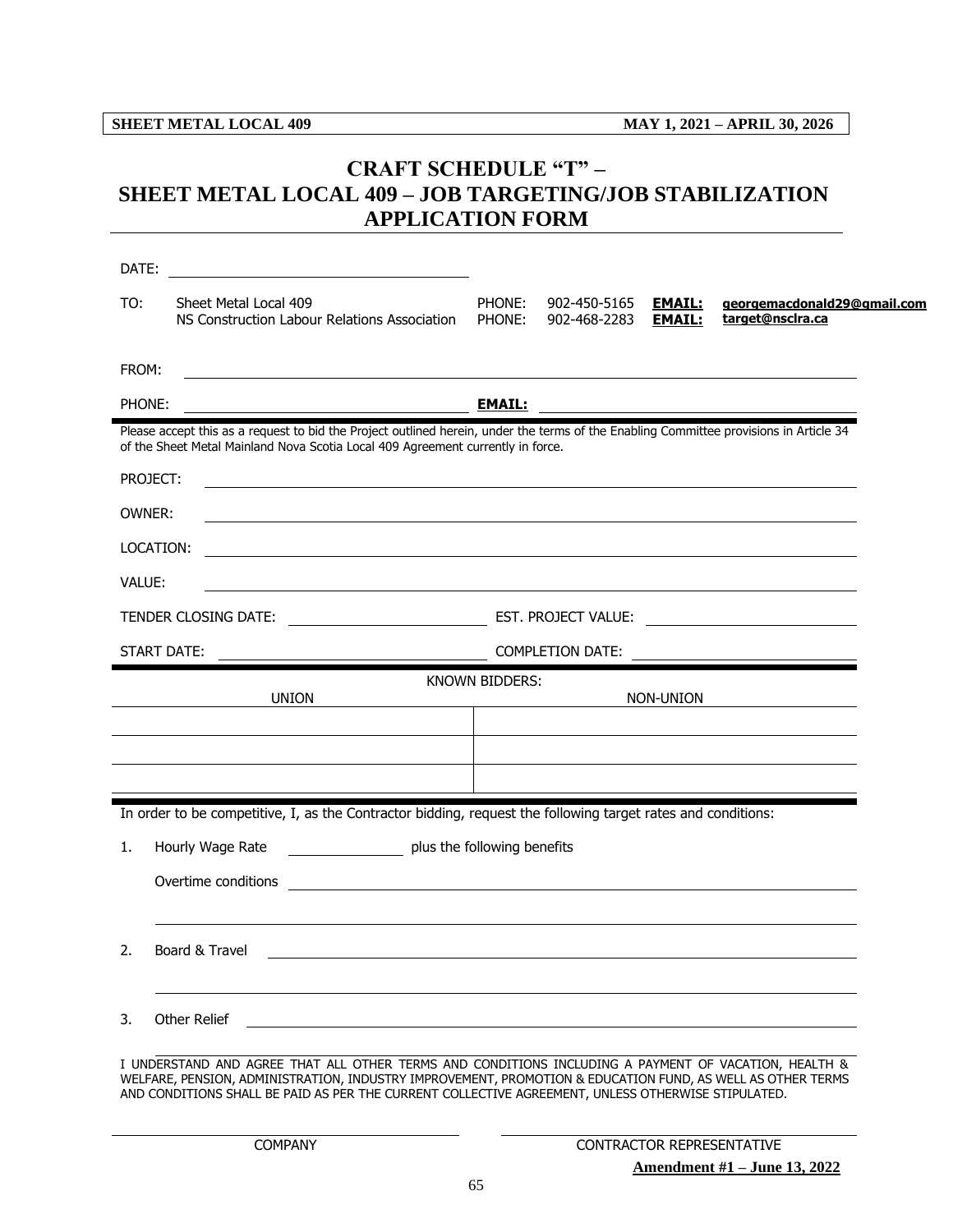## <span id="page-68-0"></span>**CRAFT SCHEDULE "T" – SHEET METAL LOCAL 409 – JOB TARGETING/JOB STABILIZATION RESPONSE FORM**

#### **(UNION LETTERHEAD)**

#### **EMAIL FORM - RESPONSE TO JOB TARGETING APPLICATION ARTICLE 34 JOB TARGETING AND STABILIZATION PROGRAMS**

Date Application Received: Date of Reply:

To: Nova Scotia Construction Labour Relations Association **Email: target@nsclra.ca**

From: Sheet Metal Local 409

Project Type & Location:

#### **Job Targeting & Enabling Rates and Conditions:**

| <b>Hourly</b><br>Rate | <b>Vacation</b><br>Pay $9\%$ | <b>Pension</b> | Welfare | <b>IIF &amp; Admin</b> $\vert$ Training<br>Fund |         | <b>Stabilization</b><br>Fund | <b>Total</b> |
|-----------------------|------------------------------|----------------|---------|-------------------------------------------------|---------|------------------------------|--------------|
| лD                    |                              |                | ◡       | КD                                              | ጦ<br>лD | лIJ                          |              |

#### **Hours of Work & Other Provisions**

Unless specifically indicated below, all other terms and conditions will be as per the current Collective Sheet Metal Local 409 Agreement. The above noted target rate is granted under Article 34 Enabling Committee for the following applicant contractors.

#### **Job Stabilization Conditions:**

**Sheet Metal Local 409 Representative**

Date: Job Target Not Granted

**Amendment #1 – June 13, 2022**